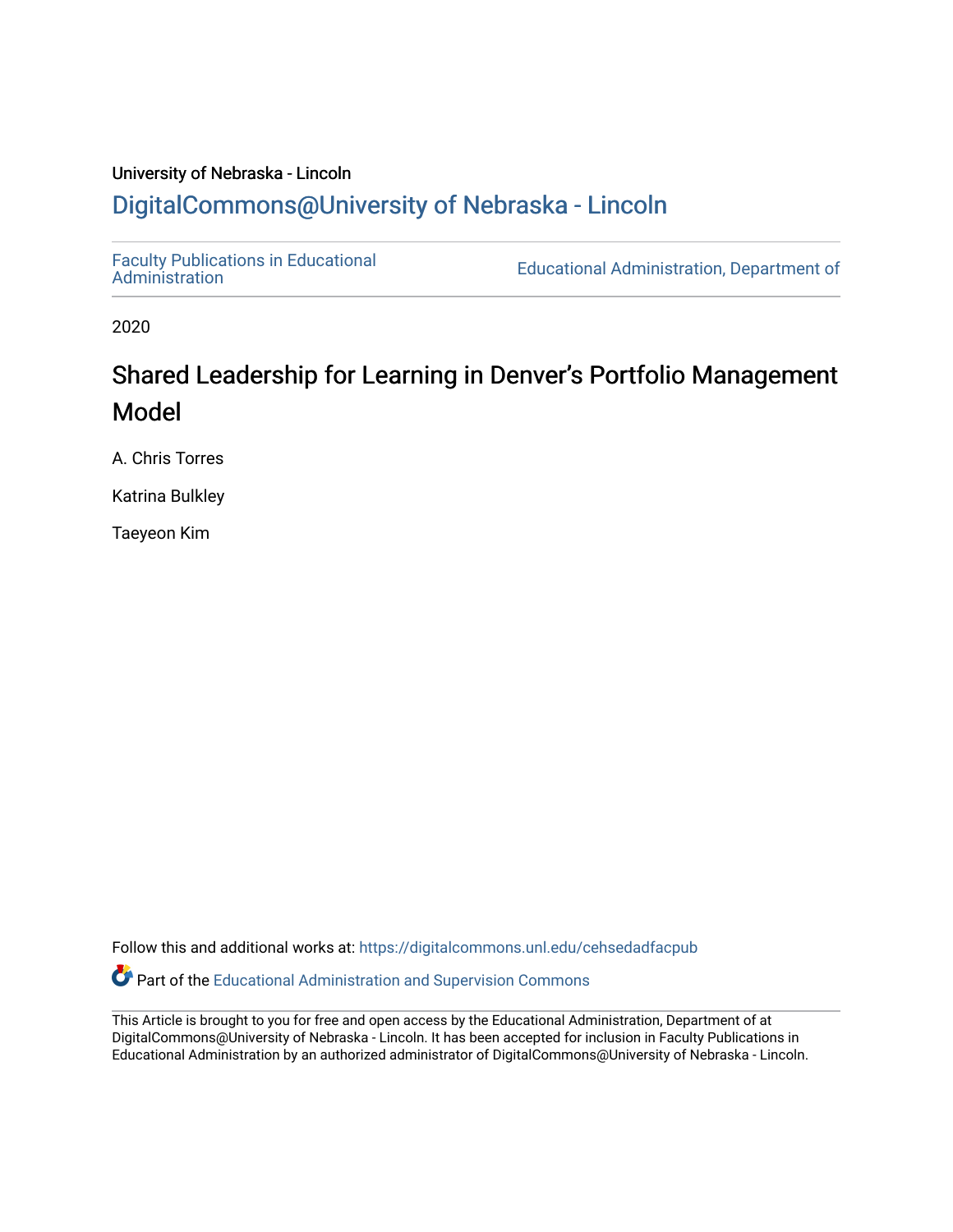

Published in *Educational Administration Quarterly* 56:5 (2020), pp. 819–855; doi: 10.1177/0013161X20906546 Copyright © 2020 A. Chris Torres, Katrina Bulkley, and Taeyoeon Kim. Used by permission. First published April 1, 2020.

# **Shared Leadership for Learning in Denver's Portfolio Management Model**

A. Chris Torres, <sup>1</sup> Katrina Bulkley, <sup>2</sup> and Taeyeon Kim1

- 1. Michigan State University, East Lansing, Michigan, USA
- 2. Montclair State University, Montclair, New Jersey, USA

*Corresponding author* – A. Chris Torres, College of Education, Michigan State University, 620 Farm Lane, Room 433, East Lansing, MI 48824, USA, email [ctorres@msu.edu](mailto:ctorres@msu.edu)

# **Abstract**

*Purpose:* This study examines how district governance and different school contexts in Denver's portfolio management model affect shared leadership for learning. We define this as shared influence on instructional leadership and schoolwide decision making, which research suggests have strong ties to student achievement and teacher commitment. *Method:* We analyze interview data from 53 administrators, teacher leaders, and teachers in eight case study schools and teacher surveys in 48 schools. In both data sets, we purposively sampled based on variance in school performance ratings and by school type (e.g., traditional public, stand-alone charter, charter management organization [CMO], and innovation schools). *Findings:* We find that perceptions of shared instructional leadership were generally high across the school contexts, though CMO and innovation schools had the highest perceptions in both the survey and case study data. Schools varied substantially in shared decision making, but innovation schools had higher average scores than other school models. Centralized policies and supports, alongside organizational visions spanning networks of schools, helped explain the enactment of shared leadership for learning. For example, schools within Denver's "innovation" network shared a common vision of teacher empowerment, while CMOs that had more prescribed policies and practices across their schools had lower reported levels of shared decision making. *Implications for Research and Practice:* Portfolio management models that prioritize school-based autonomy and choice between different kinds of schools are proliferating in urban areas. Our study helps explain why and how shared leadership for learning differs between school models and explores important implications for this variation.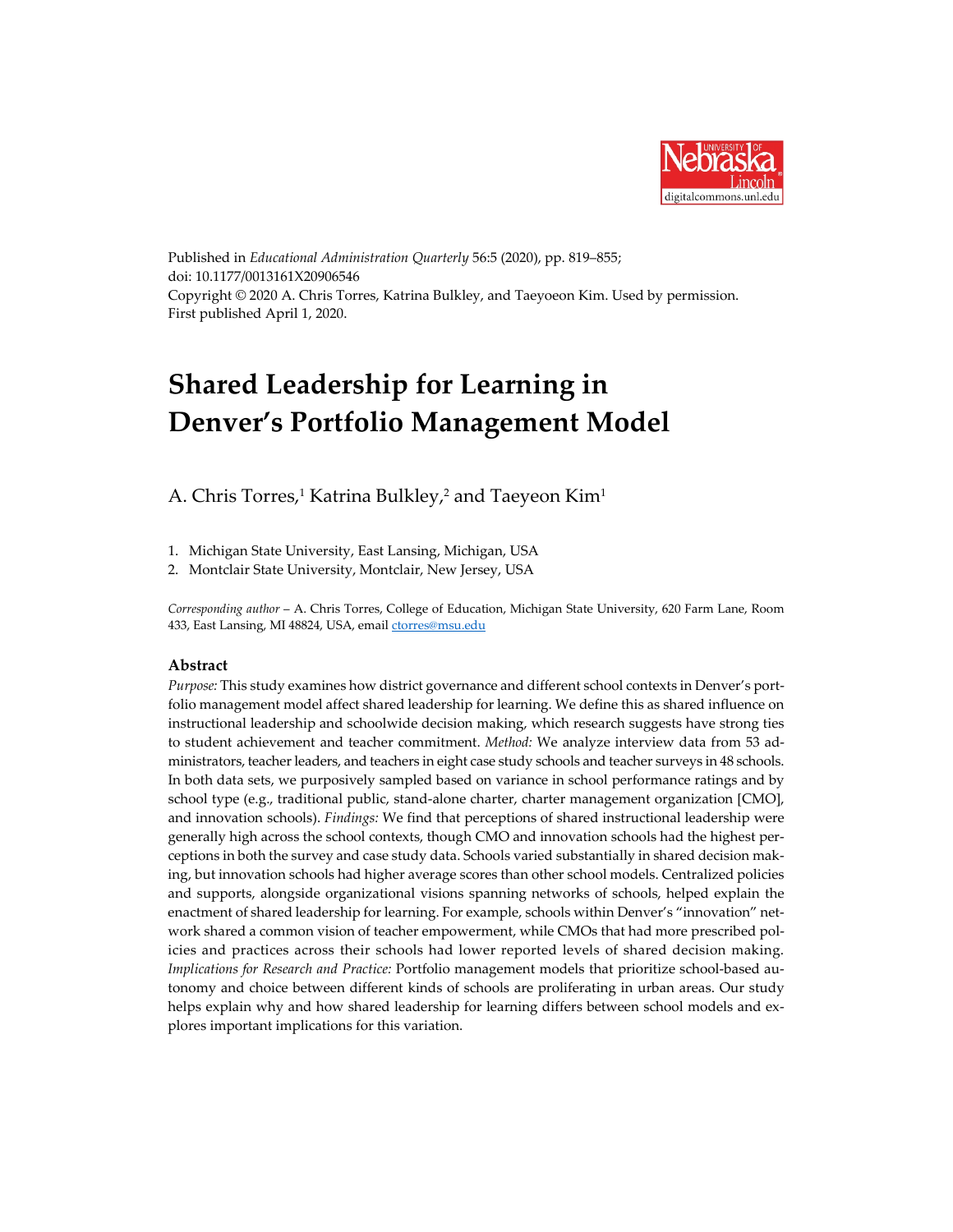**Keywords:** teacher influence, shared leadership, schoolwide decision making, instructional leadership, portfolio management models, charter management organizations

# **Introduction**

In recent years, a variety of urban school systems have shifted from centralized oversight under a traditional school district to portfolio management models (PMMs), in which central offices oversee schools operating under varied governance conditions, such as autonomous, privately managed schools, and charter schools (Bulkley, Henig, & Levin, 2010). Central to the idea of the PMM is the push to provide diverse and differentiated school options that offer schools and families more choice to make strategic decisions about where students can go to school and how to best meet their needs. For example, Denver Public Schools (DPS) offers a range of school options in their "portfolio." These include traditional public schools (TPSs) operated by the district, semiautonomous "innovation" schools that submit applications to gain autonomy from specific state and district policies, autonomous stand-alone charter schools that are authorized by DPS and overseen by a charter board, and charter management organization (CMO) affiliated charter schools that (while also authorized by DPS) are overseen and supported by a CMO central office (Tushman et al., 2016). Although DPS emphasizes academic achievement in its accountability framework, some of these school types have substantial autonomy to provide diverse school visions and programming across Denver.

At the same time, a growing body of research suggests that shared and collaborative leadership approaches that include and empower teachers can bolster teacher commitment and effectiveness (e.g., Sebastian et al., 2016; Torres, 2019). This makes Denver an interesting context to study since the district adopted a teacher leadership and collaboration initiative in 2013–2014, which started with 14 schools participating in 2013–2014 and expanded to 71 schools by the time of our study (2016–2017). In this model, DPS provides training to teacher leaders who spend about half their time in the classroom and the other half providing supports to other teachers such as leading teams, coaching, evaluation, collaborative planning, and reviewing student work. Alongside initiatives that emphasize teacher leadership focused on instruction, PMMs emphasize school-based autonomy, theoretically giving educators in schools (including teachers) the potential to exert greater control over various kinds of decision making.

This study focuses on how school and governance contexts affect shared leadership for learning, which we define as the combination of collaborative influence on instructional leadership and schoolwide decisions. We analyzed survey data from 48 schools across Denver and interviews with 53 teachers and leaders in eight schools to answer the following questions:

- 1. How is shared leadership for learning enacted in these different school models?
- 2. What conditions influence the enactment of shared leadership for learning in these schools?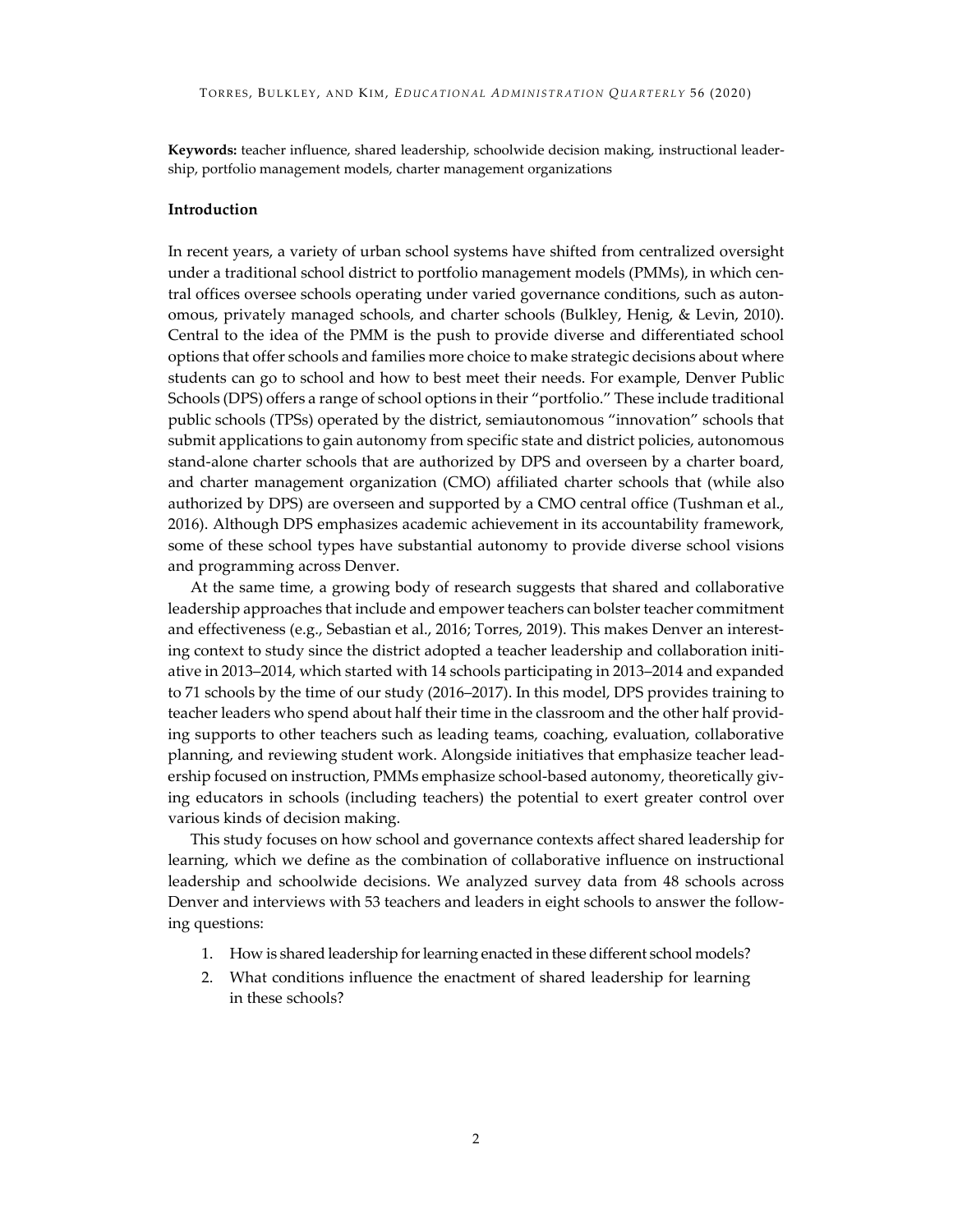#### **Portfolio Management Models**

There is very little empirical literature on PMMs given their recent emergence in urban educational systems (Bulkley, Henig, & Levin, 2010). PMMs shift the relationship between the central office (we refer to the Denver central office, in keeping with local norms, as DPS) and schools in ways that should theoretically affect leadership behavior by imposing performance-based accountability while allowing substantiative autonomy at the school level (Hill et al., 2013). First, all schools in Denver operate under the *School Performance Framework* (SPF) which consists of multiple measures, including academic growth, academic proficiency, college and career readiness, student engagement, enrollment rates, and parent satisfaction. Academic growth receives the most weight in the SPF calculation. If schools do not meet academic goals, they can be closed and replaced. Denver did this frequently in the early years of the PMM (Torres, Bulkley, & McCotter, 2018).

PMMs also allow different kinds of schools that have a range of autonomies, with charter schools having the most autonomy from collective bargaining agreements and state and district policies. For example, PMMs may provide leaders with more flexibility to hire or fire teachers, choose curricular approaches, control budgets and school schedules, and select approaches for educators' professional learning and other supports whether from the district or from outside organizations. A core assumption is that the flexibility offered via autonomous governance models will result in schools that are more accountable to parents and the district and will put pressure on leaders to use their added freedom in order to more effectively pursue educational improvement (Hill et al., 2013; Lake & Hill, 2009). While prior work describes the PMM context, there is little empirical work examining how and why a PMM influences teachers, leaders, and the processes of teaching and learning.

Three quasi-experimental studies of New York, post-Katrina New Orleans, and the Los Angeles Unified School District's portfolio models found generally positive effects on student achievement (D. N. Harris & Larsen, 2016; Kemple, 2011; Strunk et al., 2016). However, given the substantial variation in the specific interpretation of the PMM idea within different cities, these studies highlighted the need to understand how and why such effects might be achieved within each specific context. Other recent studies looked at the influence of the common enrollment system on families' choices in Denver (Denice & Gross, 2016) and variation in student achievement and behavior in different school types within the "portfolio" of New Orleans schools (McEachin et al., 2016). McEachin et al. (2016) found that nationally and locally "networked" charter schools had particularly positive effects compared with independent or stand-alone charters and direct-run TPSs. They argue that research should study the benefits of working in a networked charter school compared with nonnetworked schools, and point to the need to understand variation between the different kinds of school models within a PMM sector.

In an article highlighting challenges of decentralized systems like New Orleans' portfolio system to address system-level problems, Buerger and Harris (2015) posit: "Decentralization with large numbers of relatively small organizations requires coordination, which may make it difficult to solve problems" (p. 1247). As they point out, *some* degree of centralization in a portfolio system may be beneficial in terms of creating efficiencies and coordinating supports across a set of schools, which may help explain the results from the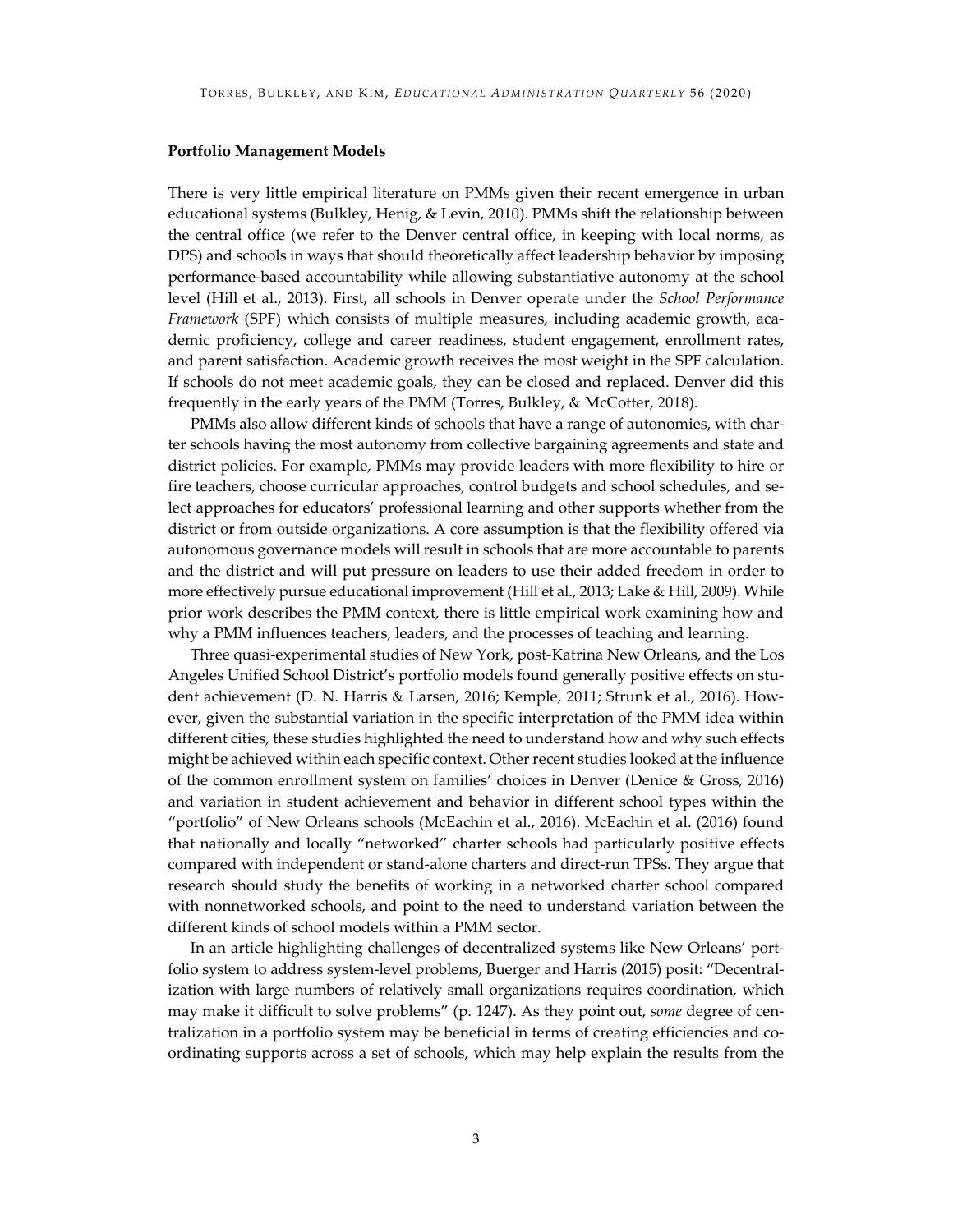study conducted by McEachin et al. (2016). Given the qualitative and school-level nature of our study, it is positioned to contribute to the question of how and why centralized or decentralized structures affect teachers/leaders in the specific context of Denver's PMM. In particular, we focus on how differences in context affect shared instructional leadership and schoolwide decision making.

# *School Models in a PMM*

One major difference in school contexts has to do with the school types offered within a portfolio. Here, we highlight these differences as they relate to shared leadership for learning, focusing on the models that are theoretically more "autonomous" from state and district policies.

### *Charter management organizations*

An emergent body of literature examines "networked" CMO models and their practices. One theme of this work, as it relates to shared leadership for learning, involves a noted tension in terms of collaboration and control of management decisions between public (e.g., teachers; districts) versus private interests and providers (Bulkley, 2005; DiMartino, 2014; Gold et al., 2007). In the context of CMOs, studies highlight how teachers and school leaders can have little autonomy to make decisions related to curriculum, instruction, discipline, and assessment in part because some CMO models feel they have developed a set of best practices that work to produce student achievement gains (Torres, 2014; DiMartino, 2014; Furgeson et al., 2012). Thus, quantitative studies using nationally representative Schools and Staffing Survey data and qualitative case studies show that CMO teachers tend to have less influence over school and classroom decisions compared with other standalone charter models, and that this diminished autonomy is linked to turnover (Torres, 2014; Roch & Sai, 2018).

#### *Stand-alone charter schools*

By contrast, studies of stand-alone charter schools highlight the centrality of management responsibilities for charter leaders, who must create systems and make decisions about things normally directed by a central office such as HR (human resource) systems and facilities (Torres, Bulkley, & McCotter, 2018; Bickmore & Dowell, 2011; Cravens et al., 2012). This wide range of autonomy extends to instructional leadership decisions but can lead to work overload, making it difficult for principals to spend time on instructional leadership (Carpenter & Peak, 2013). In short, shared leadership for learning may depend and vary (more so than CMOs) based on each individual principal's capacity and the specific mission and vision for the school.

# *Innovation schools*

Innovation schools in Denver, as one example of districtrun autonomous schools, must submit applications to the district to gain autonomy from specific district policies, for example, they may waive requirements to use particular scheduling, personnel, or curriculum mandates (Gigliotti, 2019). One study used a difference-in-difference design to see whether a change to innovation status improved student achievement and found positive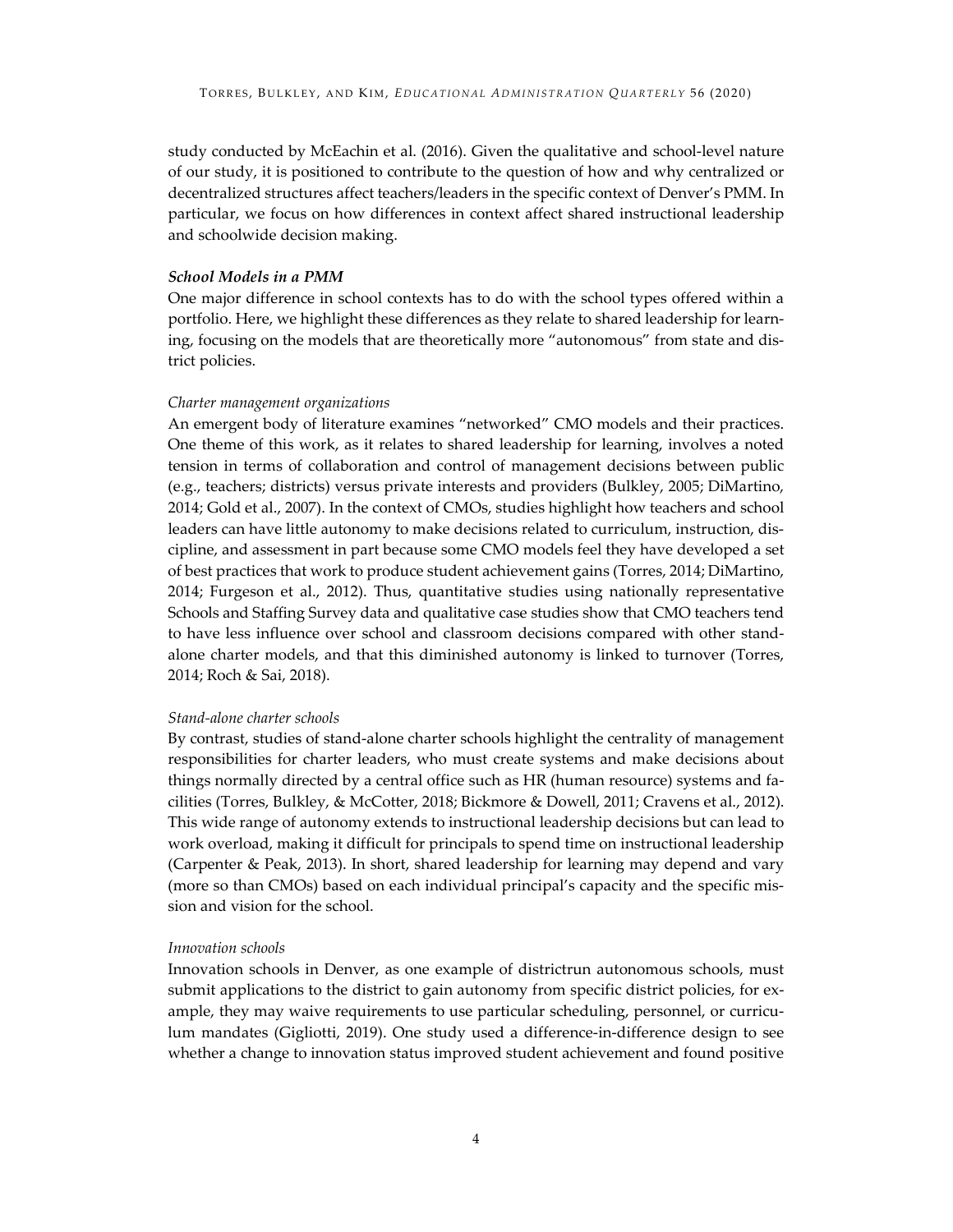effects on end of year standardized exams in Math, Reading, and Writing (Gigliotti, 2019). While it is theorized that managerial autonomy is responsible for these positive effects, our study can help explain how or why this may or may not be the case.

# **Shared Leadership for Learning**

We ground this study in two central aspects of leadership for learning: shared instructional leadership, which emphasizes the ways in which leaders, teachers, and others work together to support instructional improvement; and shared schoolwide decision making, which incorporates the ways that influence is shared within a building. While we treat these as distinct aspects of leadership for learning, they are potentially intertwined as the extent of each may shape the other. For example, literature suggests that using strategies to share decision making with teachers is important for establishing communities of practice and norms for teacher collaboration and data use (Ingersoll et al., 2018). Shared decision-making processes can engage teachers as professionals, and therefore enhance teachers' motivation and commitment to instructional improvement approaches. Indeed, some argue that shared decision making requires effective instructional leadership because structures to empower teachers can feel like a waste of time if they are not aligned to instructional or school improvement in some meaningful way (Bernd, 1992). Despite these links, and as we noted in the previous section, some elements of shared leadership for learning may be prioritized in some school models in a PMM over others (e.g., shared instructional leadership but not shared decision making in CMOs). Yet both of these aspects of leadership for learning have important ties to issues of student achievement. Therefore, we are particularly interested in how the broader governance context is connected with school-based shared leadership for learning (as shown in Figure 1).



**Figure 1.** Conceptual Framework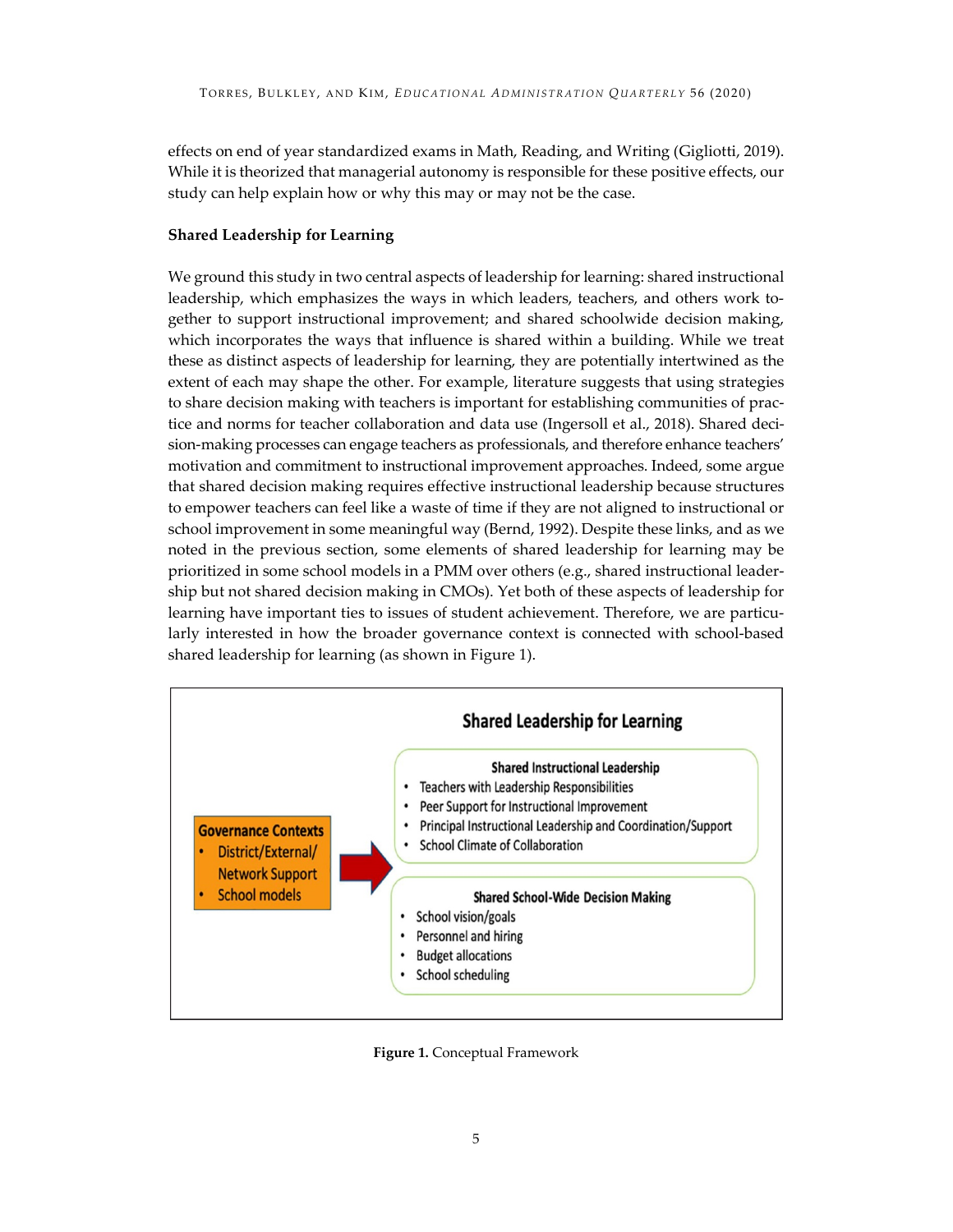While researchers have identified different leadership typologies (e.g., distributed leadership, instructional leadership, shared instructional leadership, leadership for learning, and collective leadership), we note that a helpful conceptual comparison shows substantial overlap across different leadership styles (Urick & Bowers, 2014). Therefore, we use the term "shared leadership for learning" to indicate the principal's role in sharing and facilitating influence on instruction and other leadership decisions throughout the school.

## *Shared Instructional Leadership*

Instructional leadership literature focuses on leaders' direct influence on instruction (Leithwood & Jantzi, 2008; Marks & Printy, 2003; Urick, 2016). This literature generally describes how principals facilitate an environment that supports continual professional learning (the instructional *climate*) and the steps they take to engage with individual teachers about their own growth (instructional *actions*; Grissom et al., 2013; Louis, Leithwood, et al., 2010). Literature on instructional actions describes how leaders engage with issues of curriculum and instruction and conduct informal or formal walkthroughs, evaluation, and teacher coaching, though coaching and program development show the most robust relationship to positive achievement gains (Grissom et al., 2013).

However, scholars criticize conceptualizations of instructional leadership that reinforce a top-down approach in which principals "lead" and teachers are docile followers (Marks & Printy, 2003; Neumerski, 2013; Sheppard, 1996). More recent discussions of instructional leadership shift toward indirect and collaborative perspectives by empowering teachers to engage in decision making within schools. Shared instructional leadership focuses on principals' efforts to integrate the expertise of teachers and share leadership roles around instruction (Marks & Printy, 2003). Thus, principals influence student learning by fostering a strong professional learning community and creating a robust instructional climate (e.g., see Louis, Dretzke, et al., 2010, for a review). Principals accomplish this is by strategically sharing influence with teachers, fostering meaningful teacher leadership, and facilitating teacher collaboration and data use around schoolwide goals (Allensworth & Hart, 2018). These elements comprise our conceptual framework.

#### *Teacher leadership*

In addition to the focus on principals' leadership, recent studies examine the value of identifying master teachers who can coach teacher teams (similar to the approach that DPS takes with its teacher leadership model; Backes & Hansen, 2018), and working in teacher teams in ways that foster feelings of professional efficacy and community (Allensworth & Hart, 2018). These and other studies find that robust teacher leadership is strongly related to student learning gains. For example, Ingersoll et al. (2018) analyzed the Teaching, Empowering, Leading, and Learning Survey from 2008 to 2014 and found that schools with higher levels of teacher leadership as measured by input on various aspects of instruction and planning had significantly higher student achievement even after controlling for school characteristics, including measures of poverty. Importantly, measures of shared decision making were also included in that study's analysis of teacher leadership.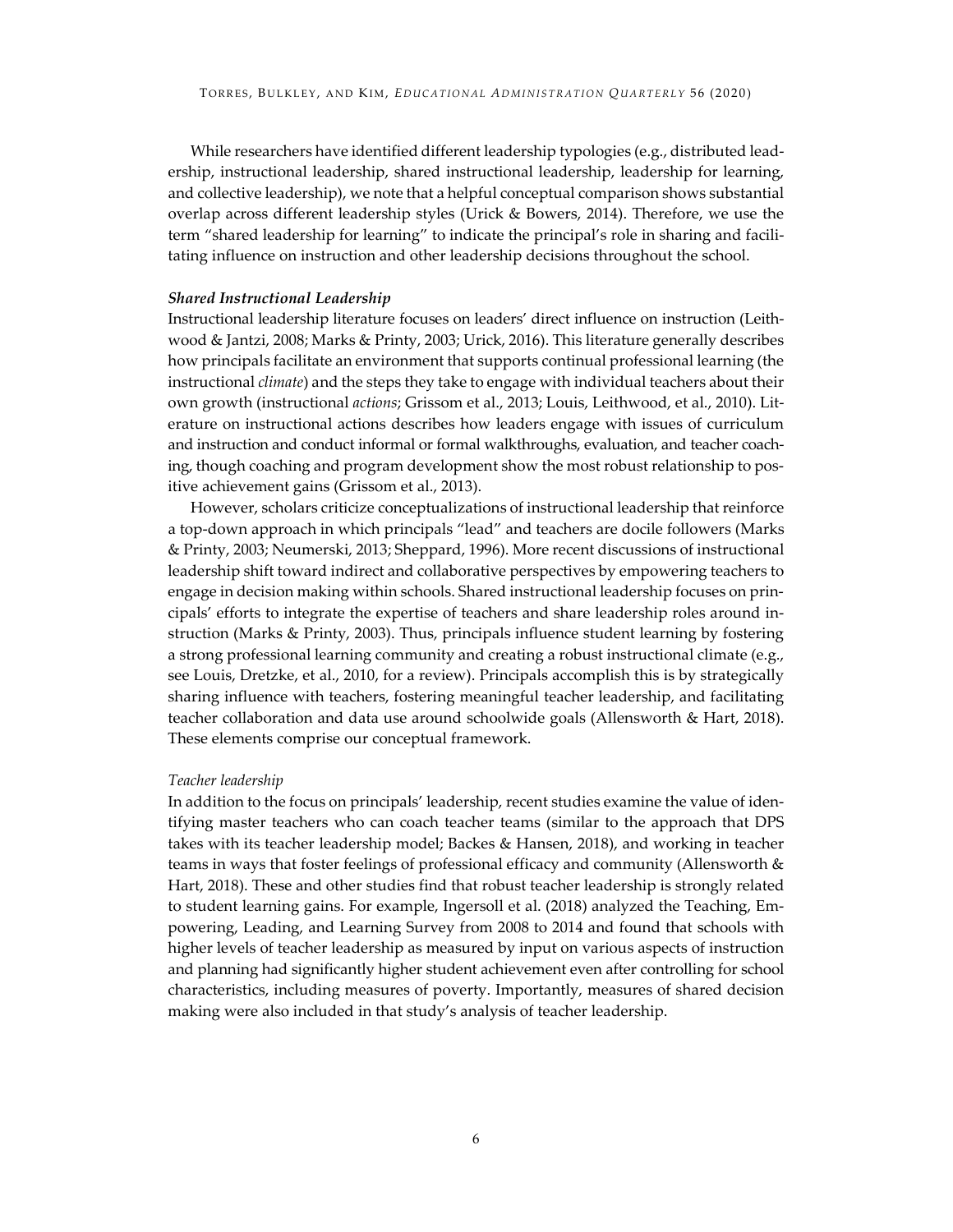### *Teacher collaboration and peer support for instructional improvement*

Although not all collaboration is equal, existing literature demonstrates the importance of productive teacher collaboration around instruction. At a basic level, teachers need both time and a consistent structure or routine (e.g., instructional rounds; data team meetings; etc.) to support and influence peers' continual instructional improvement. Productive collaboration happens in alignment with schoolwide improvement goals, and was most strongly related to student achievement when perceived quality is high and when focused on analyzing student data or curriculum to develop appropriate instructional responses (Ronfeldt et al., 2015). At the same time, scholars note that an effective culture of collaboration depends on a high degree of teacher-teacher trust (e.g., Hallam et al., 2015). Thus, we report these measures of trust in our survey data.

### *Principal coordination and expectation setting*

The effectiveness of shared instructional leadership depends on how coherently it is structured. Principals play an important role in coordinating structures for teacher collaboration, development, and learning through effective communication and resource allocation (Johnson et al., 2014). Due to their unique formal authority across the school, principals are charged with setting the direction and expectations to structure various teacher-learning opportunities and organizational systems. For our purposes, we focused on identifying the presence of formal structures for collaboration (e.g., professional learning communities, peer coaching) and teacher influence on instruction (e.g., teacher leader roles), as well as how these structures *were perceived* within our case schools.

#### *Shared Schoolwide Decision Making*

Researchers increasingly argue that sharing influence with teachers on major decisions about how a school operates and uses its various resources is critical for improving school climate and student achievement (Ingersoll et al., 2018; Louis, Dretzke, et al., 2010; Sebastian et al., 2016). Sebastian et al. (2016) used structural equation modeling to examine the influence of principals and teacher leaders in elementary schools and found that principals influenced student achievement through improving school climate. They find teacher influence to be especially critical: "principals' influence on school climate comes almost entirely through teacher influence in decision making . . . [giving greater influence] may be the most effective strategy for school principals to influence student achievement" (Sebastian et al., 2016, pp. 91–92). *How* influence is shared and whether such processes meet the specific needs of the school context clearly matters. While shared instructional leadership is important, researchers have also found that sharing influence in decisions that fall outside of instruction can communicate trust/respect for teachers and enhance their sense of empowerment and motivation to work toward shared goals (e.g., Bogler & Nir, 2012; Lee & Nie, 2014).

# *Vision and goals*

Syntheses of leadership research suggest that the link between leadership, instruction, and achievement is strongest when vision and goals are clearly defined and have an explicit academic/learning focus (Hallinger & Heck, 1996; Miles & Louis, 1990; Robinson et al.,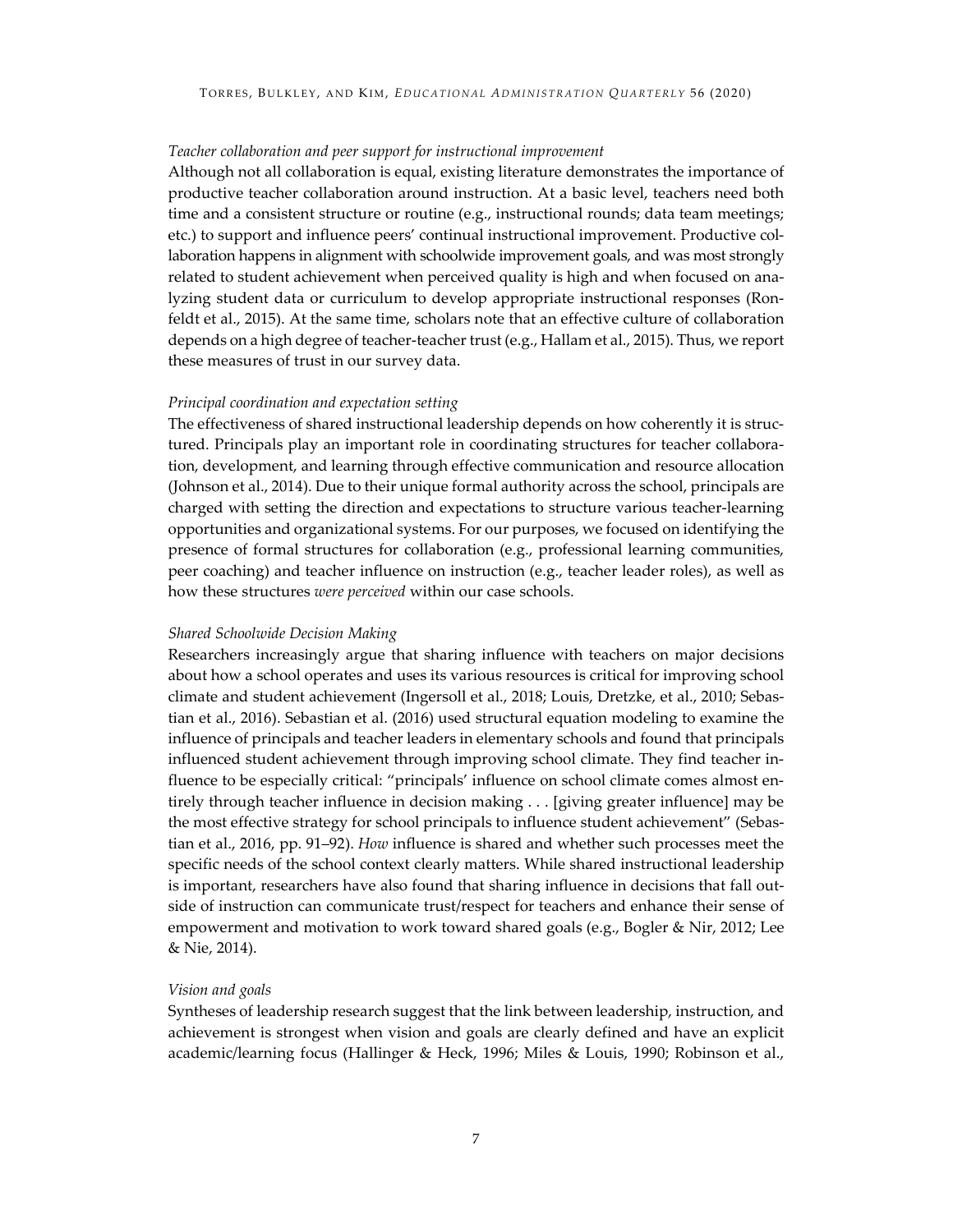2008). When leaders "operationalize and steward" academic goals well (Murphy et al., 2007), shared goals motivate all staff to work in consistent directions and limit "staff attention to a narrower range of desired ends and scope of activities . . . [helping] to clarify what we will do and what we will not do" (Hallinger, 2011, pp. 129–130). Whether and how teachers are involved in conversations around goal and vision setting has important implications for their motivation (Cooper et al., 2016; Little, 2006; Wood, 2007). However, this also depends on the school context, since teachers may explicitly choose to join a school with a highly defined instructional model and express less desire for involvement in having input into the vision and goals for this model, particularly if it involves increased demands on their time.

# *Personnel, budget, scheduling*

Compared with lower-achieving schools, higher-achieving schools tend to involve teachers and others in a range of critical decisions that have traditionally been made by formal school leaders (Leithwood & Mascall, 2008; Louis, Leithwood, et al., 2010). Such teacher involvement in decision making can foster trust and strong, collegial relationships (Gronn, 2000; A. Harris et al., 2007). Distributing leadership influence in these areas is positively associated with teachers' job satisfaction (Ni et al., 2018), a finding that holds true using international 2013 Teaching and Learning International Survey data and controlling for individual teacher and school level variables (Torres, 2019).

# *Governance and Shared Leadership for Learning*

Finally, although a growing body of work highlights whether, how, and why teacher influence is critical, much of it neglects to describe the role of the governance context (Hallinger, 2011, 2018; Spillane, 2006). The district governance context can have a strong influence on leaders and the enactment of shared leadership for learning—DPS's accountability system undoubtedly influences how principals approach leadership. For example, accountability goals come preestablished rather than being set internally or collaboratively, which could affect how principals navigate vision and goal setting and the degree to which they involve teachers.

Moreover, there is a philosophical tension regarding how districts should approach governance and school support in a portfolio system. Lake and Hill (2009) argue that while traditional districts *measure* performance, they have few mechanisms to improve schools that are chronically low performing and need to create ways to replace and close schools. To do this, they argue that portfolio districts should partner with outside providers to support schools rather than provide it themselves so that they do not "risk blurring the lines of responsibility and accountability" (Lake & Hill, 2009, p. 25).

However, scholarship in the past two decades suggests that school districts can play a critical role in leading instructional change and should work to improve their internal capacity to support school improvement (Augustine et al., 2009; Gallucci & Swanson, 2006; Hatch et al., 2016; Honig et al., 2017; Honig & Rainey, 2014). These studies highlight the importance of shared learning opportunities and outcomes for leaders and teachers organized by the district, underscoring how structured support from central offices can help schools achieve large-scale changes and improvement. For instance, Rorrer and colleagues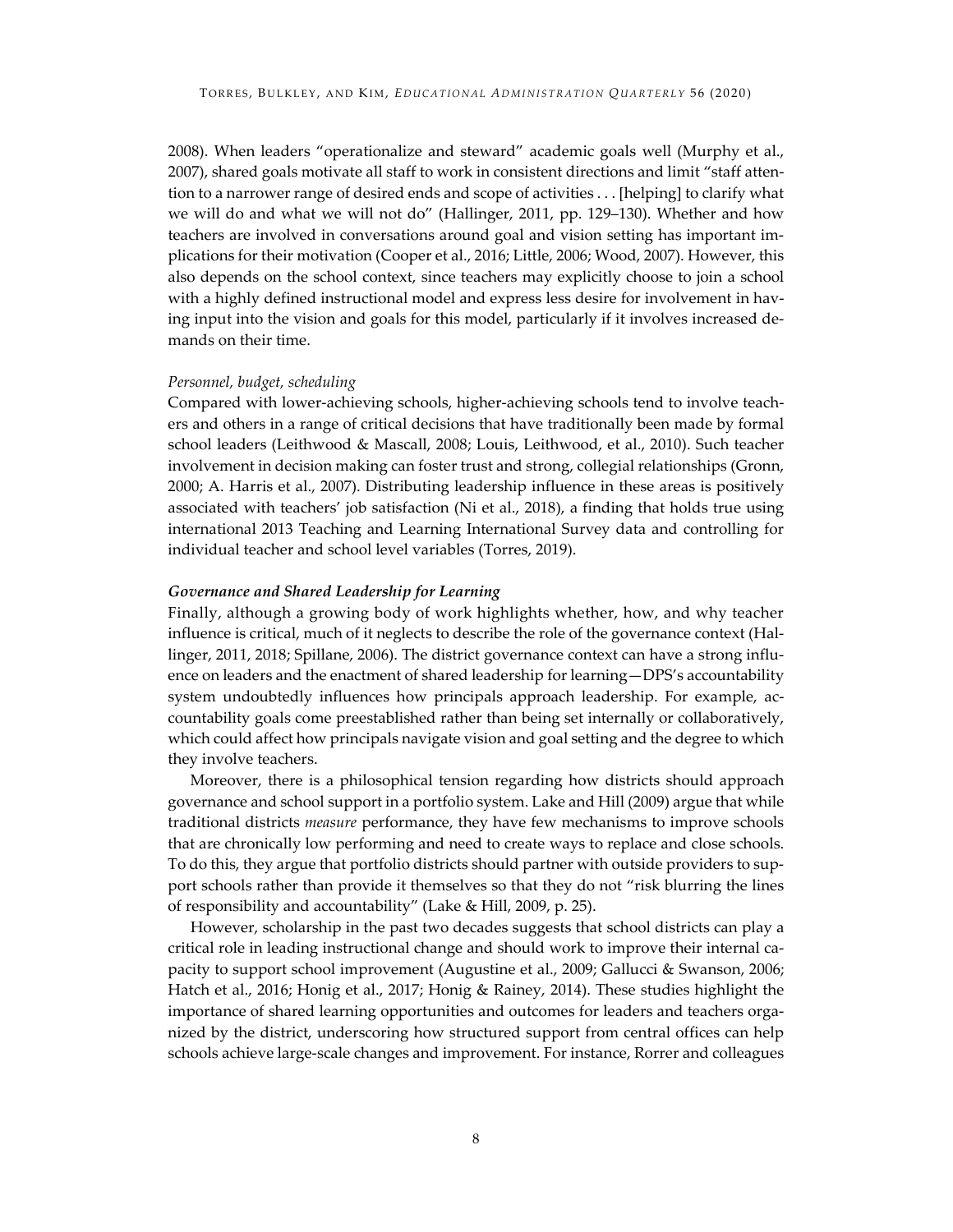(2008) reviewed the literature on how districts advance achievement and equity, identifying four critical roles they play: providing instructional leadership, reorienting the organization, establishing policy coherence, and maintaining an equity focus.

In terms of this first role, for example, Honig (2012) found meaningful learning occurring for principals when the district provided direct and ongoing support for instructional leadership through approaching the learning as joint work and using strategies such as modeling (e.g., leadership thinking and actions). In contrast with Lake and Hill's (2009) contention that outside providers take on this work, Honig (2012) further argued, "this analysis suggests the promise of central offices not contracting out to support principals' instructional leadership" (p. 767). This highlights a tension between the idea of developing the capacity of a district as an organization to support leadership and the more hands-off approach suggested by some portfolio advocates.

# **Method**

#### *Study Context: Denver's Portfolio Management Model*

In 2016–2017, at the time of our data collection, the central office of the DPS oversaw a portfolio of 211 schools serving about 92,000 students that included 95 TPSs, 56 charter schools (37 of which were run by CMOs and 19 were stand-alone charters), 56 "innovation" schools, and 12 magnet schools. A small number of innovation schools (four) had banded together to form the Luminary Learning Network (LLN); two of the three innovation schools in our sample were part of the LLN along with one stand-alone charter, two CMO schools, and two TPSs. DPS sought to enable positive relationships between schools and the central office regardless of school type; this effort included greater centralization than found in some other PMMs (Torres, Bulklry, Hashim, et al, 2018).

The four LLN schools have distinct foci but also share a common vision that centers collaboration within and across the four schools and with DPS. Part of the larger vision of the LLN is to distribute leadership and magnify the voices of teachers and school leaders. As two original contributors to the idea of the LLN put it: "The guiding vision was for radical empowerment of the educators closest to the students. So we began simply by asking fundamental questions about who gets to make key decisions about new hires, schedule, curriculum, culture, and budget" (Seawell & Alessi, 2018, p. 1). Unlike the CMOs we studied, the LLN does not have a specific school model but instead serves as both support for schools in the network and advocate for increased autonomy for those schools from DPS.

#### *Data Collection and Sampling*

The data for this study comes from a large mixed-method comparative study of three PMMs in Denver, New Orleans, and Los Angeles. By drawing on school case studies *and* teacher surveys, we are able to take a deeper look at practices within a small number of schools while having the benefit of breadth through surveys (Creswell & Clark, 2007; Yin, 2013).

Eight Denver qualitative school case studies were purposively sampled based on variance in their performance rating and the type of school (e.g., CMO, stand-alone charter, traditional public, and semiautonomous—see Table 1). In each case study school, two researchers conducted a 1-day site visit. During these visits, we interviewed administrators,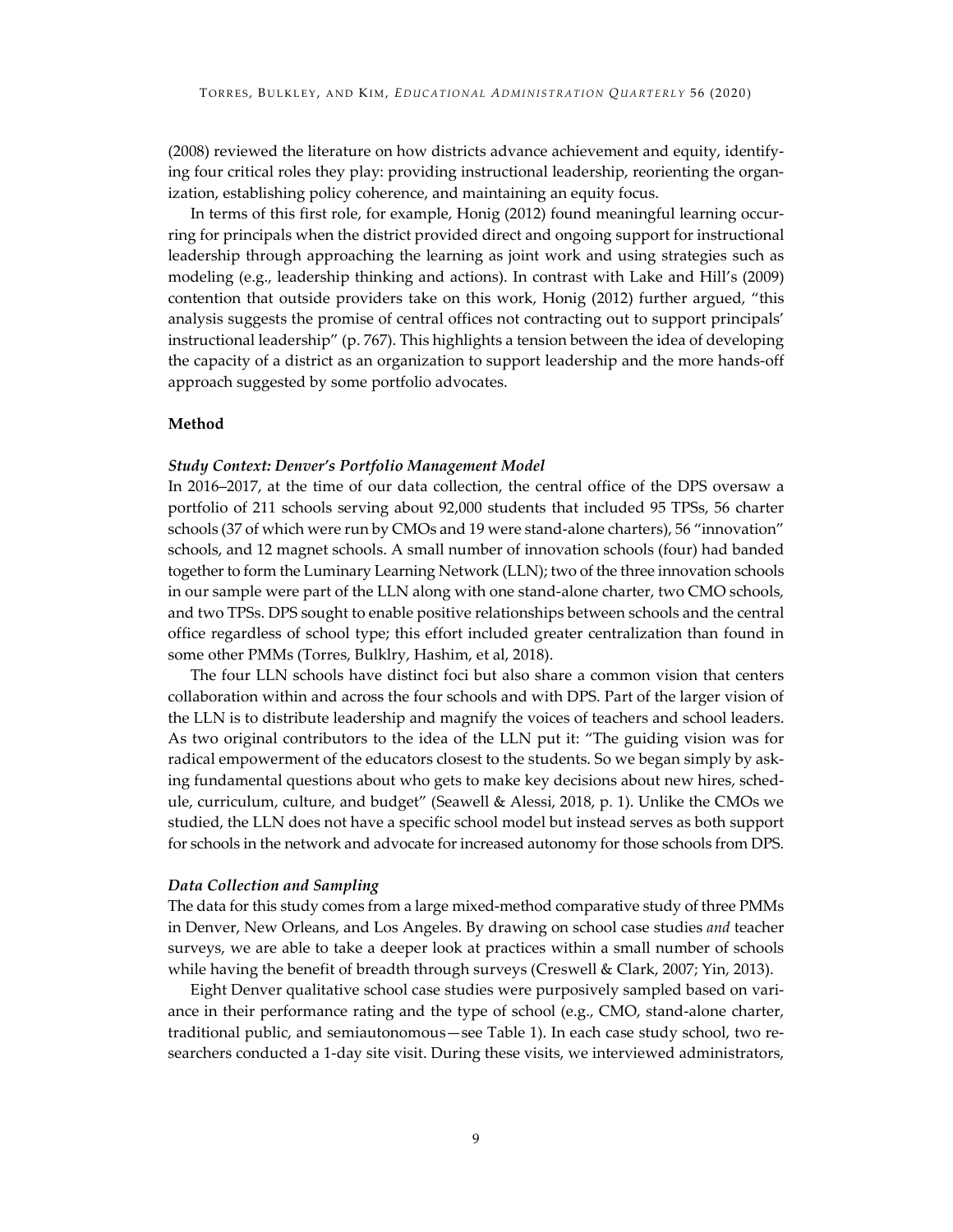teacher leaders, and three to five teachers for a total of 53 interviews. In our interviews, we sought to understand participants' perspectives on a wide range of school practices. Our semistructured interview protocols included questions about instructional practices, teacher collaboration, relationships between teachers and leaders, and whether, why, and how teachers had input in leadership decisions and schoolwide practices. Interviews were transcribed and ranged in length from 20 to 87 minutes.

|                | <b>Table 1.</b> School Case Study Sites                    |         |                                  |                   |                   |                    |                                                  |                                                               |  |  |
|----------------|------------------------------------------------------------|---------|----------------------------------|-------------------|-------------------|--------------------|--------------------------------------------------|---------------------------------------------------------------|--|--|
|                |                                                            |         | Student demographics (2016-2017) |                   |                   |                    |                                                  |                                                               |  |  |
| School<br>name | Governance<br>model                                        | Grades  | Students<br>of<br>color<br>(%)   | <b>FRL</b><br>(%) | <b>ELL</b><br>(%) | <b>SPED</b><br>(%) | School<br>perfor-<br>mance<br>level <sup>a</sup> | Number of<br>interviews<br>(participants)                     |  |  |
| Blue           | Traditional<br>public                                      | ECE-5   | 80                               | 74.8              | 49.1              | 6.8                | Green                                            | 5 (4 teachers and<br>1 leader)                                |  |  |
| Brown          | Traditional<br>public                                      | ECE-5   | 92                               | 89.7              | 21.8              | 12.6               | Yellow                                           | 7 (3 teachers, 3<br>leaders, and 1 prin-<br>cipal supervisor) |  |  |
| Cerise         | Innovation<br>(part of<br>luminary<br>learning<br>network) | ECE-5   | 95                               | 89.9              | 46.9              | 15.2               | Yellow                                           | 5 (3 teachers,<br>1 leader, and<br>1 LLN director)            |  |  |
| Green          | Innovation                                                 | $K-5$   | 18                               | 9.5               | 2.5               | 5.3                | Green                                            | 7 (4 teachers, 2<br>leaders, and 1 prin-<br>cipal supervisor) |  |  |
| Khaki          | Charter,<br>part of<br>network                             | $5 - 8$ | 95                               | 92.1              | 63.7              | 8.6                | Red                                              | 7 (4 teachers, 2<br>leaders, and 1 prin-<br>cipal supervisor) |  |  |
| Purple         | Stand-alone<br>Charter                                     | $6 - 8$ | 55                               | 48.6              | 20.4              | 10.7               | Green                                            | 8 (3 teachers, 5<br>leaders, principal<br>supervisor)         |  |  |
| Teal           | Small<br><b>CMO</b><br>Charter                             | $K-5$   | 92                               | 89.4              | 71.2              | 7.5                | Green                                            | 7 (4 teachers, 2<br>leaders, and 1 prin-<br>cipal supervisor) |  |  |
| Viridian       | Innovation                                                 | ECE-5   | 65                               | 51.3              | 34.2              | 11.3               | Green                                            | 7 (5 teachers and<br>2 leaders)                               |  |  |

**Note:** We attempted to recruit schools with a wider range of performance but were unsuccessful in recruiting a school that fell into the "Orange" category. Red = accredited on probation; Orange = accredited on priority watch; Yellow = accredited on watch; Green = meets expectations; Blue = distinguished.

aResults from school performance framework report. For details, http://spf.dpsk12.org/wp-content/uploads/ 2018/10/SPF-Report-Guide\_ENGLISH\_2018.pdf.

Concurrently with qualitative data collection, we conducted teacher surveys, seeking a stratified sample that varied intentionally based on (a) governance type (i.e., traditional, charters, and innovation schools) and (b) academic performance. In total, 686 DPS teachers in 48 schools responded to the survey for a response rate of 52.5%. In our analysis for this article, we excluded 109 teachers in self-contained magnet schools because our case studies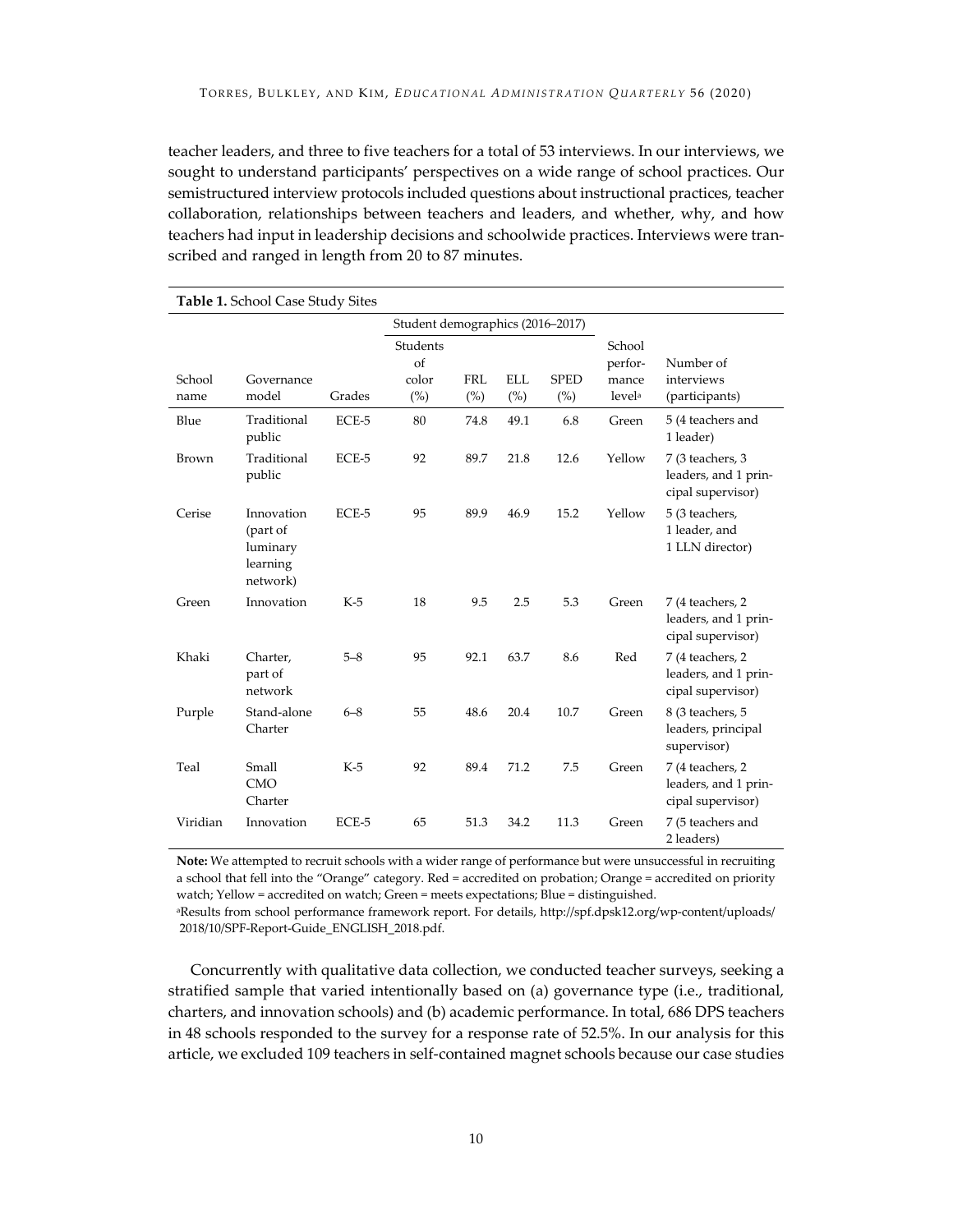did not include this type of school. Thus, our final sample included 577 teachers from four school governance models: traditional public (262), innovation (158), CMO charters (92), and stand-alone charters (65).

#### *Data Analysis*

#### *School case studies*

We used a method for analyzing, comparing, and contrasting multiple case study data called DIVE, which entails four stages of analysis: **D**escribe, **I**ntegrate, **V**isualize, and **E**xpand (Bush-Mecanas & Marsh, 2018). This approach involves "cycically analyzing case-ordered metamatrix displays—tables with cases as rows and theoretical or empirically driven constructs as columns" and creating visual or conceptual diagrams to understand patterns among variables (Bush-Mecanas & Marsh, 2018, p. 35). For the first stage of analysis (*describe*), we started by reducing the large amount of interview data using a broad "leadership" code to capture all data where leaders or teachers discussed matters related to overall leadership, instruction, student achievement, and influences on teaching and leadership as well as perceptions of how the school or governance context (e.g., accountability) influenced leadership and instruction. During this process, we met regularly as a team to norm and check for consistency in coding to ensure the most relevant data were being captured.

The second round of analysis involved coding in alignment with the conceptual framing. We first coded these data in NVivo then *integrated* relevant quotes in a matrix in Excel that allowed us to compare and create categories capturing important findings within and across the case study schools based on the qualities of shared instructional leadership and shared schoolwide decision making included in our conceptual framework. The components both (a) have been identified as important in the literature and (b) were well represented in data that we collected (Bush-Mecanas & Marsh, 2018; Miles & Huberman, 1994).

Next, we sought to *visualize* where each school case stood on relevant criteria from our conceptual frame (see Figure 2). We did this by setting thresholds using two primary criteria: (a) presence of the structure and (b) perceived quality of the structure. For example, in assessing teacher collaboration within a case school, we looked for examples of participants discussing a structure that would enable collaboration (e.g., data team meetings) and whether/how they discussed this structure as enhancing or not enhancing the quality of instruction. Considering teacher input, we looked for whether teachers had formal structures for input (e.g., presence on teacher committees) and the extent to which this input was perceived to influence final decisions. In some cases, structures were present, but teachers noted significant problems with them: for instance, serving on committees but describing input as not really mattering to final decisions. To strengthen trustworthiness of our findings, we independently rated each case study school, assigning 0, 1, or 2 points depending on our criteria: structure and perceived quality (a rating of "2" would illustrate, for example, that collaborative structures were present and perceived highly by teachers). We met three times to discuss rating discrepancies, using raw data as sources of evidence to substantiate our ratings until we unanimously agreed.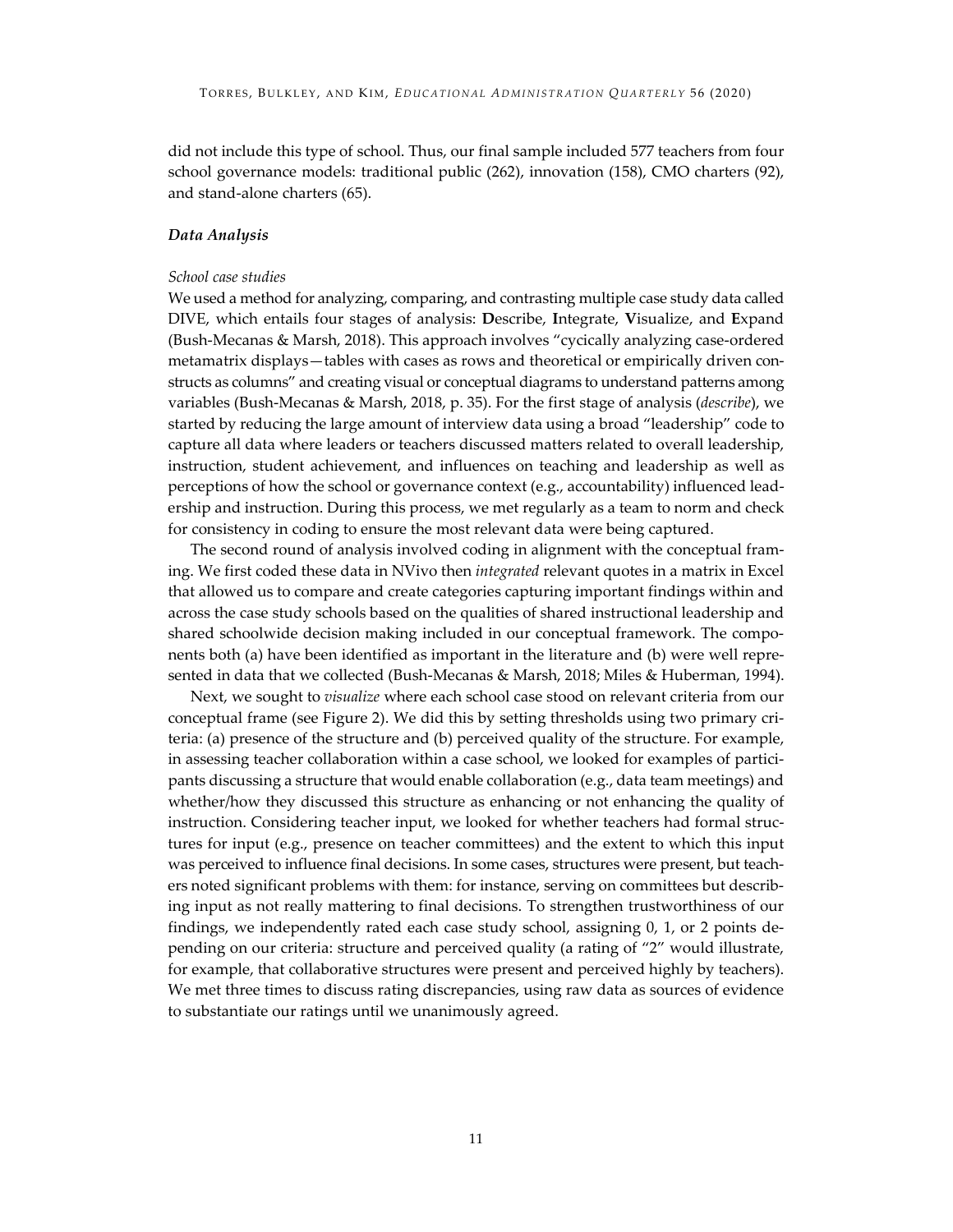

**Figure 2.** Case Schools and Shared Leadership for Learning Visual Matrix. **Note:** CMO = charter management organization.

Finally, we *expanded* our analysis by returning to our data and discussing the three previous stages to ask "why" questions. For example, why did innovation schools have strong ratings on both elements of shared leadership for learning and charters have relatively low ratings on schoolwide decision making? How did *context* inform these differences? This final step helped us generate tentative explanations and explain variation in our cases.

#### *Survey data analysis*

To explore the patterns we found within our school case study analysis, we analyzed teacher survey data collected in DPS. We conducted this exploratory analysis to see if trends in teachers' responses mirrored what we found in school case studies. We selected survey items that mirrored our conceptual framework: teachers' responses about (a) the frequency of their participation in peer-supported activities for instructional improvement, (b) instructional leadership and coordination/support of their own principal, (c) school climate of collaboration, and (d) levels of influence they have in making schoolwide decisions.

We used weights for our analysis to account for sampling and response bias; this enabled us to obtain estimates that would be representative of the broader population of teachers in different school model types and performance categories in Denver (Lavallée & Beaumont, 2015). The weights were developed based on school model and performance level given the fact that there were significant differences between respondents and nonrespondents in the survey data and that these two criteria were used for sampling schools for the teacher survey. We reported weighted analysis results in our findings to enable us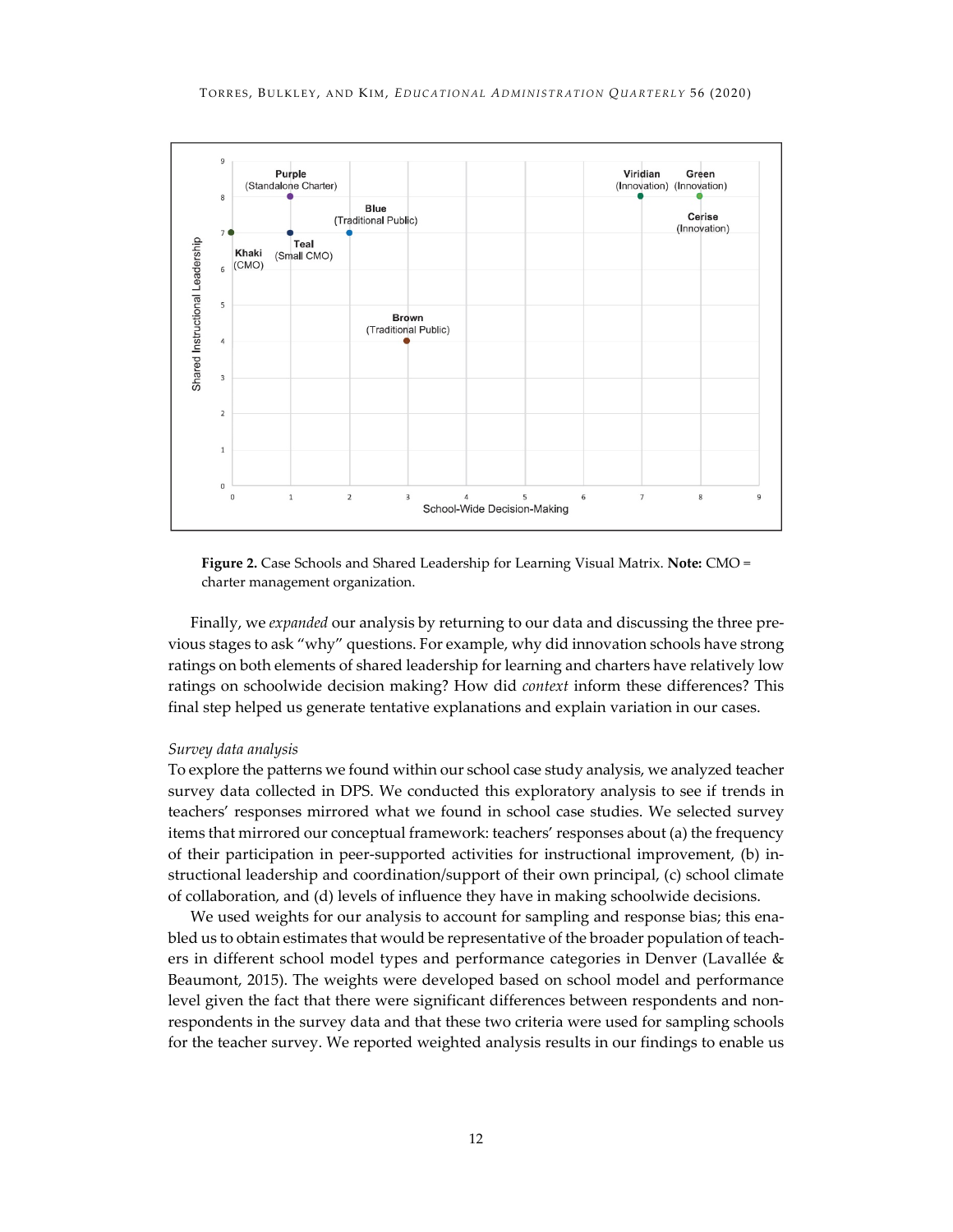to better understand patterns of the population. Table 2 reports the survey items used and descriptive statistics resulting from both weighted analyses. For each item, we conducted analysis of variance with a post hoc test using the Hochberg procedure.1 We used the Hochberg's GT2 given the condition of different sample sizes across the four groups (Pereira et al., 2015).

| Table 2. Survey Items and Descriptive Statistics (Weighted Response) |                            |                                                                                                               |                  |      |           |  |  |  |  |  |
|----------------------------------------------------------------------|----------------------------|---------------------------------------------------------------------------------------------------------------|------------------|------|-----------|--|--|--|--|--|
| Category <sup>a</sup>                                                | Variable                   | Description of survey items                                                                                   | $\boldsymbol{N}$ | М    | <b>SD</b> |  |  |  |  |  |
| Peer support for<br>instructional<br>improvement <sup>b</sup>        | Analyze<br>data            | Met with other teachers at our school to<br>analyze student achievement data or<br>student work               | 4,641            | 0.65 | 0.48      |  |  |  |  |  |
| (monthly basis, %)                                                   | <b>Discuss</b><br>practice | Met with other teachers at our school to<br>discuss and improve our practice                                  | 4,655            | 0.74 | 0.44      |  |  |  |  |  |
|                                                                      | Meet coach                 | Met with an instructional coach to plan for<br>instruction                                                    | 4,540            | 0.58 | 0.49      |  |  |  |  |  |
|                                                                      | Student<br>needs           | Met with other school staff to discuss the<br>social or behavioral needs of individual<br>students            | 4,653            | 0.68 | 0.47      |  |  |  |  |  |
| Principal                                                            | Standards                  | Sets high standards for teaching                                                                              | 4,452            | 3.24 | 0.75      |  |  |  |  |  |
| instructional<br>leadership and<br>coordination/<br>support          | Resource                   | Routinely helps us allocate resources,<br>including time, money, and personnel, to<br>support our improvement | 4,391            | 2.91 | 0.83      |  |  |  |  |  |
|                                                                      | PD                         | Ensures that teachers have sufficient time<br>for professional development                                    | 4,454            | 2.88 | 0.80      |  |  |  |  |  |
|                                                                      | Quality                    | Actively monitors the quality of instruction<br>in our school                                                 | 4,413            | 2.80 | 0.88      |  |  |  |  |  |
|                                                                      | Coaching                   | Provides high-quality instructional coaching<br>to teachers                                                   | 4,285            | 2.64 | 0.92      |  |  |  |  |  |
|                                                                      | Account-<br>able           | Holds teachers accountable for using data to<br>inform/guide their practice                                   | 4,341            | 3.06 | 0.78      |  |  |  |  |  |
| School climate of<br>collaboration                                   | Share                      | Staff do not share materials or ideas with<br>one another (Reverse coded)                                     | 4,659            | 3.27 | 0.66      |  |  |  |  |  |
|                                                                      | Advice                     | Teachers turn to one another for<br>consultation and advice                                                   | 4,653            | 3.26 | 0.63      |  |  |  |  |  |
|                                                                      | Trust                      | Teachers trust each other                                                                                     | 4,656            | 3.09 | 0.69      |  |  |  |  |  |
|                                                                      | <b>Discuss</b>             | It's OK to discuss feelings, worries, and<br>frustrations with other teachers                                 | 4,651            | 3.03 | 0.74      |  |  |  |  |  |
|                                                                      | Lead                       | Teachers respect other teachers who take the<br>lead in school improvement efforts                            | 4,635            | 3.00 | 0.70      |  |  |  |  |  |
|                                                                      | Respect                    | Teachers respect those colleagues who are<br>experts at their craft                                           | 4,660            | 3.17 | 0.68      |  |  |  |  |  |
|                                                                      | Meaning                    | Teachers feel a strong sense of meaning and<br>purpose in our work                                            | 4,617            | 3.08 | 0.68      |  |  |  |  |  |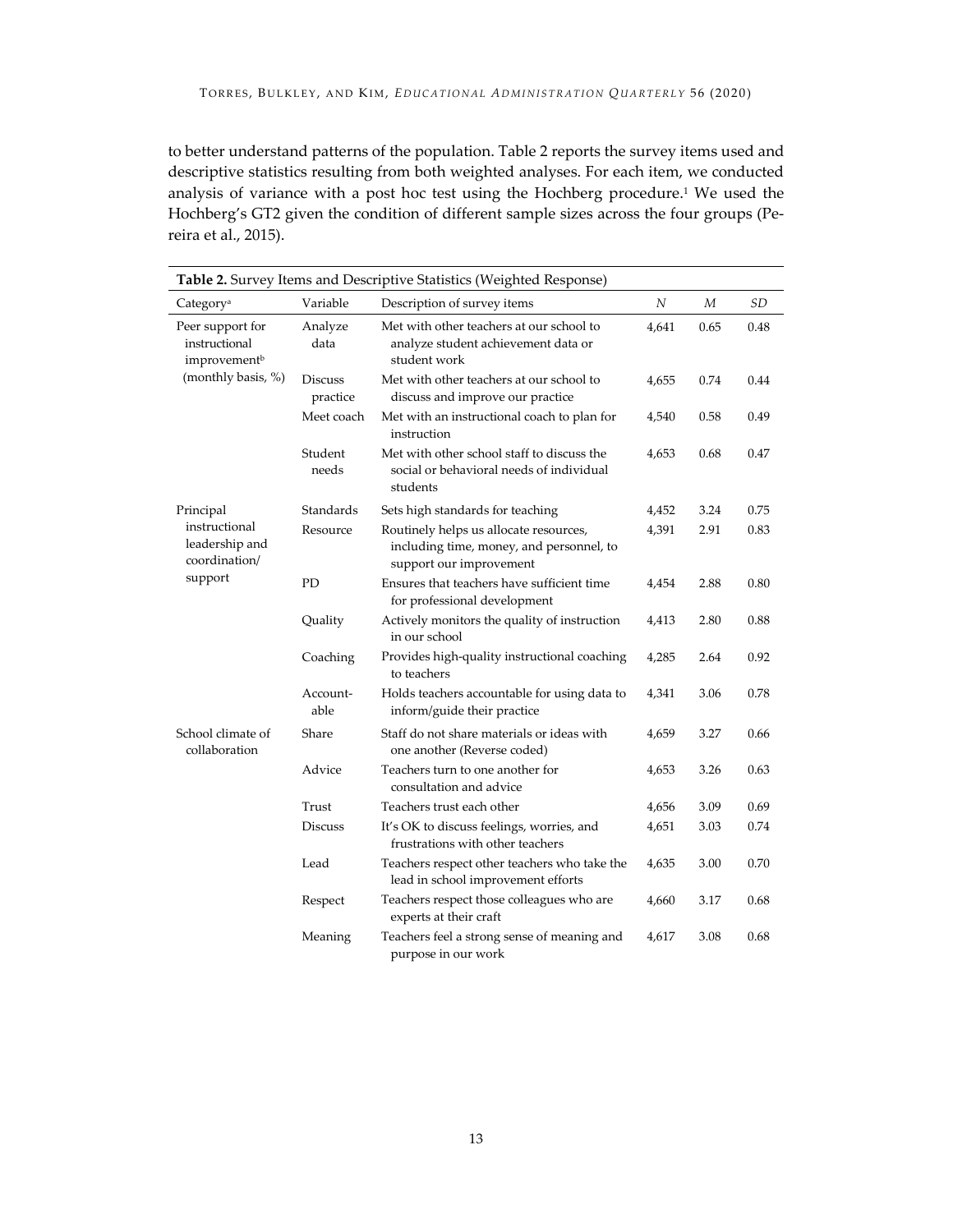| Table 2. continued                                           |                   |                                                                                               |       |      |      |
|--------------------------------------------------------------|-------------------|-----------------------------------------------------------------------------------------------|-------|------|------|
| Category <sup>a</sup>                                        | Variable          | Description of survey items                                                                   | N     | М    | SD   |
| Teacher<br>participation in<br>schoolwide<br>decision making | <b>Mission</b>    | Determining the school's mission and values                                                   | 4,877 | 2.30 | 0.93 |
|                                                              | <b>HR</b>         | Selecting and hiring teachers                                                                 | 4,936 | 2.42 | 0.82 |
|                                                              | Budget            | Allocating the school's budget                                                                | 4,895 | 1.66 | 0.72 |
|                                                              | Materials         | Selecting textbooks, instructional materials,<br>and/or assessments                           | 4.919 | 2.49 | 0.93 |
|                                                              | Course<br>content | Determining course content (e.g., designing<br>lessons and assignments)                       | 4,859 | 3.12 | 0.91 |
|                                                              | PD content        | Determining the content, structure and/or<br>frequency of teacher professional<br>development | 4,835 | 2.05 | 0.81 |

**Note:** We conducted an unweighted analysis to compare with the weighted analysis. The unweighted means and standard deviations are very similar. HR = human resource; PD = professional development.

aAll the answers were reported using a 4-point Likert-type scale (1 to 4).

bAnswers were modified as binary (1: regular activity participating at least monthly basis, 0: less frequent activity).

# **Findings**

In this section, we first report the results of our qualitative case study ratings (see Figure 2). We then present short profiles describing schools that represent some of the variation and patterns that we observed and include examples of three distinct school types (innovation, CMO charter, and traditional public) to provide a general overview of how each school engaged in shared leadership for learning and how the specific school context influenced these orientations. These profiles allow us to demonstrate how the different components of shared leadership, as reflected in our conceptual framework, intersect in important ways. We then present comparative qualitative data that help us illustrate and explain differences and variations in ratings for case schools. Finally, we present descriptive results from our survey data that allow us to explore whether some of the patterns we found in case schools might extend more broadly across Denver's different school models.

Figure 2 shows that across models, ratings on shared leadership for instruction were relatively high (a 7 or 8), with only "Brown" (we used colors as pseudonyms for case study school names) receiving an overall rating of "4." By contrast, there was much more variation in terms of teacher influence on schoolwide decisions, with three charter schools receiving the lowest ratings  $(0-1)$ , three innovation schools receiving the highest ratings  $(7-8)$ , and two TPSs ranging somewhere in the middle (2 and 3; see Table 3 for ratings).

In the next sections, we explain these patterns and answer the research questions for this study.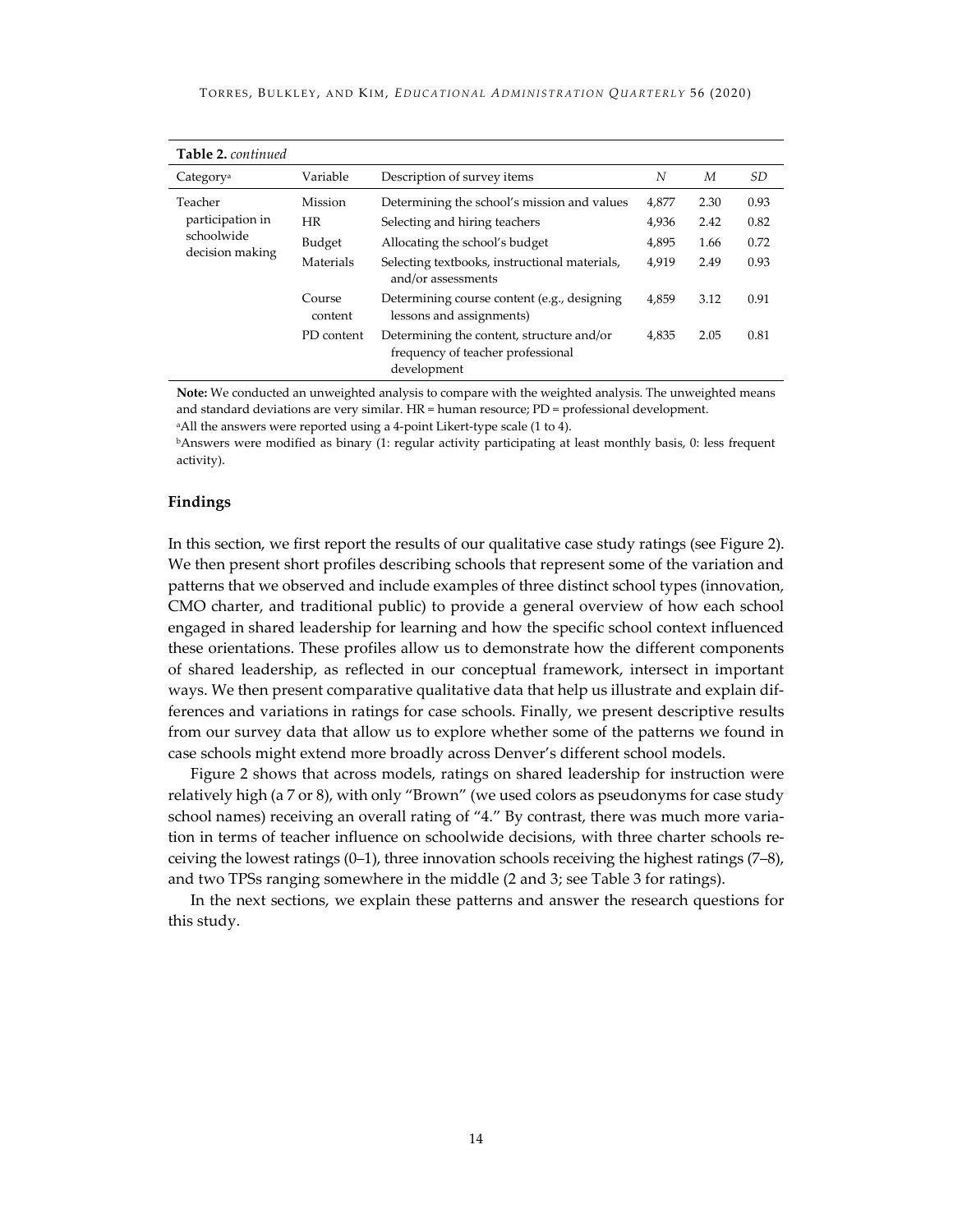|                | Table 3. Shared Leadership for Learning Ratings on Case Study Schools |                                                |                                 |                                               |                                     |                |                                   |                  |                |                |                |
|----------------|-----------------------------------------------------------------------|------------------------------------------------|---------------------------------|-----------------------------------------------|-------------------------------------|----------------|-----------------------------------|------------------|----------------|----------------|----------------|
|                |                                                                       |                                                | Shared instructional leadership |                                               |                                     |                | Shared schoolwide decision making |                  |                |                |                |
| School<br>name | Governance<br>model                                                   | Teacher<br>leadership<br>responsi-<br>bilities | Peer<br>support                 | Principal<br>instruc-<br>tional<br>leadership | Climate<br>of<br>collabo-<br>ration | Sum            | Vision/<br>Goals                  | Personnel        | Budget         | Scheduling     | Sum            |
| Blue           | Traditional<br>public                                                 | $\overline{2}$                                 | $\overline{2}$                  | $\overline{2}$                                | 1                                   | 7              | $\mathbf{0}$                      | $\boldsymbol{0}$ | $\mathbf{1}$   |                | $\overline{2}$ |
| Brown          | Traditional<br>public                                                 | $\mathbf{1}$                                   | $\mathbf{1}$                    |                                               | 1                                   | $\overline{4}$ | 1                                 | 1                |                | $\Omega$       | 3              |
| Cerise         | Innovation                                                            | $\overline{2}$                                 | $\overline{2}$                  | $\overline{2}$                                | $\overline{2}$                      | 8              | $\overline{2}$                    | 2                | $\overline{2}$ | $\overline{2}$ | 8              |
| Green          | Innovation                                                            | 2                                              | $\overline{2}$                  | $\overline{2}$                                | $\overline{2}$                      | 8              | 2                                 | $\overline{2}$   | $\overline{2}$ | $\overline{2}$ | 8              |
| Khaki          | <b>CMO</b><br>charter                                                 | $\overline{2}$                                 | $\mathbf{1}$                    | $\overline{2}$                                | $\overline{2}$                      | 7              | $\mathbf{0}$                      | $\mathbf{0}$     | $\mathbf{0}$   | $\Omega$       | $\Omega$       |
| Purple         | Stand-alone<br>charter                                                | $\overline{2}$                                 | $\overline{2}$                  | $\overline{2}$                                | $\overline{2}$                      | 8              | $\mathbf{0}$                      | $\boldsymbol{0}$ | $\mathbf{0}$   | 1              | $\mathbf{1}$   |
| Teal           | <b>CMO</b><br>charter                                                 | 1                                              | $\overline{2}$                  | $\overline{2}$                                | $\overline{2}$                      | 7              | $\mathbf{0}$                      | 1                | $\mathbf{0}$   | $\mathbf{0}$   |                |
| Viridian       | Innovation                                                            | $\overline{2}$                                 | $\overline{2}$                  | $\overline{2}$                                | $\overline{2}$                      | 8              | $\overline{2}$                    | $\overline{2}$   | $\overline{2}$ |                | 7              |

**Note:** Red = accredited on probation; Orange = accredited on priority watch; Yellow = accredited on watch; Green = meets expectations; Blue = distinguished; CMO = charter management organization

# *Example/Illustrative Case Profiles*

#### *Green: Innovation school*

Green is one of Denver's "innovation" schools and is part of the LLN. At Green, teachers described various structures for collaboration and professional learning, including data team meetings and teacher-led professional development that one participant described as "a committee comprises teachers from all four schools to allow for cohorts to focus on different problems of practice." Teacher leaders noted that having the central structure of the LLN allowed for meaningful collaboration across the school sites, and also noted that this structure acted as a "lab" for innovation that DPS could learn from. At the same time, school leaders at Green explained that they could opt into district initiatives or supports and, as was the case with all innovation schools in our sample, they did so with DPS' teacher leader model.

Consistent with the vision of the LLN, shared schoolwide decision making extended to many different kinds of leadership decisions at Green, illustrating a theme across the innovation schools in our sample. Teachers and teacher leaders alike described "democratic processes" aimed at giving them input into decisions about scheduling, budget, the vision and direction of the school, and teacher hiring. For example, one teacher explained, "There's a group of teachers that creates a schedule. They create schedule offerings and then teachers get to vote on these."

# *Teal: Charter management organization school*

Teal, a CMO-managed elementary charter school that served predominantly low-income students of color, was a place with consistent and high expectations of both staff and students. The vision of the CMO dominated the daily practices within the school, driven by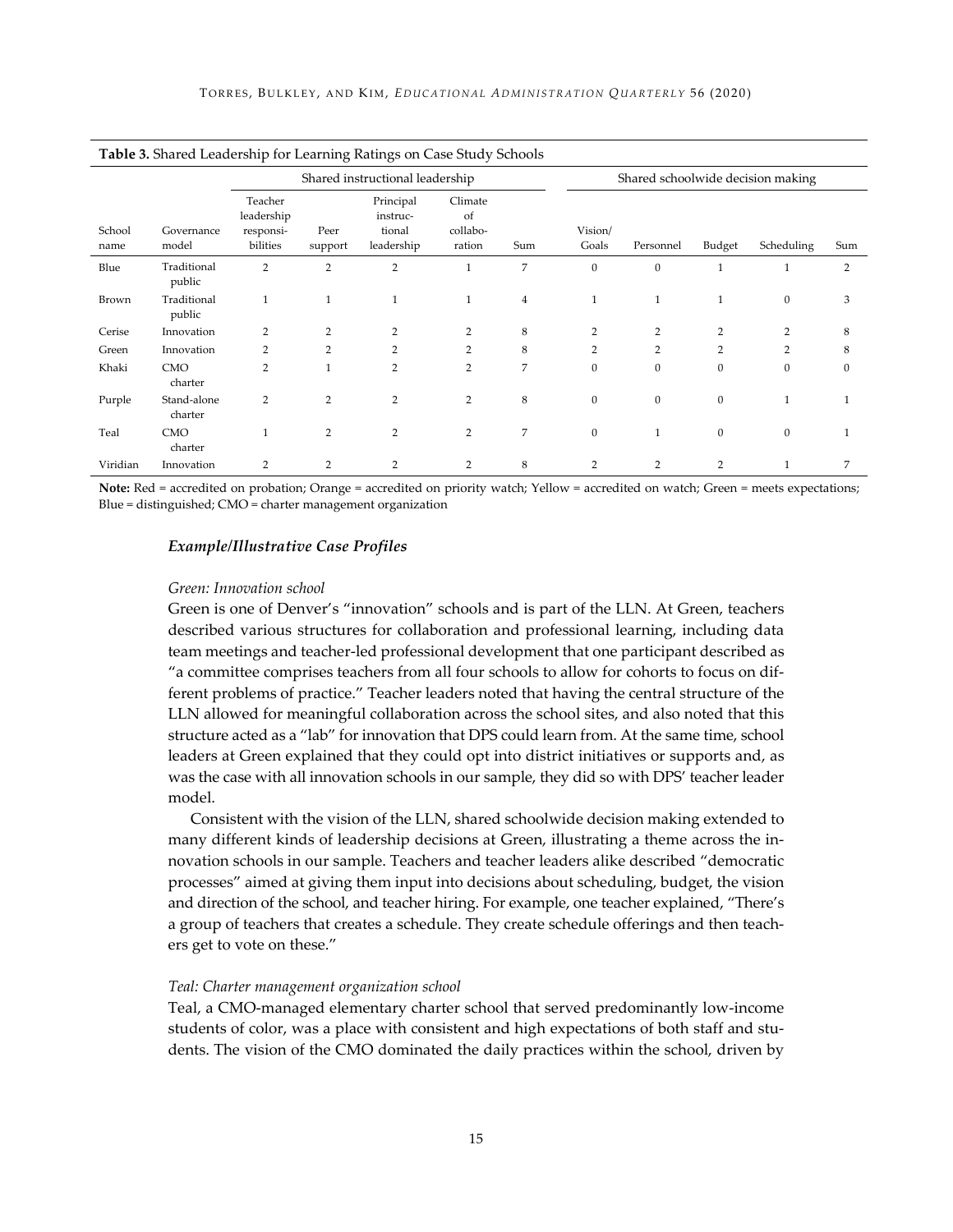confidence in the CMO's model and a focus on implementing that model with fidelity. This explained a theme across our CMO case sites, where there was relatively little autonomy around the "big picture" decisions about the school.

Central to the Teal CMO's model was a strong focus on shared instructional leadership, with multiple formalized ways in which both administrators and teaching staff work together around instructional improvement. Included in this were opportunities for teachers to have formal administrative instructional support roles. Collaboration and principal coordination were described as "strong." For example, one teacher explained,

The other [grade level] teacher and I often meet several times throughout the day just to check in real quick and see what went well in the lesson and what didn't, what we need to target and hit. I feel like the instructional coaches are really open . . . I feel like the collaboration is immediate and quick.

Multiple participants discussed specific instructional challenges that they or others had faced and the ways in which teachers and leaders had worked together to address those challenges.

While shared instructional leadership was central to Teal's approach, it was done within a highly structured CMO model that meant little autonomy or influence for either school leaders or teachers around most school-level issues including the overall vision for the school, budget, and scheduling. This lack of autonomy was clear from the outset to staff members and one leader questioned the assumption that autonomy is inherently helpful to schools, arguing:

When you give those levels [in schools, such as teachers or leaders] autonomy and you have not done the prep work to get people ready for it, what, does it actually lead to a change in outcome in performance or is the autonomy leveraged to make change?

While the norms of little autonomy were clear, participants noted that there was room to make a case for changes, so long as that case included a clear rationale and ties to achievement data.

# *Brown: Traditional public school*

Brown was a diverse and relatively small elementary school, in which the staff worked hard to improve negative perceptions in the community tied to poor performance, decreasing enrollments, and some challenges around student behavior. After a series of short-term principals and high levels of staff turnover, the principal (in his third year at the time of our visit) had sought to build stability in staffing while also rethinking the direction of the school. The year after this study, the school was set to adopt a new vision and program that had shown success elsewhere, and that shift was a regular point of conversation. Staff described the principal as open and willing to listen, and those working in the school as having an increasing sense of satisfaction since he became the principal. It was also clear, however, that the principal was the primary decision maker in the school. While there were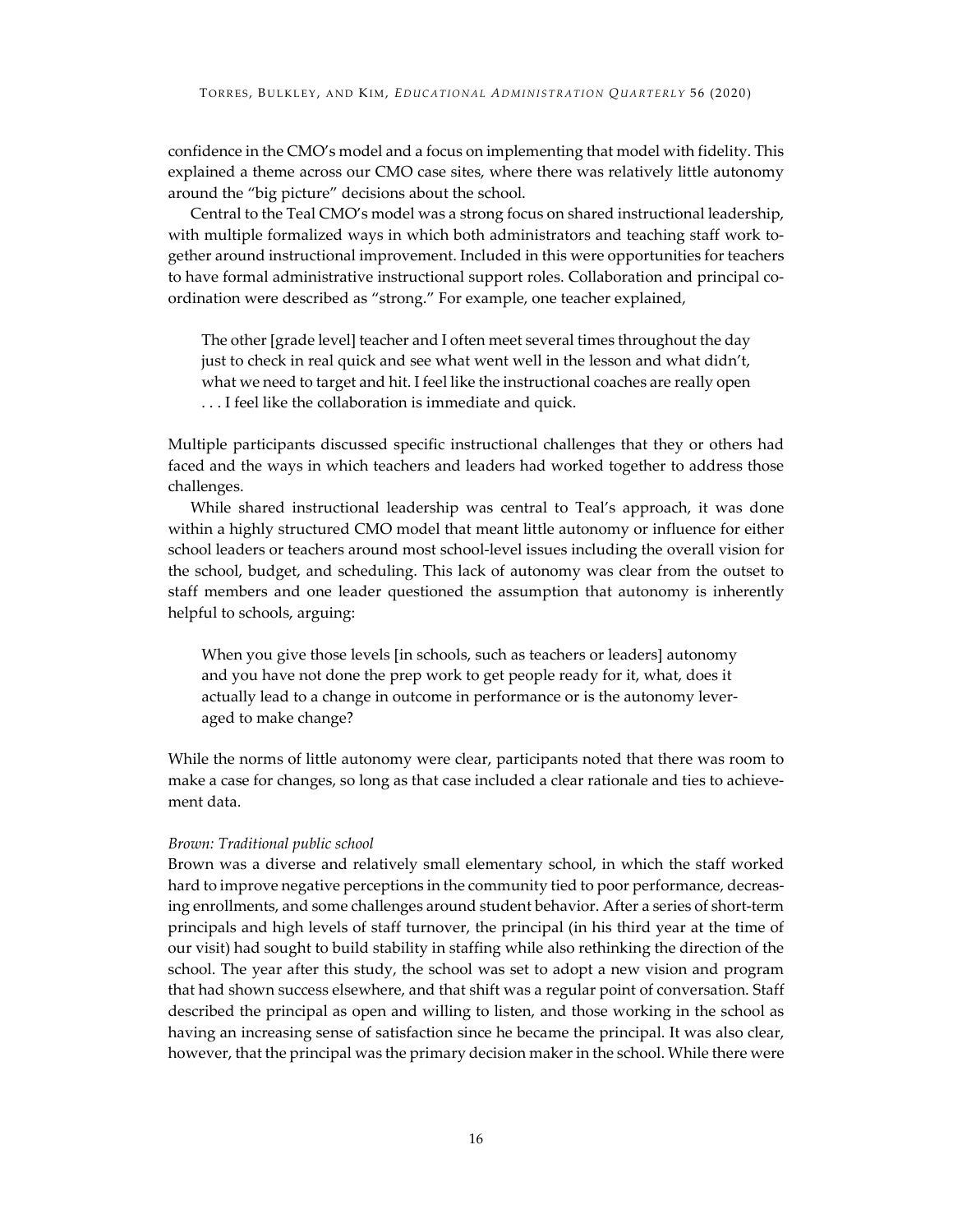some formal structures for schoolwide decision making such as hiring committees, two teacher leaders agreed that the principal was "clear about who he wants for positions."

Relative to other schools in our study, we saw only modest evidence of shared instructional leadership in Brown, other TPSs, and our stand-alone charter school. This reflected a theme of dependence on the individual capacities and preferences of the principal rather than the influence of a larger structural "model" as we saw in the cases of innovation and CMO schools. Specifically, the principal was described as "putting faith" in the staff and therefore not "micromanaging" their instruction and teachers did not describe either formal structures or informal practices involving collaborative work with their colleagues or school culture around instructional improvement. For those working in the school, this was not identified as a problem but rather as a reflection of confidence and a measure of the autonomy provided to teachers. As one teacher described, "as long as you're doing your job and meeting expectations . . . you're left alone and it's an open-door policy to go see the principal whenever there's any issues or whenever you wanted to chat." One teacher described team teaching as a way in which they supported each other to improve, but this varied by classroom. Another teacher explained that the principal wanted more collaboration to happen, and others pointed to professional development offered by DPS (which varied in terms of how well teachers felt it met their needs and those of the school) as the primary source for teacher learning.

# *Shared Instructional Leadership: Cross-Case Comparisons*

In this section, we explore the subcomponents of shared instructional leadership, drawing on the school profiles and our cases to illuminate the ways in which these subcomponents varied depending on school governance types.

#### *Teachers with leadership responsibilities*

Several schools described formal teacher leadership structures (consistent with the district initiative). For example, formal Teacher Leaders at the innovation schools Viridian and Cerise described how their positions involved teaching part-time and then having "caseloads" of teachers who they both supported through regular meeting and with whom they conducted formal evaluations. Both Viridian and Cerise chose to formally adopt the district's teacher leadership initative. While Teal (CMO) and Purple (stand-alone) also had supports for instructional improvement they came from formal administrative instructional leaders, not teacher leaders.

#### *Peer support for instructional improvement*

Many of the schools we visited actively engaged teachers in supporting their colleagues. One mechanism for this work was teacher-led professional development. For example, teachers at Green, Viridian, and Cerise (all of which were innovation schools) discussed a school culture in which teachers were viewed as experts and charged with leading formal professional development as well as broader learning. At Green and Cerise, this included teachers who participated in an LLN-wide teacher council that helped identify and offer professional development to all the LLN schools. At Purple, teacher evaluation was used as an opportunity for teachers to support one another, as "veteran" staff members could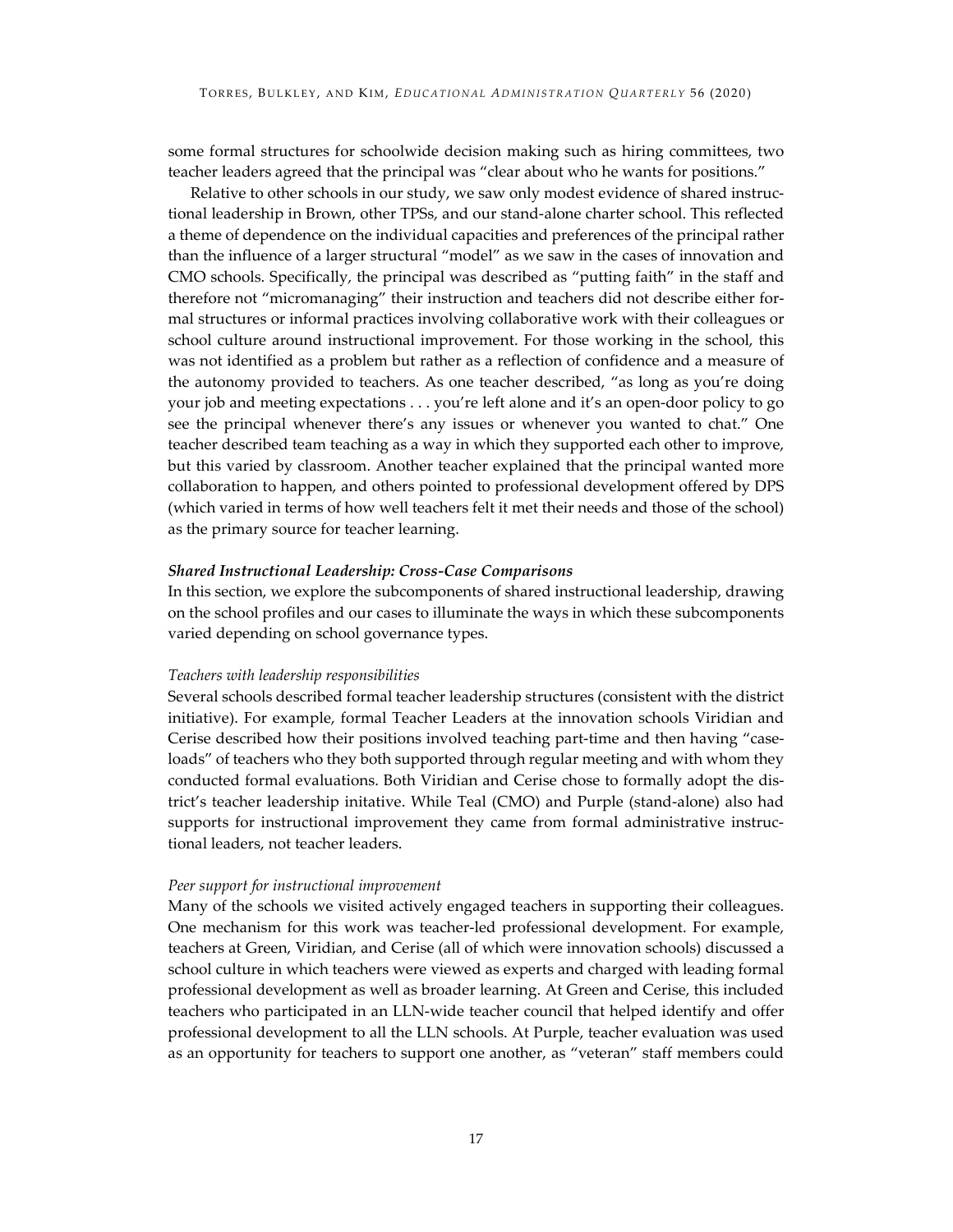choose to participate in peer coaching and evaluation rather than traditional evaluations by leaders. Finally, the formal teacher leaders described above played a critical role in coaching their colleagues on an ongoing basis in Cerise and other schools. In contrast to this picture of teachers actively engaged with one another, teachers at Brown (see earlier section) described a context in which they were largely left alone rather than expected to work together, which did not resonate with the idea of promoting collective capacity among teachers.

#### *Principal instructional leadership and coordination/support*

While we saw variation in some aspects of instructional leadership, we found that all of the schools that we visited had principals who played at least some active and intentional role around directly supporting individual teachers in improving instruction and structuring teacher influences on instruction. However, the specific nature of their approaches differed in ways consistent with the overall tenor of the school. For example, in highly structured Teal and Khaki, the roles of teachers and the ways in which they worked in teams around data use and overall instructional practices were largely determined by the principal and CMO leaders. In contrast, consistent with a less top-down approach, leaders in Purple supported teacher learning through expectations about the development of teacher-led groups. One teacher explained, "we are allowed to opt into working groups that we design. Then, within those working groups, we hold each other accountable."

#### *Positive climate of teacher collaboration*

In six of the schools, we saw evidence of a school culture that valued collaborative conversations between teachers, indicative of a culture of trust and openness. Many of these schools described structured data team meetings, peer coaching, or horizontal and vertical curricular planning as well as a culture in which teachers were open to sharing their difficulties and ideas to improve instructional practices. A teacher in Green said, "[the math team] can accomplish the most and align the best, given [we're] are all math teachers collaborating together." On the other hand, our evidence suggested that two schools operated with more of a traditional "closed door" culture. At Brown, as described above, the principal's "hands-off" approach was appreciated by teachers but was not consistent with a school culture that emphasized conversation and collaboration around instruction.

#### *Schoolwide Decision Making: Cross-Case Comparisons*

# *Vision and goals*

While more difficult to "see" in schools that were not undergoing major changes in mission and vision, we were able to assess teachers' perceptions of input in these areas as well as concrete structures and practices that shaped these perceptions. For example, teachers in the LLN schools described an annual process for looking at the school vision in conjunction with the budget and the school improvement plan to ask, as one teacher leader at Green put it: "how do we make sure this is first and foremost in our minds? What do we need to do as a school to build it in?" A teacher leader at Cerise described this process as including input from all teachers after work was done by a committee of "team leaders":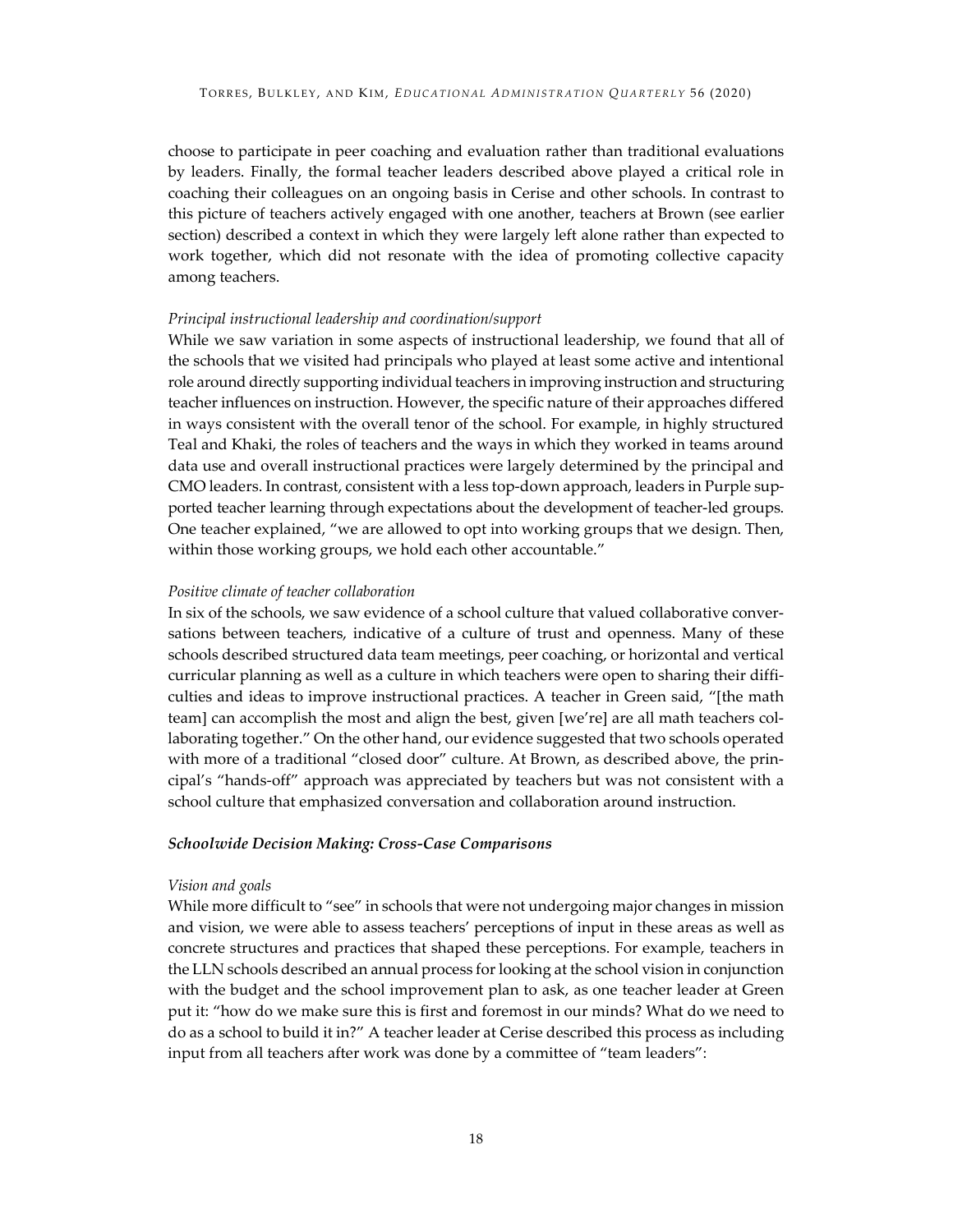Principal and assistant principal have a vision. They come to the senior team leaders. That vision is shared with the team leaders and we say "hey, I agree, I don't agree, can we add this or not?" and then we go to the teachers and say, "hey, this is what we have been working on, are we agreeing on this?" It's kind of like every beginning of the year, we set up that vision for the school.

Viridian's (innovation) principal solicited input from all teachers and then had volunteers work on the details. One teacher leader said,

[We're asked]: what level of input do you want to have? Do you want to be really involved with writing it? Do you want to have it e-mailed to you to check certain parts that might be relevant? Do you want to just not have very much input?

Each of the innovation schools developed processes to collect input from all teachers and to actively and annually involve them in reexamining and crafting mission and vision.

By contrast, the CMO and stand-alone charters were working within preestablished visions. In these organizations, mission and vision were defined not by school leaders but by the charter organization or founder. Despite teachers and leaders saying they did not have input into the established model, this was framed as good for efficiency, allowing leaders and teachers to focus on implementation and instruction. When asked whether they had autonomy around curriculum and mission the leader of Khaki said, "No. And I'm OK with that." By contrast, school leaders in the TPSs in our sample were attending to issues of mission and vision, but in what some teachers described as a "top-down" fashion. Teacher leaders at Blue felt that most teachers were fine with the principal basing the mission off their "personal experience" but one of them said: "I think it would be nice to have more input about really thinking about how to reach the vision that's being created instead of just being told."

#### *Scheduling*

In most schools in our study, decisions about scheduling were made largely by the school leader or other organizational leadership. For example, big decisions in a number of areas were made at the CMO central office level so that school leaders and teachers could focus intensively on instruction. Again, this mentality was viewed as creating efficiencies; as the director of Teal explained, "I do not want you scratching your head on our school finances. I do not want you scratching your head on an issue tied to food services or transportation."

Green had a much more democratic approach to scheduling, with teacher teams crafting multiple versions and holding a vote over the preferred master schedule. One teacher explained,

We had a meeting all about the schedule and different options we could have, and we were able to say, I don't want this time period for specials, but anything else could work—like, [the committee has] taken a lot of input on a lot of things.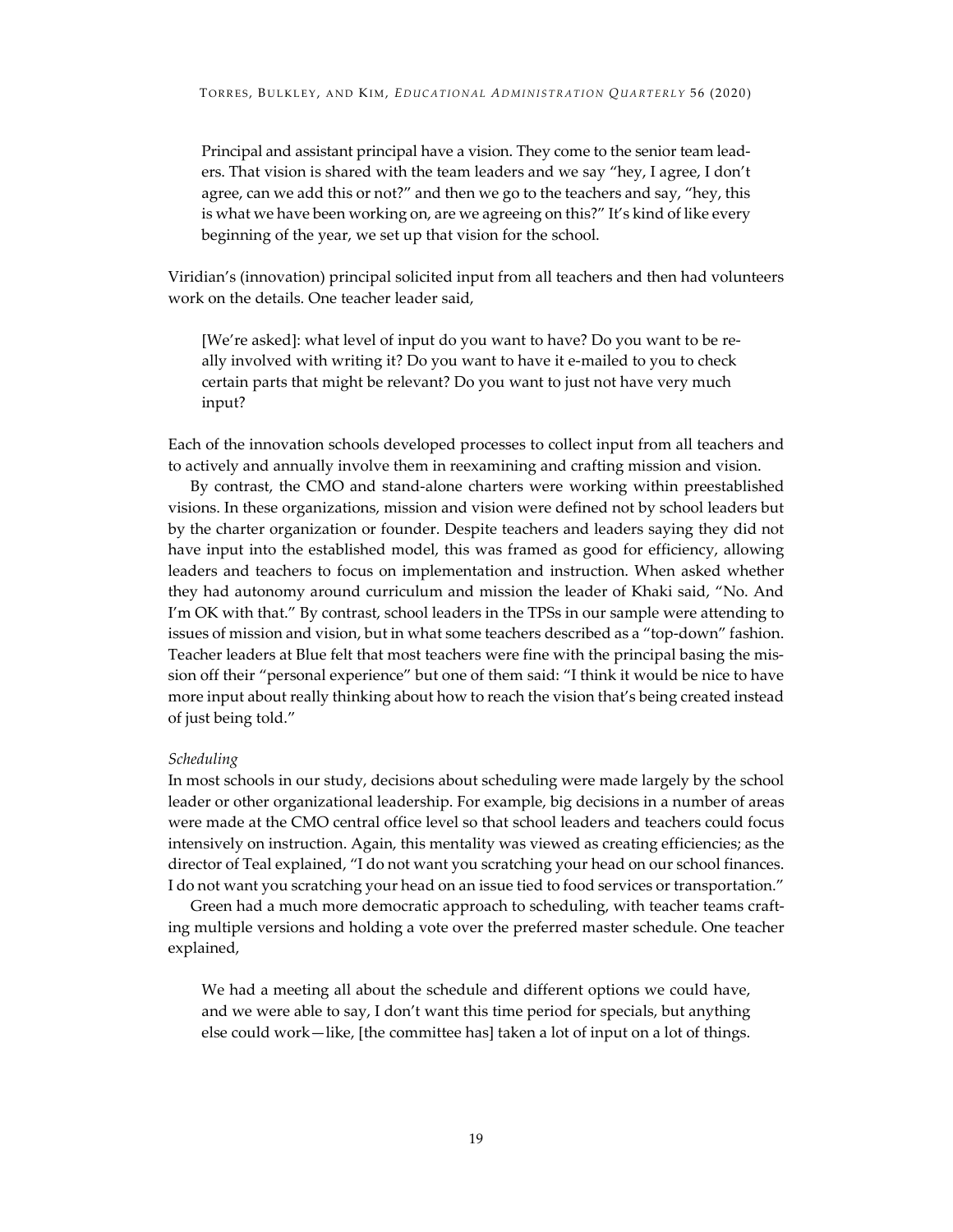Other schools aspired to this but fell short. For example, Blue had a school leadership team working on scheduling. This theoretically gave teachers input on, as one teacher explained, "the schedule, certain dates like parents teacher conference [and professional development] . . . they're less academic, more operational."

However, two teacher leaders involved in this leadership team described several ways in which they did not feel heard around various decisions, including scheduling and hiring. For example, one explained, "I noticed that all the decisions that we had made seemed to have been changed." This was a notable change for these teacher leaders, since Blue's principal was new and the old principal had a very different orientation, as one explained, "I had my hand in a lot of things last year . . . I felt like I was a liaison." Both teacher leaders were disappointed about losing voice and considered leaving, as the dynamic with the new leader made them feel devalued.

# *Hiring and budget*

The dynamic at Blue also extended to issues of teacher hiring. Whereas teacher leaders said they used to have input on decisions about who was hired, a personnel committee remained in place but one teacher on it explained, "I don't necessarily feel my voice is heard." With the exception of Teal, whose central office recruiter asked informally for teachers' opinions of teacher candidates, hiring in charter schools was typically done by the principal in conjunction with other organizational leaders (e.g., central office personnel).

As in other areas of schoolwide decision making, the innovation schools each gave teachers substantial input in the hiring process. One teacher at Cerise explained that teachers and parents served on hiring committees, though principals had the final say. A Viridian teacher also noted: "We're invited to the interviews. I have one tomorrow for my potentially new partner."

These same patterns were consistent with decisions about the budget. Leaders in the TPSs explained that DPS was allowing principals more and more autonomy to make decisions, as the leader at Blue explained,

I think with also school-based budgeting in Denver and even more so with more flexibilities as far as curricular choices, assessment choices, more—I guess more onus on principals to choose their people and govern their time within their school, and even before and after the school day. That has been enormous.

In the case of budget, leaders at Blue and Brown collaborated with school leadership teams (comprised in part by teachers) to make these decisions. By contrast and similar to processes for examing vision and goals, all teachers in innovation schools were asked to review decisions and offer their thoughts, as a teacher at Green explained,

When the budget comes due, we look at what are the needs of the whole building, and we prioritize [based on students' needs]. . . . Teachers are able to see what the budget is going to be. We do have input.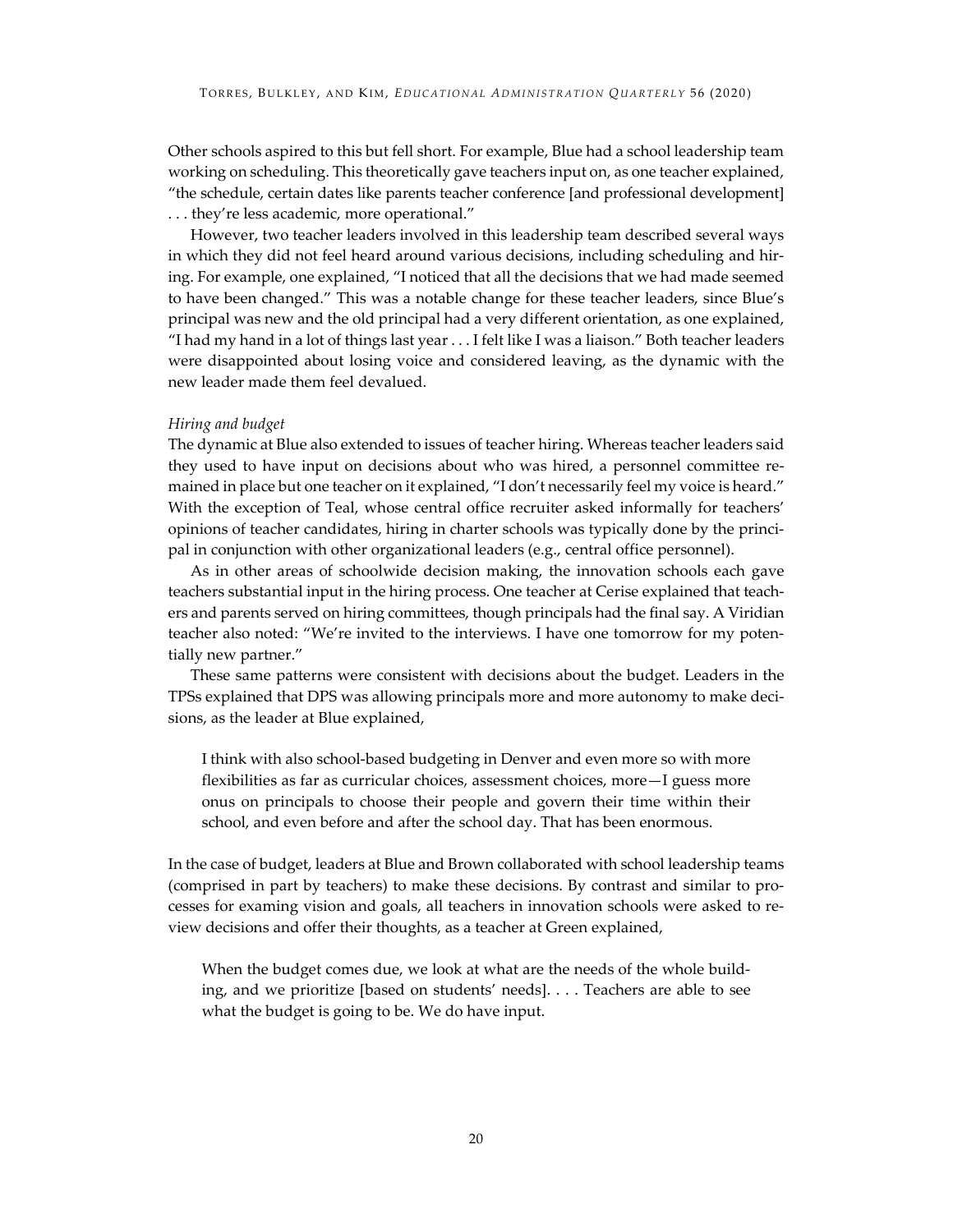# *Influence of School Model and Governance Contexts*

Whether teachers shared in decision making depended a great deal on their organizational context and the vision of the organizational structure that schools were embedded in. Unlike charter schools in our sample with more top-down models, innovation schools took a bottom-up approach consistent with the LLN vision. Thus, innovation schools in our sample had structures in place for teachers to regularly examine and give input on various decisions (including Viridian—not part of the LLN, but it adopted many of the strategies of LLN schools).

In terms of the larger governance context, we found that Denver's accountability system affected the level of risk and willingness to share leadership decisions among some leaders. A teacher leader at Viridian explained that increased pressure for performance had the potential to constrain principals' ability/autonomy to make their own decisions:

I wonder if we wouldn't have more district pressure if we weren't performing well. The year or two that we were Yellow, there was suddenly all of this pressure from the district and micromanaging and, "Oh, we're going to have to look at your innovation plan." Even when it was based on 1-year scores, we were Yellow. Now we're Green again.

In the case of Blue's new principal, teacher leaders felt he was experiencing intense pressure that influenced his desire to make decisions "behind closed doors":

I'm not sure he's managing this year. I think that he was super awesome in the beginning of the year. Then, when testing time rolls around, it gets really stressful, and hiring and evaluation time, and all of that. I feel like that's when everything shifted and he became different and making decisions behind closed doors. I think it's fear of failing and his ego of I want to have a good school.

In this sense, teacher leaders at Viridian and Blue pointed out that there were both structural (e.g., the district) and individual leader responses to accountability that could restrict the extent to which teachers and leaders could or were willing to make shared decisions. Even though the district granted autonomy at the school level, the pressures from the accountability measures appeared to curtail principals' comfort with sharing school-level autonomy with teachers.

Additionally, accountability influenced one principal's decision to significantly shift a school's mission and vision. When asked about accountability and the switch to a new model, Brown's principal said, "I think that's one reason why we are moving to [that model]. I think kids just do better." A teacher leader at Brown added, "[The principal] went on a trip last year to visit [new model] schools. They have, I think on an average, better test scores." Teacher leaders at Brown noted that the principal made this decision without formally soliciting their input.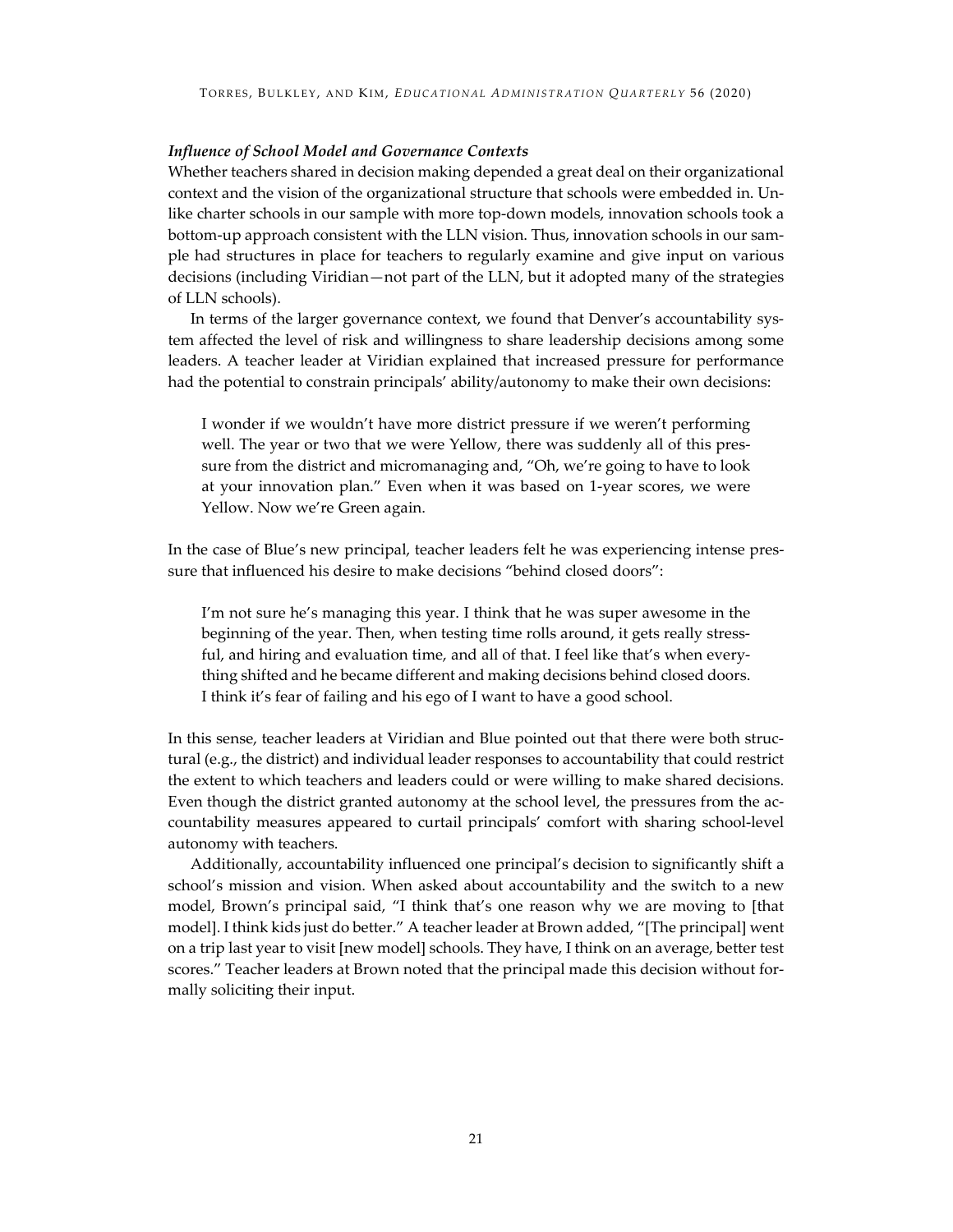### *Survey Results*

We analyzed data from teacher surveys to compare the different school contexts and found that survey data generally aligned (with some exceptions) with our qualitative results: While teachers' responses from CMO, traditional, and innovation schools largely reflect our qualitative findings, the lowest scores from stand-alone charter teachers did not align with what we found at Purple (stand-alone charter), which showed high ratings in terms of shared instructional leadership. Stand-alone charter schools may vary in a range of how leaders enact shared leadership for learning because they are not influenced by any umbrella institutions but by individual leaders and internal factors. Therefore, we cannot say that Purple is typical of stand-alone schools. As we point out in the next section, there were some exceptions: for example, stand-alones had among the highest ratings of trust and collaboration, and CMO teachers perceived high levels of influence in decisions about *instructional* content and materials.

#### *Peer support for instructional improvement*

Looking at Table 2, over half of the teachers in our overall sample on average reported that they participated in four activities on at least monthly basis (or more frequently): meeting with colleagues to improve their practice (74%), meeting with other school staff to discuss needs of individual students (68%), meeting with colleagues to analyze student achievement (65%), and meeting with an instructional coach (58%). Our survey analysis supports high scores on shared instructional leadership in our case study sites (see Figure 2) and provides additional evidence about how teachers may focus differently (on average) on certain activities depending on their school models.

Table 4 shows that more than 70% of teachers at both traditional public and innovation schools reported they met with other teachers to analyze student data and to improve their practice. While teachers at charter schools (both CMO and stand-alone) reported high rates of meeting with other teachers to improve practice monthly or weekly (73%, 63%, respectively), less than half of their teachers (46% for each charter school type) reported they met with other teachers to discuss student data monthly or weekly. Instead, teachers at CMO charters reported the highest rate in meeting with an instructional coach (82%). This result supports our qualitative findings that innovation schools tended to be more driven by teacher teams and teacher leaders, whereas CMO charters leaned more on formal administrative coaches or instructional leaders.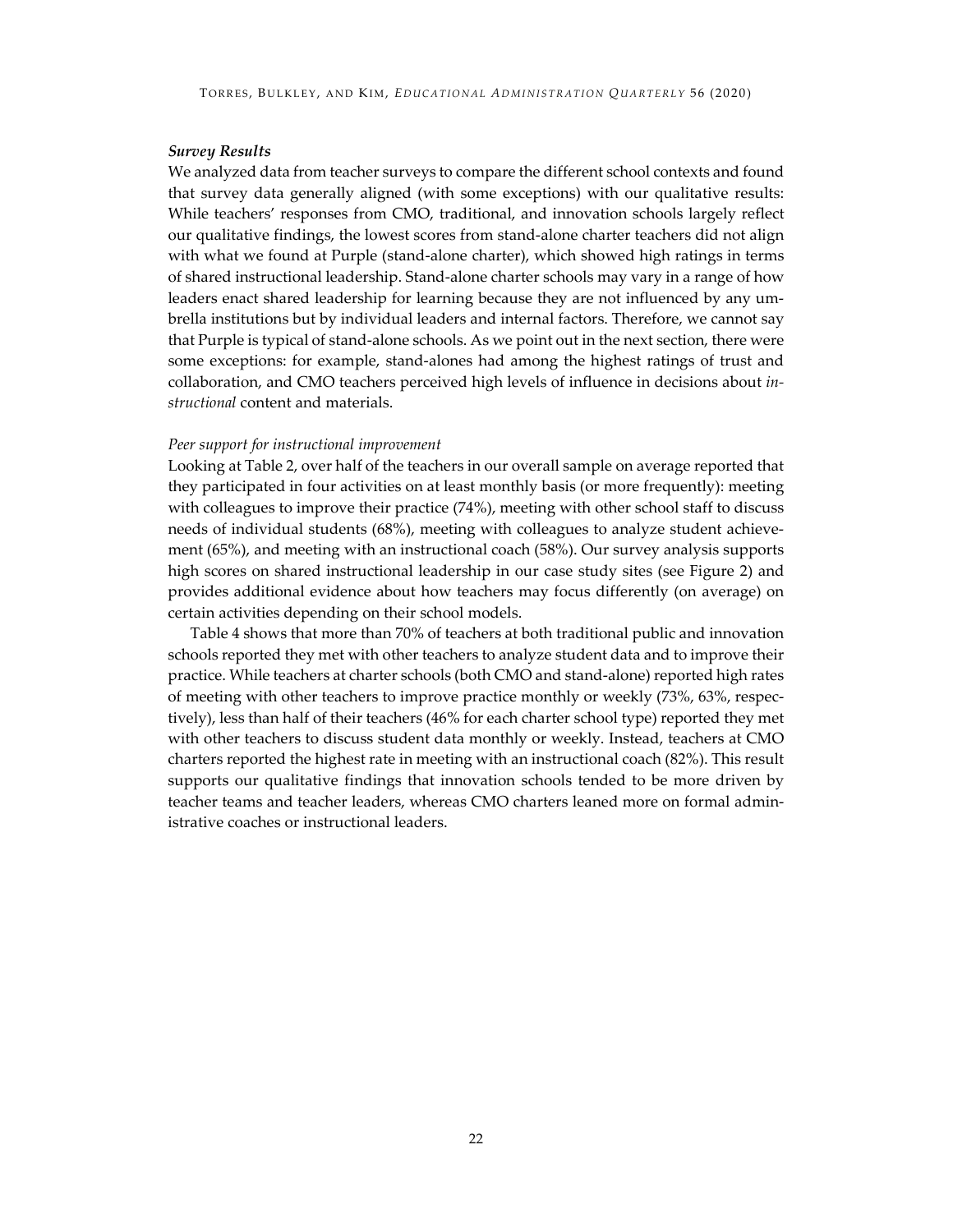| Table 4. Responses by School Models and ANOVA Test (Weighted) |                |       |            |     |            |     |      |     |             |        |                   |
|---------------------------------------------------------------|----------------|-------|------------|-----|------------|-----|------|-----|-------------|--------|-------------------|
|                                                               |                |       | <b>TPS</b> |     | Innovation |     | CMO  |     | Stand-alone |        |                   |
| Category                                                      | Variable       | N     | Mean       | N   | Mean       | N   | Mean | N   | Mean        | F      | Signifi-<br>cance |
| Peer support for                                              | Analyze data   | 2,565 | 0.71       | 862 | 0.76       | 775 | 0.46 | 439 | 0.46        | 98.10  | ***               |
| instructional                                                 | Practice       | 2,561 | 0.76       | 880 | 0.76       | 775 | 0.73 | 439 | 0.63        | 10.73  | ***               |
| improvement                                                   | Met coach      | 2,489 | 0.54       | 853 | 0.67       | 765 | 0.82 | 433 | 0.26        | 145.86 | ***               |
|                                                               | Student needs  | 2,589 | 0.65       | 856 | 0.73       | 775 | 0.79 | 433 | 0.55        | 32.82  | ***               |
| Principal instructional                                       | Standards      | 2,475 | 3.25       | 844 | 3.25       | 756 | 3.33 | 377 | 2.97        | 20.86  | ***               |
| leadership and                                                | Resource       | 2,446 | 2.92       | 834 | 2.95       | 744 | 2.96 | 368 | 2.67        | 11.84  | ***               |
| coordination/support                                          | PD             | 2,431 | 2.90       | 874 | 2.89       | 765 | 2.90 | 384 | 2.70        | 7.51   | ***               |
|                                                               | Ouality        | 2,434 | 2.84       | 844 | 2.79       | 752 | 2.88 | 383 | 2.43        | 26.37  | ***               |
|                                                               | Coaching       | 2,353 | 2.63       | 820 | 2.68       | 733 | 2.78 | 378 | 2.29        | 25.24  | ***               |
|                                                               | Accountable    | 2,352 | 3.09       | 858 | 3.05       | 745 | 3.20 | 386 | 2.66        | 43.73  | ***               |
| School climate of                                             | Share          | 2,580 | 3.27       | 874 | 3.19       | 775 | 3.42 | 430 | 3.14        | 23.86  | ***               |
| collaboration                                                 | Advice         | 2,580 | 3.23       | 874 | 3.24       | 775 | 3.37 | 424 | 3.27        | 10.73  | ***               |
|                                                               | Trust          | 2,591 | 3.01       | 860 | 3.12       | 775 | 3.32 | 430 | 3.16        | 44.81  | ***               |
|                                                               | <b>Discuss</b> | 2,578 | 2.91       | 868 | 3.04       | 775 | 3.29 | 430 | 3.25        | 68.54  | ***               |
|                                                               | Lead           | 2,591 | 2.84       | 860 | 3.03       | 765 | 3.36 | 419 | 3.24        | 141.73 | ***               |
|                                                               | Respect        | 2,591 | 3.04       | 874 | 3.21       | 775 | 3.49 | 419 | 3.29        | 100.41 | ***               |
|                                                               | Meaning        | 2,556 | 2.97       | 866 | 3.11       | 775 | 3.38 | 419 | 3.13        | 78.20  | ***               |
| Teacher participation                                         | Mission        | 2,735 | 2.28       | 911 | 2.73       | 814 | 2.06 | 417 | 2.00        | 102.52 | ***               |
| in schoolwide                                                 | HR             | 2,759 | 2.51       | 914 | 2.63       | 846 | 2.26 | 417 | 1.74        | 147.37 | ***               |
| decision making                                               | Budget         | 2,730 | 1.72       | 902 | 1.84       | 846 | 1.47 | 417 | 1.27        | 88.07  | ***               |
|                                                               | Materials      | 2,759 | 2.33       | 908 | 2.68       | 835 | 2.79 | 417 | 2.47        | 71.13  | ***               |
|                                                               | Course content | 2,713 | 3.03       | 898 | 3.32       | 846 | 3.27 | 402 | 2.91        | 38.45  | ***               |
|                                                               | PD content     | 2,692 | 2.02       | 908 | 2.20       | 825 | 2.07 | 411 | 1.83        | 22.34  | ***               |

**Note:** All the *F* values resulting from analysis without weights showed significance at the a = .05 level except the following four items: Share (*F* = 1.47, *p* = .02), Advice (*F* = 1.40, *p* = .24), Practice (*F* = 2.50, *p* = .06), and PD (*F* = 1.95, *p* = .12). ANOVA = analysis of variance; TPS = traditional public school; CMO = charter management organization; HR = human resource; PD = professional development. \**p* < .05. \*\**p* < .01. \*\*\**p* < .001.

#### *Principals' instructional leadership and coordination/support*

Overall, ratings between traditional, innovation, and CMO schools were fairly similar, with CMO teachers indicating slightly higher ratings of principals and stand-alone charter teachers, on average, rating principals slightly lower than the other three models (see Table 2). The post hoc tests also showed that teachers' responses from stand-alone charters were significantly lower than each of the three school models for all the items regarding principal instructional leadership.

#### *School climate of collaboration*

The third category in Tables 2 and 4 shows teachers' perceptions of their school climate in terms of collaboration. On average, teachers in all school types reported relatively high scores (most scores are above 3) which suggests that many schools in Denver may have shared norms around teacher trust and collaboration across school models. Table 4 shows that scores from TPSs were relatively lower than the other three school models. For example, teachers in TPSs rated a 2.84 regarding respect for other teacher leaders, while innovation, CMO, and stand-alone charter schools showed ratings above 3 (3.03, 3.36, 3.24, respectively). CMO and stand-alone charter schools showed higher scores than innovation and TPSs.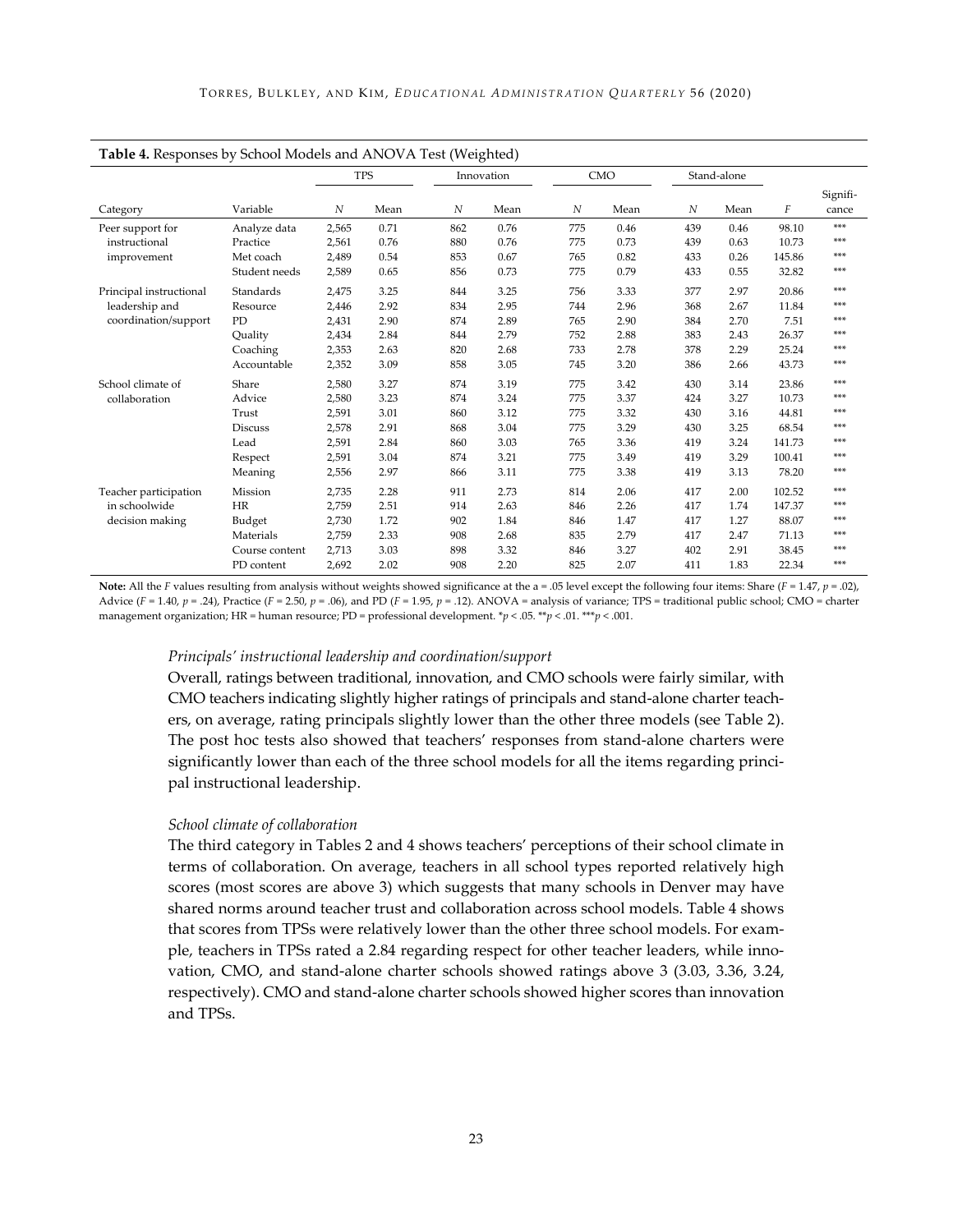# *Schoolwide decision making*

Innovation schools had the highest average scores in most areas compared with the other three school types except selecting instructional materials (see Table 4). Considering ratings of influence on school mission and values, the biggest gap was between innovation schools and the other three school models. This mirrors what we found in our case study data, as conversations and opportunities for input from teachers around mission and values were somewhat more robust compared with charter and TPSs.

Finally, our qualitative data highlighted how teacher commmittees, teacher leaders, and instructional leadership teams typically form the basis for allowing teachers to have input into schoolwide decision making. We interpret the relatively low average scores in this category as a reflection that teachers not formally involved in these structures likely provided lower ratings.

# **Discussion**

Offering different school contexts from which parents and students can choose while holding those schools accountable for high performance is theoretically central to the portfolio approach. Yet we know little about how or why school context or governance affects shared influence on instruction and decision making despite their relationship to teacher commitment and student achievement (e.g., Ingersoll et al., 2018; Louis, Leithwood, et al., 2010).

Overall, we found that participants from Denver's innovation schools had among the highest perceptions in both shared instructional leadership and schoolwide decision making. This finding was consistent in survey data and in our innovation case study schools. Both sets of data found that CMOs ranked high in terms of shared instructional leadership and were among the lowest in terms of schoolwide decision making in the areas of mission, budget, and hiring. Traditional and stand-alone charter schools ranked lower in the survey and case data, though stand-alone schools in the survey data had the lowest levels in both aspects with the exception of collaboration and trust. The lower average scores we saw in stand-alone charter schools might be related to limited resources or time since stand-alone leaders are often charged with coordinating all aspects of the school (Torres, Bulkley, & McCotter, 2018), whereas other school models rely on resources (e.g., HR, operations) through existing structures and networks provided by the district and/or CMO.

The presence of a centralized structure and the vision of that structure in the innovation (LLN—e.g., vision of teacher empowerment), DPS, and CMO contexts also had a strong influence on shared leadership for learning. DPS's formal teacher leader initiative was adopted by TPSs throughout Denver and the innovation schools in our sample all chose to adopt it. In this sense, the district as portfolio manager actively provided structures to build capacity for shared instructional leadership in TPSs and innovation schools. This approach in Denver may be in contrast to portfolio managers in cities like New Orleans that largely take a hands-off approach when it comes to capacity building efforts (Torres, Bulklry, Hashim, et al, 2018). The portfolio manager also indirectly facilitated shared decision making by providing LLN schools with the autonomy to create and actualize a new vision centered on teacher empowerment. Leaders in TPS and CMO schools also felt supported by their central offices. For example, much of the capacity building at Blue seemed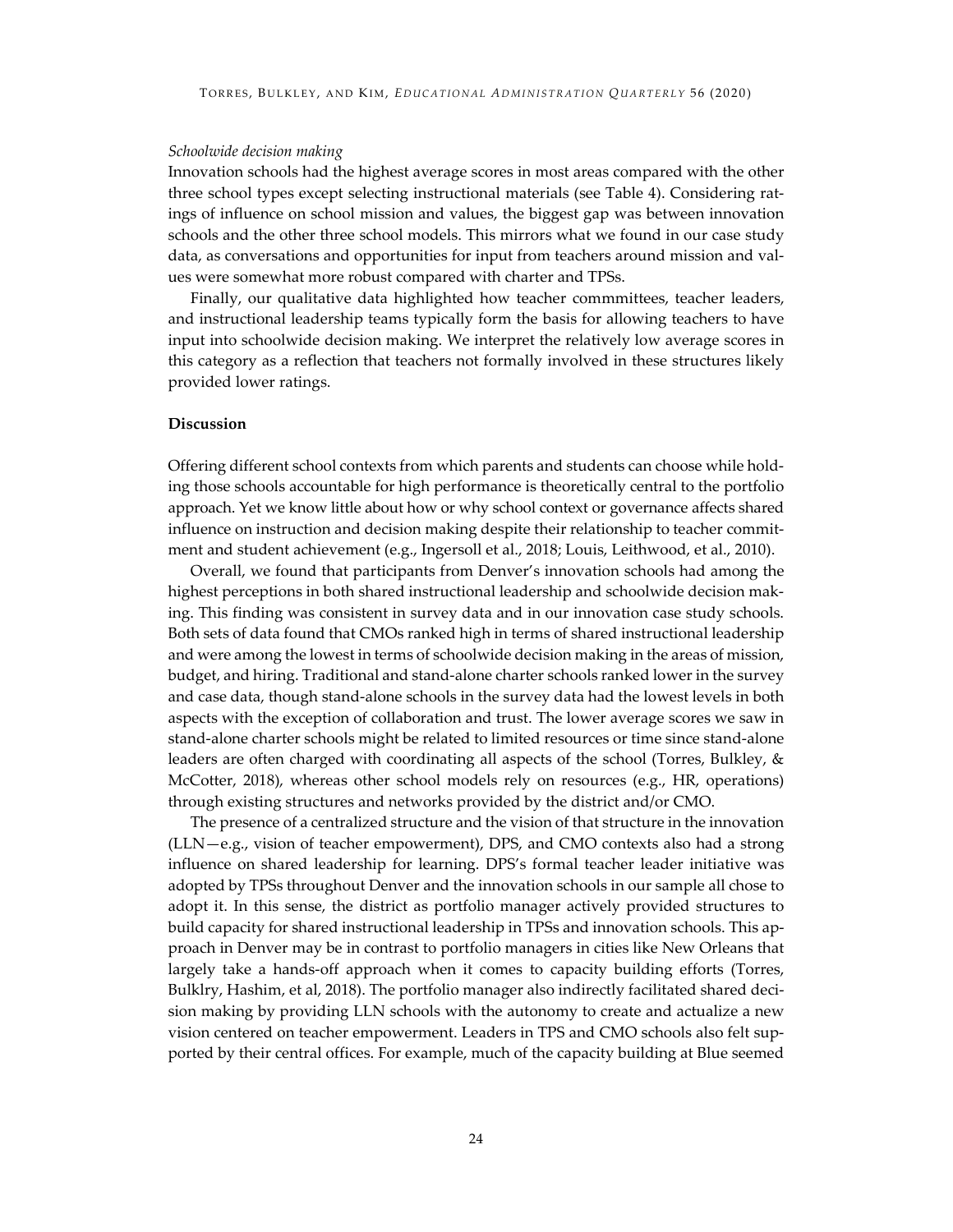to come from the district, which assisted with marketing, managing utilities and services, providing support for developing the school's mission, providing the principal with an executive coach, network instructional coaches, and an Instructional Superintendent whom the principal characterized as a "great thought partner."

Despite the presence of the central office, DPS did not mandate a particular approach or (other than the SPF) provide philosophical or pedagogical parameters around practice in the ways that the LLN and CMOs did. Thus, the ways in which shared leadership for learning in TPSs were enacted depended on the individual leader, which was similar to the stand-alone charter school in our cases. The autonomy for each individual leader to engage in shared decision making may help explain the variation we saw for TPS in our data.

Our findings suggest that while the school leader is indeed pivotal to sharing influence (e.g., Hallinger & Heck, 1996; Johnson et al., 2014), equally important is the broader organizational vision which can either enhance or limit school leaders' ability to involve teachers. For instance, CMOs that had more fixed approaches to decision making and instruction had strong perceived coherence in terms of the instructional focus, but this also resulted in little shared decision making for either school-based leaders or teachers because the CMOs' "model" was already in place. CMO leaders and teachers noted the tradeoff between efficiency and having input in their school models. Compared with stand-alone contexts, CMOs provide support and decision making around various leadership activities such as operations, HR, budget, and overarching instructional philosophy which affords them more time to focus on instruction (Torres, Bulkley, & McCotter, 2018; Jacobson et al., 2009; Lake & Hill, 2009). By contrast, the vision of the LLN focused on teacher empowerment across schools with distinct missions, and this vision enabled structures for shared decision making that teachers generally appreciated.

In terms of the impact of the larger PMM governance context, accountability policies such as the SPF and the teacher leadership initiative in Denver had a notable influence on shared leadership for learning. Unsurprisingly, the SPF put greater pressure on lower performing schools and leaders. Leaders in low-performing schools had mixed responses to accountability pressure with some opting for more of a top-down approach to decision making and one leader at a TPS noting that it influenced their decision to shift in the overall vision and mission of the school, though teachers were not necessarily involved in this decision. Our findings highlight how a PMM, in which pressure from performance-based accountability is central, could discourage leaders from promoting shared leadership for learning.

# *Implications for Research, Policy, and Practice*

Although research shows a strong connection between shared influence and student achievement, our qualitative approach allowed us to understand whether and why sharing influence may or may not be beneficial for achievement. For example, given the higher than average outcomes of CMOs (McEachin et al., 2016), there is a case to be made that certain decisions can or should be made without significant teacher input. However, CMOs' efficiencies may also come at a cost. Research on charter schools and professional autonomy suggest that some CMOs struggle to find teachers who are the right fit for their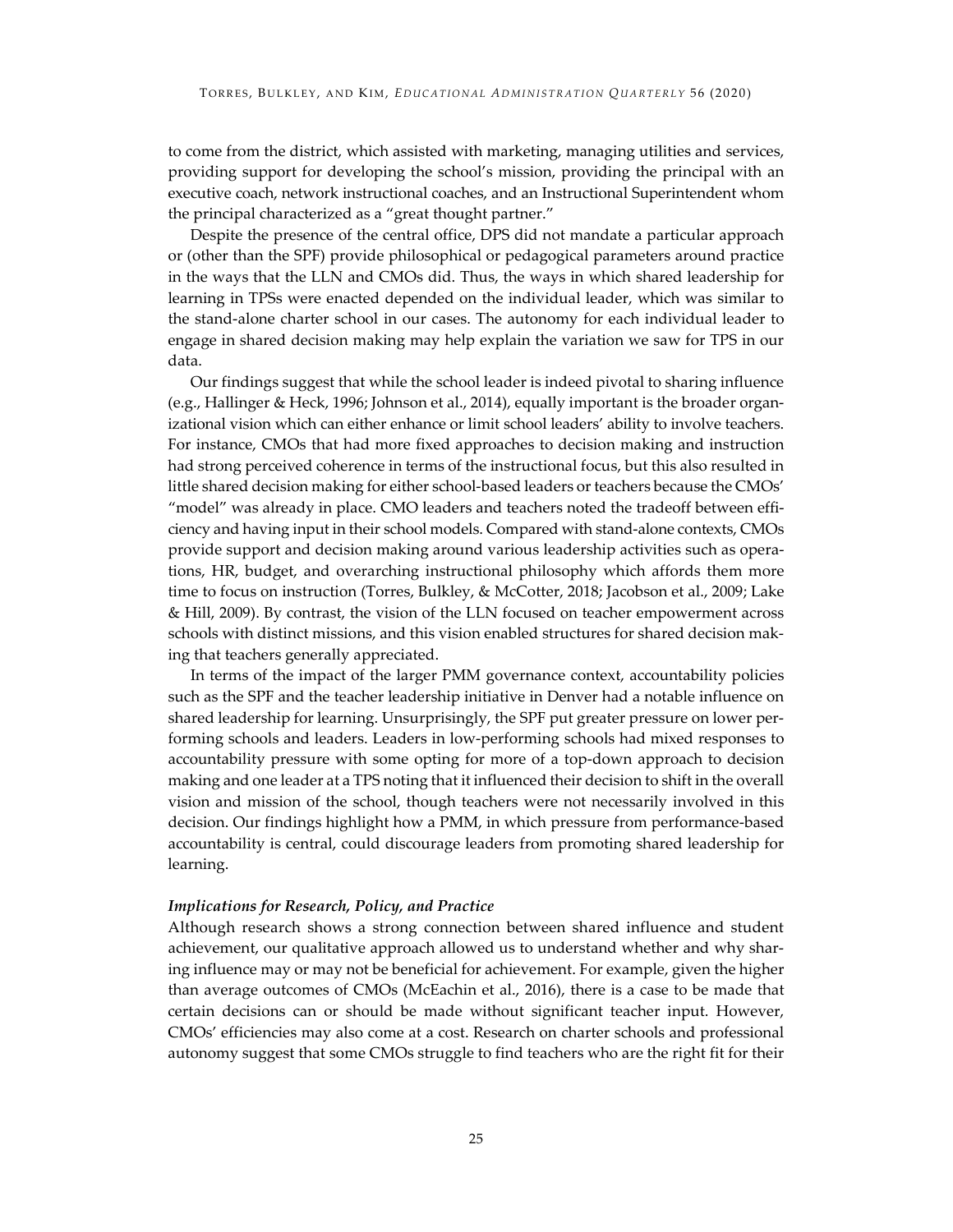narrowly defined or "prescriptive" models (Torres, 2016). As newer teachers grow in their expertise and educational philosophy in ways inconsistent with their organizational model, they may come to disagree with the model or search for professional growth outside of it (Torres, 2014). Both of these conditions can make it difficult to hire and retain teachers in CMOs (Torres, 2016). CMO leaders should therefore solicit teacher feedback and meaningfully involve teachers in decisions.

Other research on shared decision making describes not just the benefits but also the potential challenges: time demands on teachers, building familiarity with policies, and in some cases, engaging in conflict with colleagues or leaders over decisions (Weiss et al., 1992). Leaders and teachers should weigh the potential benefits (e.g., empowerment, commitment, an improved school climate) with these potential challenges that are related to school contexts. Leaders should thoughtfully structure opportunities for shared decision making by assessing teacher readiness, forming volunteer committees, and allowing all teachers to voice their opinion on major decisions in some fashion.

While most studies on portfolio management focus on describing PMMs and measuring how they are related to achievement outcomes as we described in our literature review, we add to an emerging foundation of studies that explain how and why these governance systems are shaping school practices. Some believe that providing substantial school-based autonomy, which may come with a decreased reliance on centralized or coordinated support structures and more reliance on external support providers, can be ideal for many schools (Lake & Hill, 2009). For instance, Gigliotti (2019) notes that the autonomy of innovation schools in Denver may be responsible for the positive outcomes observed, yet our study suggests that innovation schools opting into some of the capacity supports *created by*  DPS (such as the teacher leader initiative) could be helpful in terms of both efficiency and capacity building.

In this sense, PMMs should not neglect the capacity-building function of the central office and exclusively delegate school-level supports to external providers. Some districtlevel centralization can enable support for individual school leaders and provide them with normative directions and multiple resources in promoting shared instructional leadership or shared decision making and may help minimize the school-by-school variation in these areas. At the same time, networks designed to replicate school models that are successful at meeting academic goals such as CMOs may also limit autonomy or the potential for innovation and encourage the proliferation of similar schools rather than variation in the kinds of school models available to families in a PMM. These tradeoffs should also be considered in the context of the larger goals of the system or district.

Though outside the scope of our mixed-method study, more research should examine how, why, and under what conditions shared leadership for learning is linked to different outcomes (e.g., achievement, commitment, climate, etc.). One limitation to our work is that we examined perceived quality of shared leadership for learning, and future research linking practices to outcomes can help answer questions about actual quality of these structures.

In conclusion, Denver's PMM illustrates how autonomy can coexist in thoughtful ways with the presence of coordinated, centralized supports in ways that empower teachers and leaders to share leadership over instruction and decision making.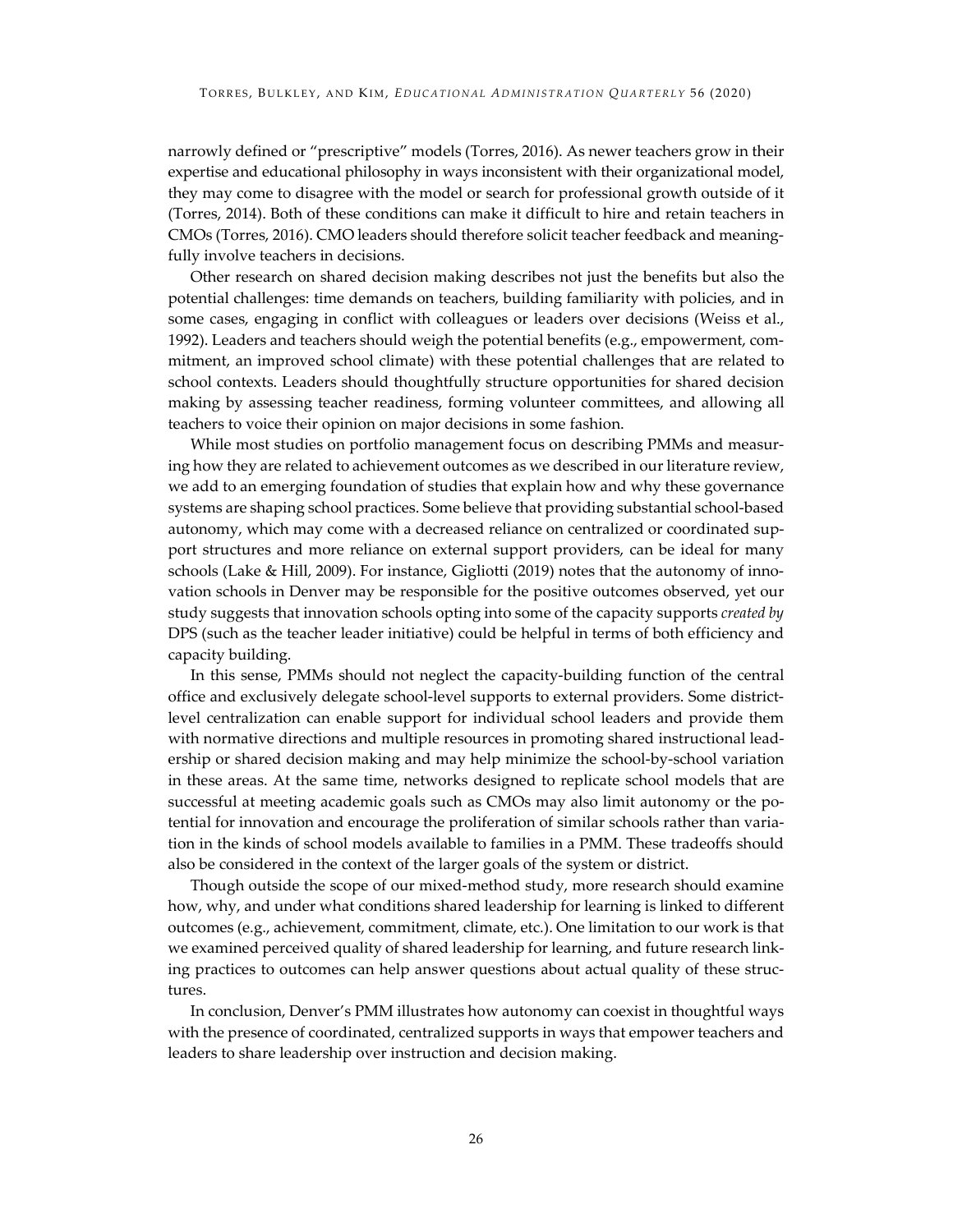**Declaration of Conflicting Interests** – The authors declare no potential conflicts of interest with respect to the research, authorship, and/or publication of this article.

**Funding** – The authors disclose receipt of the following financial support for the research, authorship, and/or publication of this article: Financial support for the research through a Lyle Spencer Grant from the Spencer Foundation.

# **Note**

1. Our post hoc test analysis results are available following the references.

# **References**

- Allensworth, E., & Hart, H. (2018). *How do principals influence student achievement?* University of Chicago Consortium on School Research.
- Augustine, C. H., Gonzalez, G., Ikemoto, G. S., Russell, J., Zellman, G. L., Constant, L., Armstrong, J., & Dembosky, J. W. (2009). *Improving school leadership: The promise of cohesive leadership systems*. Rand Corporation.
- Backes, B., & Hansen, M. (2018, January). Reaching further and learning more? *Evaluating public impact's opportunity culture initiative* (CALDER Working Paper No. 181). https://caldercenter.org/ publications/reaching-further-and-learning-more-evaluating-public-impacts-opportunity-culture
- Bernd, M. (1992). Shared decision making requires effective instructional leadership. *NASSP Bulletin*, *76*(540), 64–69. https://doi.org/10.1177/019263659207654011
- Bickmore, D. L., & Dowell, M.-M. S. (2011). Concerns, use of time, and the intersections of leadership: Case study of two charter school principals. *Research in the Schools*, *18*(1), 44–61.
- Bogler, R., & Nir, A. E. (2012). The importance of teachers' perceived organizational support to job satisfaction: What's empowerment got to do with it? *Journal of Educational Administration*, *50*(3), 287–306. https://doi. org/10.1108/09578231211223310
- Buerger, C., & Harris, D. (2015). How can decentralized systems solve system-level problems? An analysis of market-driven New Orleans school reforms. *American Behavioral Scientist*, *59*(10), 1246–1262. https://doi.org/10.1177/0002764215591182
- Bulkley, K. (2005). Losing voice? Educational management organizations and charter schools' educational programs. *Education and Urban Society*, 37(2), 204–234.
- Bulkley, K. E., Henig, J. R., & Levin, H. M. (2010). *Between Public and Private: Politics, Governance, and the New Portfolio Models for Urban School Reform*. Harvard Education Press.
- Bush-Mecanas, S., & Marsh, J. A. (2018). The DIVE approach: Using case-ordered meta-matrices and theory-based data displays to analyze multiple case study data. In C. Lochmiller (Ed.), *Complementary research methods for educational leadership and policy studies* (pp. 33–56). Springer.
- Carpenter, D. M., & Peak, C. (2013). Leading charters: How charter school administrators define their roles and their ability to lead. *Management in Education*, *27*(4), 150–158. https://doi.org/10.1177/ 0892020613487919
- Cooper, K. S., Stanulis, R. N., Brondyk, S. K., Hamilton, E. R., Macaluso, M., & Meier, J. A. (2016). The teacher leadership process: Attempting change within embedded systems. *Journal of Educational Change*, *17*(1), 85–113. https://doi. org/10.1007/s10833-015-9262-4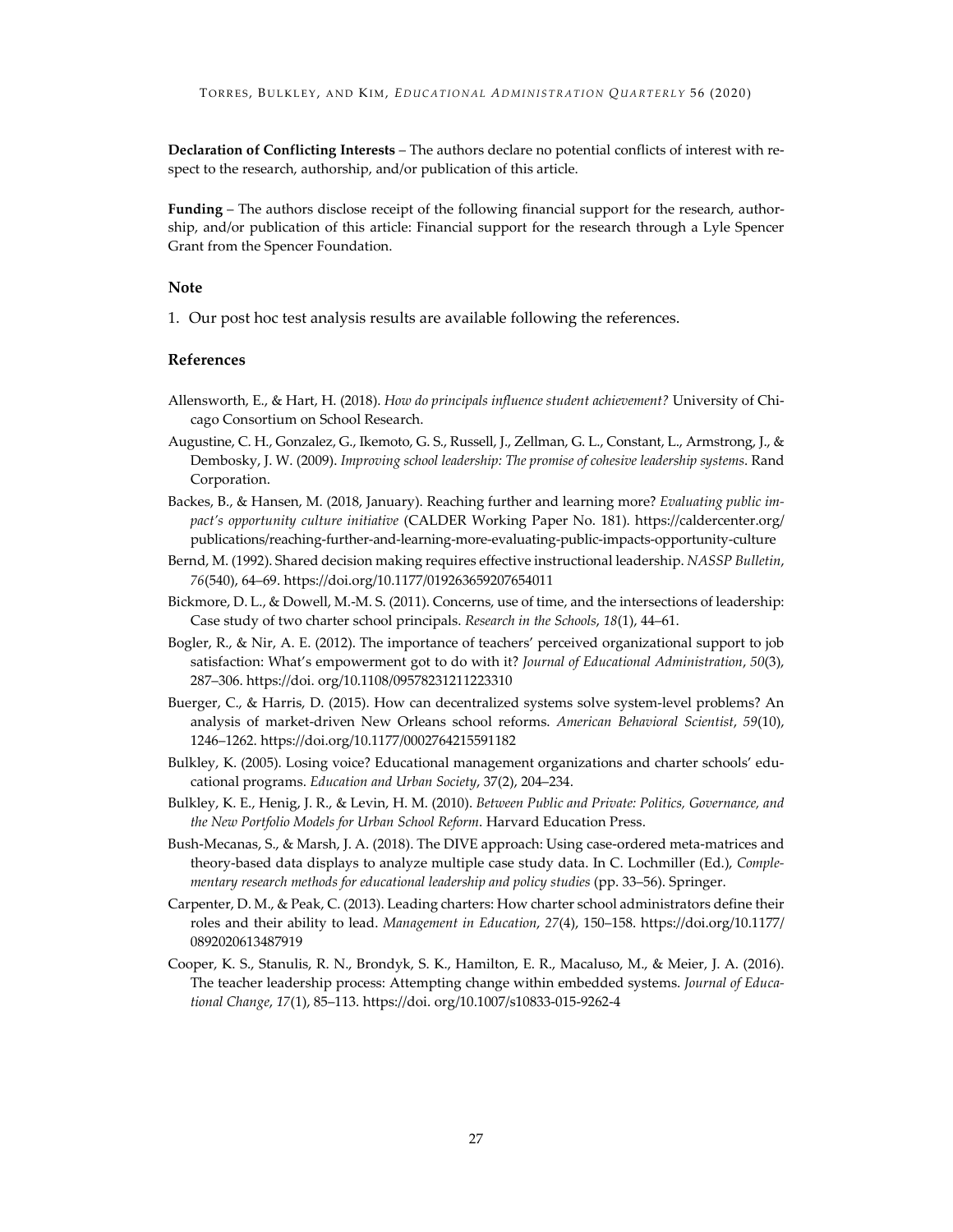- Cravens, X. C., Goldring, E., & Penaloza, R. (2012). Leadership practice in the context of U.S. school choice reform. *Leadership and Policy in Schools*, *11*(4), 452–476. https://doi.org/10.1080/15700763 .2012.700989
- Creswell, J. W., & Clark, V. L. P. (2007). *Designing and conducting mixed methods research*. Sage.
- Denice, P., & Gross, B. (2016). Choice, preferences, and constraints: Evidence from public school applications in Denver. *Sociology of Education*, *89*(4), 300–320. https://doi.org/10.1177/0038040716664395
- DiMartino, C. (2014). Navigating public-private partnerships: Introducing the continuum of control. *American Journal of Education*, *120*(2), 257–282. https://doi.org/10.1086/674375
- Furgeson, J., Gill, B., Haimson, J., Killewald, A., McCullough, M., Nichols-Barrer, I., Teh, B-r., Verbitsky-Savitz, N., Bowen, M., Demeritt, A., Hill, P., & Lake, R. (2012). *Charter-school management organizations: Diverse strategies and diverse student impacts*. https://files.eric.ed.gov/fulltext/ED528536.pdf
- Gallucci, C., & Swanson, J. (2006). *Aiming high: Leadership for district-wide instructional improvement*. Center for the Study of Teaching and Policy (CTP).
- Gigliotti, P. (2019). *Leveraging managerial autonomy to turn around low-performing schools: Evidence from the innovation schools program in Denver public schools*. Advance online publication. http://dx.doi .org/10.2139/ssrn.3419472
- Gold, E., Christman, J. B., & Herold, B. (2007). Blurring the boundaries: A case study of private sector involvement in Philadelphia public schools. *American Journal of Education*, *113*(2), 181–212.
- Grissom, J. A., Loeb, S., & Master, B. (2013). Effective instructional time use for school leaders: Longitudinal evidence from observations of principals. *Educational Researcher*, *42*(8), 433–444. https://doi .org/10.3102/0013189X13510020
- Gronn, P. (2000). Distributed properties: A new architecture for leadership. *Educational Management Administration & Leadership*, *28*(3), 317–338. https://doi.org/10.1177/0263211X000283006
- Hallam, P. R., Smith, H. R., Hite, J. M., Hite, S. J., & Wilcox, B. R. (2015). Trust and collaboration in PLC teams: Teacher relationships, principal support, and collaborative benefits. *NASSP Bulletin*, *99*(3), 193–216. https://doi.org/10.1177/0192636515602330
- Hallinger, P. (2011). Leadership for learning: Lessons from 40 years of empirical research. *Journal of Educational Administration*, *49*(2), 125–142. https://doi.org/10.1108/09578231111116699
- Hallinger, P. (2018). Bringing context out of the shadows of leadership. *Educational Management Administration & Leadership*, *46*(1), 5–24. https://doi.org/10.1177/1741143216670652
- Hallinger, P., & Heck, R. H. (1996). Reassessing the principal's role in school effectiveness: A review of empirical research, 1980–1995. *Educational Administration Quarterly*, *32*(1), 5–44. https://doi.org/10 .1177/0013161X96032001002
- Harris, A., Leithwood, K., Day, C., Sammons, P., & Hopkins, D. (2007). Distributed leadership and organizational change: Reviewing the evidence. *Journal of Educational Change*, *8*(4), 337–347. https://doi.org/10.1007/s10833-007-9048-4
- Harris, D. N., & Larsen, M. F. (2016). *The effects of the New Orleans post-Katrina school reforms on student academic outcomes (Technical Report)*. https://educationresearchalliancenola.org/files/publications/ The-Effects-of-the-New-Orleans-Post-Katrina-School-Reforms-on-Student-Academic-Outcomes.pdf
- Hatch, T., Hill, K., & Roegman, R. (2016). Investigating the role of instructional rounds in the development of social networks and district-wide improvement. *American Educational Research Journal*, *53*(4), 1022–1053. https://doi.org/10.3102/0002831216653205
- Hill, P. T., Campbell, C., & Gross, B. (2013). *Strife and progress: Portfolio strategies for managing urban schools*. Brookings Institution Press.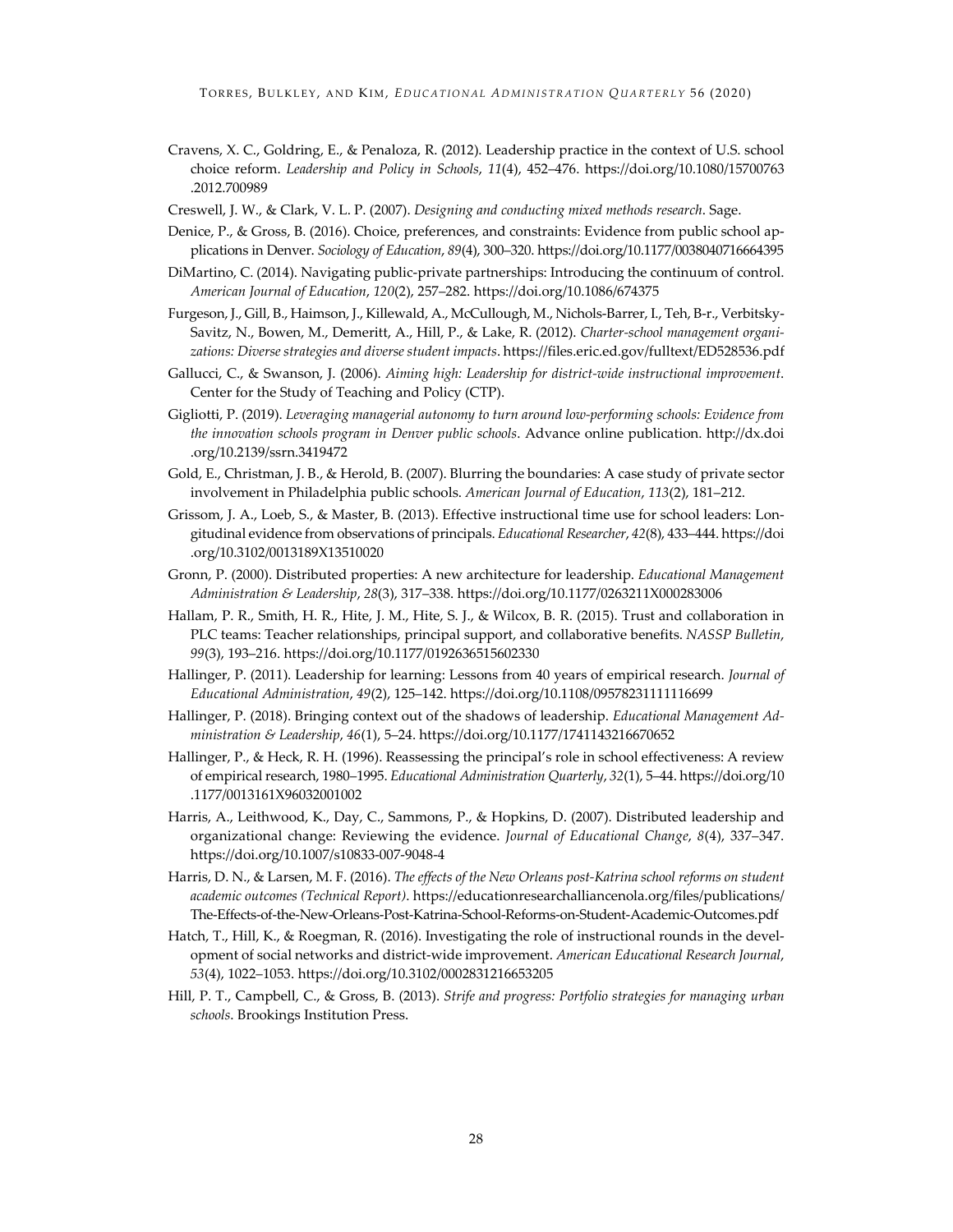- Honig, M. I. (2012). District central office leadership as teaching: How central office administrators support principals' development as instructional leaders. *Educational Administration Quarterly*, *48*(4), 733–774. https://doi.org/10.1177/0013161X12443258
- Honig, M. I., & Rainey, L. R. (2014). Central office leadership in principal professional learning communities: The practice beneath the policy. *Teachers College Record*, *116*(4), 1–48.
- Honig, M. I., Venkateswaran, N., & McNeil, P. (2017). Research use as learning: The case of fundamental change in school district central offices. *American Educational Research Journal*, *54*(5), 938– 971. https://doi.org/10.3102/0002831217712466
- Ingersoll, R. M., Sirinides, P., & Dougherty, P. (2018). *Leadership matters: Teachers' roles in school decision making and school performance*. https://files.eric.ed.gov/fulltext/EJ1173452.pdf
- Jacobson, S. L., Johnson, L., Ylimaki, R., & Giles, C. (2009). Sustaining success in an American school: A case for governance change. *Journal of Educational Administration*, *47*(6), 753–764. https://doi.org/ 10.1108/09578230910993131
- Johnson, S. M., Reinhorn, S. K., Charner-Laird, M., Kraft, M. A., Ng, M., & Papay, J. P. (2014). Ready to lead, but how? Teachers' experiences in high-poverty urban schools. *Teachers College Record*, *116*(10), 1–50. https://www.ncbi.nlm.nih.gov/pmc/articles/PMC4391200/pdf/nihms670733.pdf
- Kemple, J. (2011). Children first and student outcomes: 2003–2010. In J. A. O'Day, C. S. Bitter, & L. M. Gomez (Eds.), *Education reform in New York City: Ambitious change in the nation's most complex school system* (pp. 255–292). Harvard Education Press.
- Lake, R. J., & Hill, P. T. (2009). *Performance management in portfolio school districts*. https://files.eric .ed.gov/fulltext/ED532895.pdf
- Lavallée, P., & Beaumont, J.-F. (2015). Why we should put some weight on weights. *Survey Insights: Methods from the Field, Weighting: Practical Issues and "How to" Approach*. https://surveyinsights.org/ ?p=6255
- Lee, A. N., & Nie, Y. (2014). Understanding teacher empowerment: Teachers' perceptions of principal's and immediate supervisor's empowering behaviours, psychological empowerment and work-related outcomes. *Teaching and Teacher Education*, *41*, 67–79. https://doi.org/10.1016/j.tate .2014.03.006
- Leithwood, K., & Jantzi, D. (2008). Linking leadership to student learning: The contributions of leader efficacy. *Educational Administration Quarterly*, *44*(4), 496–528. https://doi.org/10.1177/0013161X08321501
- Leithwood, K., & Mascall, B. (2008). Collective leadership effects on student achievement. *Educational Administration Quarterly*, *44*(4), 529–561. https://doi.org/10.1177/0013161X08321221
- Little, J. W. (2006). *Professional community and professional development in the learning-centered school*. http://www.nea.org/assets/docs/HE/mf\_pdreport.pdf
- Louis, K. S., Dretzke, B., & Wahlstrom, K. (2010). How does leadership affect student achievement? Results from a national US survey. *School Effectiveness and School Improvement*, *21*(3), 315–336. https://doi.org/10.1080/09243453.2010.486586
- Louis, K. S., Leithwood, K., Wahlstrom, K. L., Anderson, S. E., Michlin, M., Mascall, B., Gordon, M., Strauss, T., Thomas, E., & Moore, S. (2010). *Learning from leadership: Investigating the links to improved student learning*. https://www.wallacefoundation.org/knowledge-center/Documents/Investigating-the-Links-to-Improved-Student-Learning-Executive-Summary.pdf
- Marks, H. M., & Printy, S. M. (2003). Principal leadership and school performance: An integration of transformational and instructional leadership. *Educational Administration Quarterly*, *39*(3), 370– 397. https://doi.org/10.1177/0013161X03253412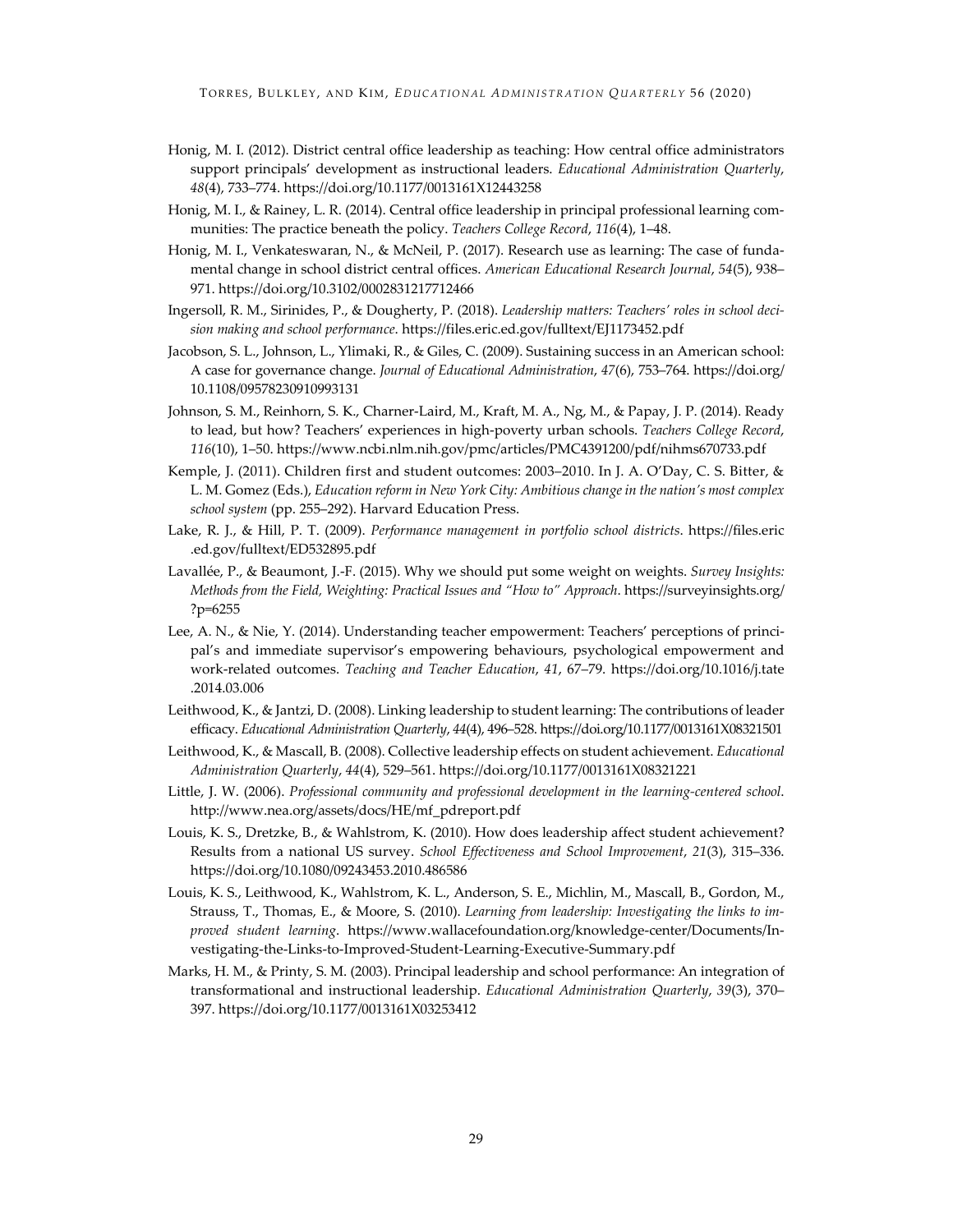- McEachin, A. J., Welsh, R. O., & Brewer, D. J. (2016). The variation in student achievement and behavior within a portfolio management model: Early results from New Orleans. *Educational Evaluation and Policy Analysis*, *38*(4), 669–691. https://doi.org/10.3102/0162373716659928
- Miles, M. B., & Huberman, M. (1994). *Qualitative data analysis: An expanded sourcebook*. Sage.
- Miles, M. B., & Louis, K. S. (1990). Mustering the will and skill for change. *Educational Leadership*, *47*(8), 57–61. https://pdfs.semanticscholar.org/bebc/54 c560e15f1106040789e6563cb9972d750b.pdf
- Murphy, J., Elliott, S. N., Goldring, E., & Porter, A. C. (2007). Leadership for learning: A researchbased model and taxonomy of behaviors. *School Leadership & Management*, *27*(2), 179–201. https:// doi.org/10.1080/13632430701237420
- Neumerski, C. M. (2013). Rethinking instructional leadership, a review: What do we know about principal, teacher, and coach instructional leadership, and where should we go from here? *Educational Administration Quarterly*, *49*(2), 310–347. https://doi.org/10.1177/0013161X12456700
- Ni, Y., Yan, R., & Pounder, D. (2018). Collective leadership: Principals' decision influence and the supportive or inhibiting decision influence of other stakeholders. *Educational Administration Quarterly*, *54*(2), 216–248. https://doi. org/10.1177/0013161X17723427
- Pereira, D. G., Afonso, A., & Medeiros, F. M. (2015). Overview of Friedman's test and post-hoc analysis. *Communications in Statistics-Simulation and Computation*, *44*(10), 2636–2653. https://doi.org/ 10.1080/03610918.2014.931971
- Robinson, V. M., Lloyd, C. A., & Rowe, K. J. (2008). The impact of leadership on student outcomes: An analysis of the differential effects of leadership types. *Educational Administration Quarterly*, *44*(5), 635–674. https://doi.org/10.1177/0013161X08321509
- Roch, C. H., & Sai, N. (2018). Stay or go? Turnover in CMO, EMO and regular charter schools. *Social Science Journal*, *55*(3), 232–244. https://doi.org/10.1016/j.soscij.2018.02.016
- Ronfeldt, M., Farmer, S. O., McQueen, K., & Grissom, J. A. (2015). Teacher collaboration in instructional teams and student achievement. *American Educational Research Journal*, *52*(3), 475–514. https:// doi.org/10.3102/000283121558 5562
- Rorrer, A. K., Skrla, L., & Scheurich, J. J. (2008). Districts as institutional actors in educational reform. *Educational Administration Quarterly*, *44*(3), 307–357. https://doi.org/10.1177/0013161X08318962
- Seawell, M., & Alessi, B.(2018). *Denver's luminary learning network shows how innovation zones can work for teachers, students, and families*. https://www.the74million.org/article/denvers-luminary-learningnetwork-shows-how-innovation-zones-can-work-for-teachers-students-and-families/
- Sebastian, J., Huang, H., & Allensworth, E. (2016). The role of teacher leadership in how principals influence classroom instruction and student learning. *American Journal of Education*, *123*(1), 69–108. https://doi.org/10.1086/688169
- Sheppard, B. (1996). Exploring the transformational nature of instructional leadership. *Alberta Journal of Educational Research*, *42*(4), 325–344.
- Spillane, J. P. (2006). *Distributed leadership*. Jossey-Bass.
- Strunk, K. O., Marsh, J. A., Hashim, A. K., & Bush-Mecenas, S. (2016). Innovation and a return to the status quo: A mixed-methods study of school reconstitution. *Educational Evaluation and Policy Analysis*, *38*(3), 549–577. https://doi.org/10.3102/0162373716642517
- Torres, A. C. (2014). "Are we architects or construction workers?" Re-examining teacher autonomy and turnover in charter schools. *Education Policy Analysis Archives*, *22*, 124. http://dx.doi.org/ 10.14507/epaa.v22.1614
- Torres, A. C. (2016). Is this work sustainable? Teacher turnover and perceptions of workload in charter management organizations. *Urban Education*, *51*(8), 891–914.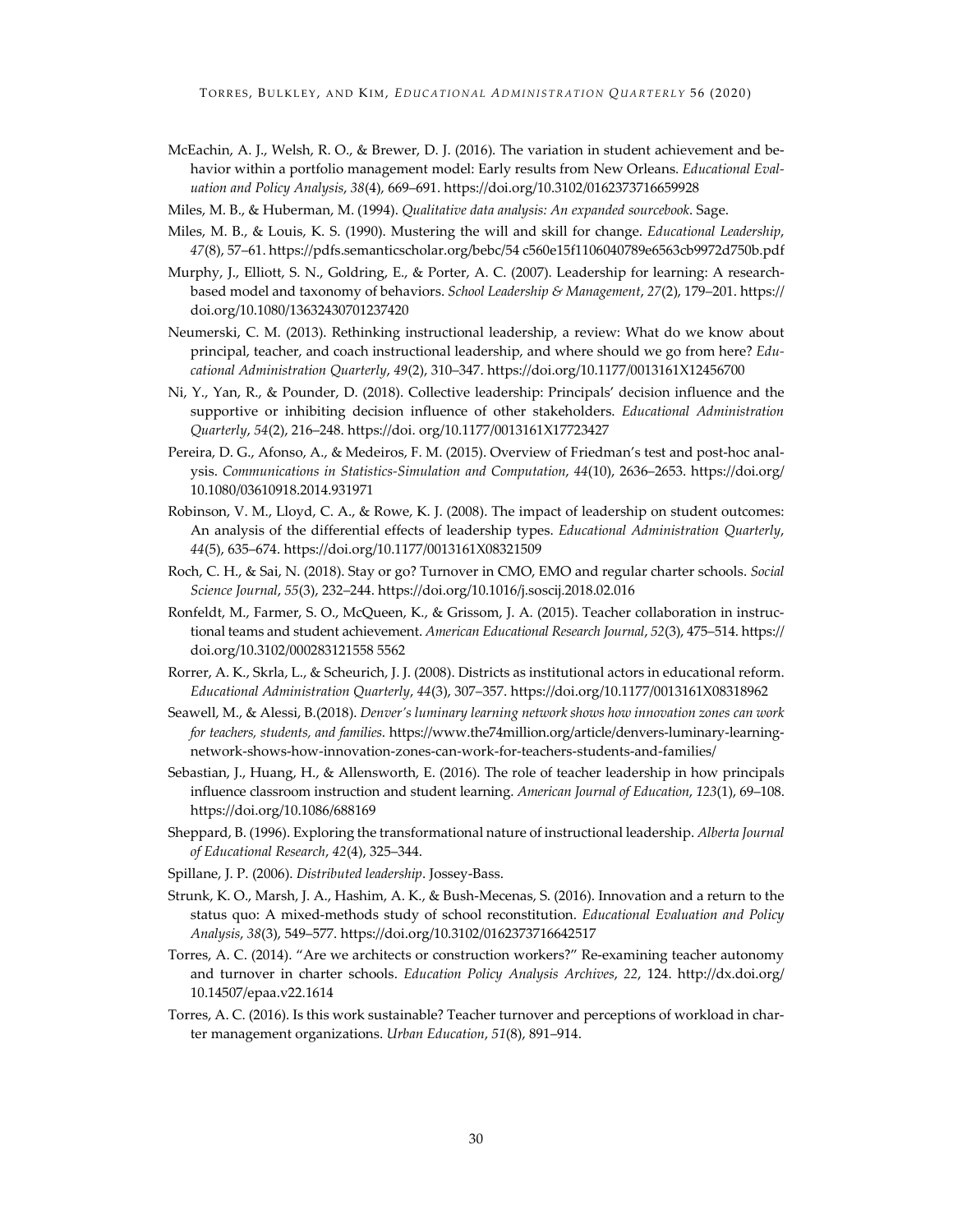- Torres, A. C., Bulkley, K., Hashim, A., Marsh, J., Woodward, S., Strunk, K. S., & Harris, D. (April, 2018). From Central Office to Portfolio Manager: System Change through the Mechanisms of the Portfolio Management Model. Paper presented at the American Educational Research Association (AERA) Annual Meeting: New York, NY.
- Torres, A. C., Bulkley, K., & McCotter, S. (2018). Learning to Lead in Externally Managed and Standalone Charter Schools: How Principals Perceive Their Preparation and Support. *International Journal of Leadership in Education*, *22*(3), 261–278. https://doi.org/10.1080/13603124.2018 .1450994
- Torres, D. G. (2019). Distributed leadership, professional collaboration, and teachers' job satisfaction in U.S. schools. *Teaching and Teacher Education*, *79*, 111–123. https://doi.org/10.1016/j.tate.2018 .12.001
- Tushman, M., Maclay, C., & Herman, K. (2016). *Denver public schools 2015: Innovation and performance*. http://pelp.fas.harvard.edu/files/hbs-test/files/pel076p2.pdf
- Urick, A. (2016). Examining US principal perception of multiple leadership styles used to practice shared instructional leadership. *Journal of Educational Administration*, *54*(2), 152–172. https://doi.org/ 10.1108/JEA-07-2014-0088
- Urick, A., & Bowers, A. J. (2014). What are the different types of principals across the United States? A latent class analysis of principal perception of leadership. *Educational Administration Quarterly*, *50*(1), 96–134. https://doi.org/10.1177/0013161X13489019
- Weiss, C. H., Cambone, J., & Wyeth, A. (1992). Trouble in paradise: Teacher conflicts in shared decision making. *Educational Administration Quarterly*, *28*(3), 350–367. https://doi.org/10.1177/0013161 X92028003007
- Wood, D. (2007). Teachers' learning communities: Catalyst for change or a new infrastructure for the status quo? *Teachers College Record*, *109*(3), 699–739.
- Yin, R. K. (2013). *Case study research: Design and methods* (5th ed.). Sage.

# **Author Biographies**

**A. Chris Torres** is an assistant professor of K–12 Educational Administration at Michigan State University. He studies urban and low-income school improvement efforts related to school choice, leadership, school turnaround, charter schools, and educator retention and turnover.

**Katrina Bulkley** is professor of Educational Leadership at Montclair State University. She studies educational leadership, policy, and governance change in urban school systems, with a focus on market-based reform ideas.

**Taeyeon Kim** is a PhD candidate in K–12 educational administration in the College of Education at Michigan State University. Her research interests include leadership development and learning, the intersection of accountability policies and leadership, and the links between education and social change.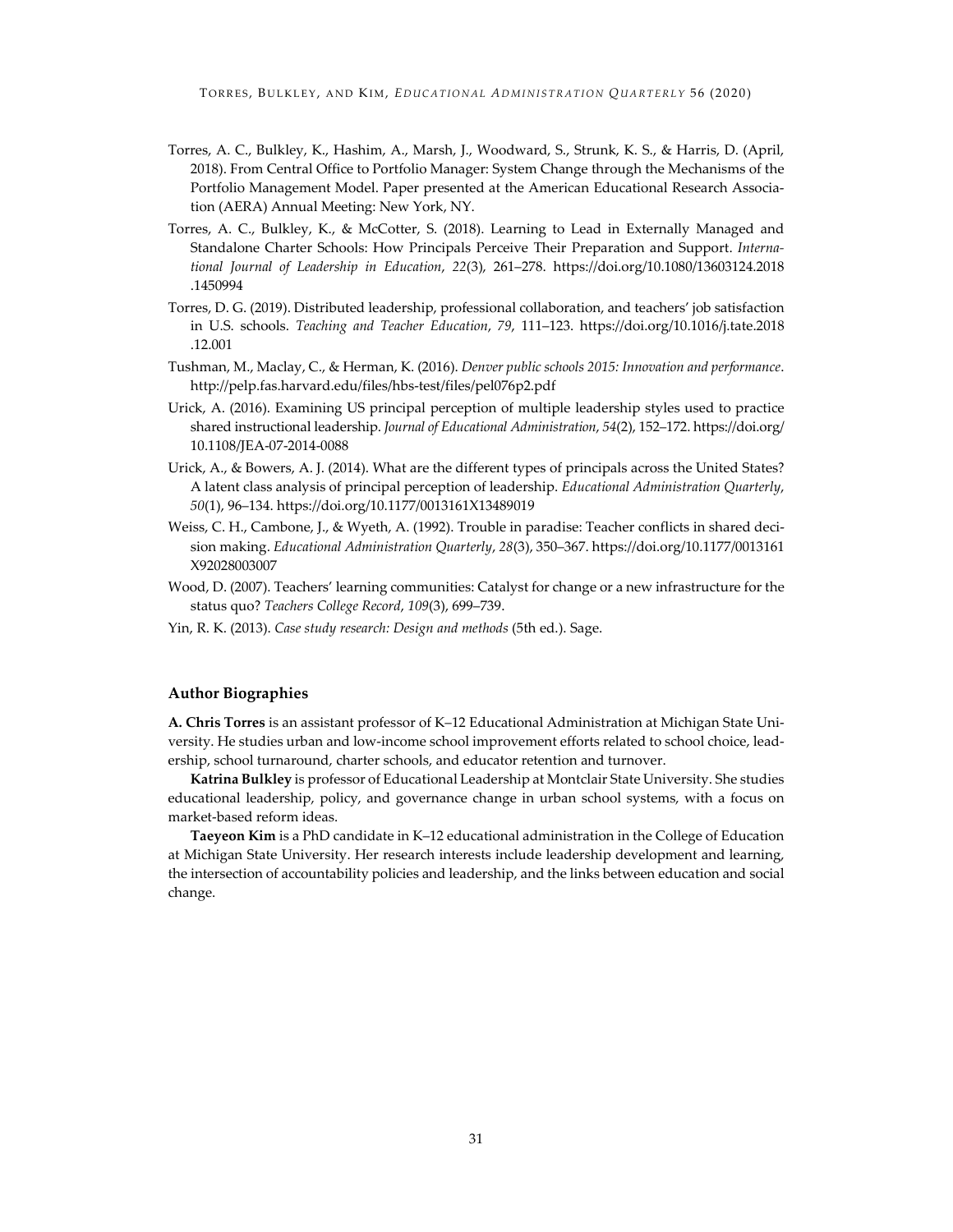| Category         | Dependent Variable |                | (I) model (J) model     | Mean       | Std. Error | Sig.      |
|------------------|--------------------|----------------|-------------------------|------------|------------|-----------|
|                  |                    |                |                         | Difference |            |           |
|                  |                    |                |                         | $(I-J)$    |            |           |
| Peer Support for | Analyze data       | $\mathbf 1$    | $\overline{c}$          | $-.054*$   | .018       | .017      |
| instructional    |                    |                | $\mathfrak{Z}$          | $.248*$    | .019       | $.000\,$  |
| improvement      |                    |                | $\overline{4}$          | $.247*$    | .024       | $.000\,$  |
|                  |                    | $\sqrt{2}$     | $\mathbf{1}$            | $.054*$    | $.018\,$   | $.017$    |
|                  |                    |                | $\mathfrak{Z}$          | $.302*$    | .023       | $.000$    |
|                  |                    |                | $\overline{4}$          | $.301*$    | .027       | $.000$    |
|                  |                    | $\mathfrak{Z}$ | $\mathbf{1}$            | $-.248*$   | .019       | $.000$    |
|                  |                    |                | $\boldsymbol{2}$        | $-.302*$   | .023       | $.000$    |
|                  |                    |                | $\overline{4}$          | $-.001$    | .028       | $1.000\,$ |
|                  |                    | $\overline{4}$ | $\mathbf{1}$            | $-.247*$   | .024       | $.000$    |
|                  |                    |                | $\sqrt{2}$              | $-.301*$   | .027       | $.000$    |
|                  |                    |                | $\mathfrak{Z}$          | $.001$     | .028       | 1.000     |
|                  | Practice           | $\,1$          | $\overline{c}$          | $-.003$    | .017       | 1.000     |
|                  |                    |                | $\overline{\mathbf{3}}$ | .025       | .018       | .676      |
|                  |                    |                | $\overline{4}$          | $.124*$    | .023       | $.000$    |
|                  |                    | $\overline{2}$ | $\mathbf{1}$            | .003       | $.017$     | $1.000\,$ |
|                  |                    |                | $\sqrt{3}$              | $.028\,$   | .022       | .726      |
|                  |                    |                | $\overline{4}$          | $.127*$    | .026       | $.000$    |
|                  |                    | $\mathfrak{Z}$ | $\mathbf{1}$            | $-.025$    | $.018$     | .676      |
|                  |                    |                | $\sqrt{2}$              | $-.028$    | .022       | .726      |
|                  |                    |                | $\overline{4}$          | $.099*$    | $.026$     | $.001$    |
|                  |                    | $\overline{4}$ | $\mathbf{1}$            | $-.124*$   | .023       | .000      |
|                  |                    |                | $\sqrt{2}$              | $-.127*$   | .026       | $.000\,$  |
|                  |                    |                | $\mathfrak{Z}$          | $-.099*$   | .026       | $.001\,$  |
|                  | Met coach          | $\,1$          | $\overline{2}$          | $-.132*$   | .019       | .000      |
|                  |                    |                | $\overline{3}$          | $-.277*$   | .019       | $.000$    |
|                  |                    |                | $\overline{4}$          | $.276*$    | .025       | .000      |
|                  |                    | $\sqrt{2}$     | $\mathbf{1}$            | $.132*$    | .019       | .000      |
|                  |                    |                | $\mathfrak{Z}$          | $-.145*$   | .023       | .000      |
|                  |                    |                | $\overline{4}$          | $.408*$    | $.028\,$   | .000      |
|                  |                    | $\mathfrak{Z}$ | $\mathbf{1}$            | $.277*$    | .019       | .000      |
|                  |                    |                | $\overline{c}$          | $.145*$    | .023       | .000      |
|                  |                    |                | $\overline{4}$          | $.553*$    | $.028\,$   | $.000$    |

# **APPENDIX**

Post hoc test using Hochberg (Model: 1=TPS, 2=Innovation, 3=CMO, 4=Standalone)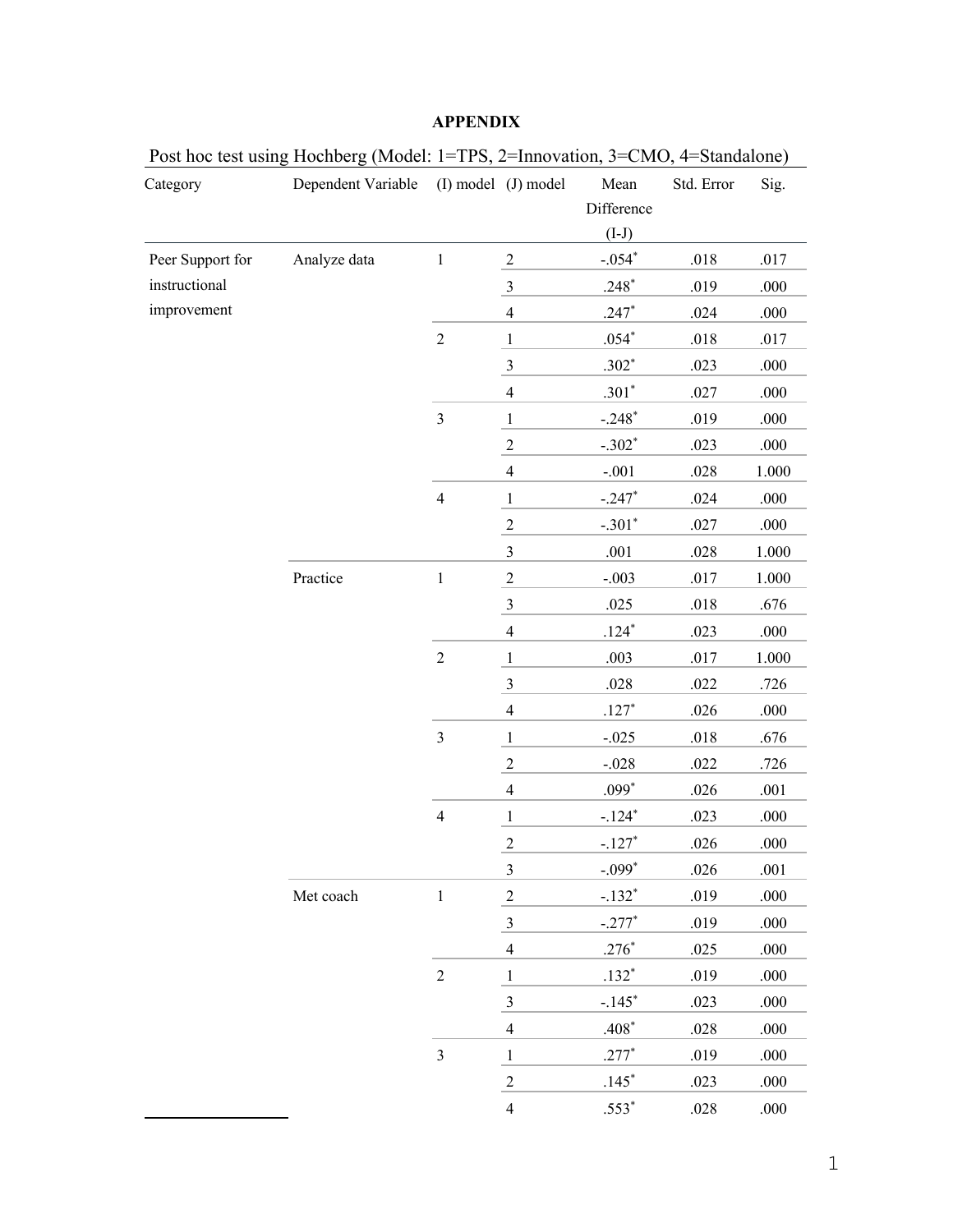|                      |               | $\overline{4}$ | $\mathbf{1}$            | $-.276*$      | .025 | .000     |
|----------------------|---------------|----------------|-------------------------|---------------|------|----------|
|                      |               |                | $\overline{2}$          | $-.408*$      | .028 | .000     |
|                      |               |                | $\mathfrak{Z}$          | $-.553*$      | .028 | .000     |
|                      | Observation   | $\mathbf{1}$   | $\sqrt{2}$              | $-.018$       | .015 | .787     |
|                      |               |                | $\mathfrak{Z}$          | $-.152*$      | .015 | .000     |
|                      |               |                | $\overline{4}$          | .050          | .020 | .058     |
|                      |               | $\sqrt{2}$     | $\mathbf{1}$            | $.018$        | .015 | .787     |
|                      |               |                | $\overline{\mathbf{3}}$ | $-.135*$      | .019 | .000     |
|                      |               |                | $\overline{4}$          | $.068*$       | .022 | .012     |
|                      |               | $\mathfrak{Z}$ | $\mathbf{1}$            | $.152*$       | .015 | .000     |
|                      |               |                | $\sqrt{2}$              | $.135*$       | .019 | .000     |
|                      |               |                | $\overline{4}$          | $.203*$       | .023 | .000     |
|                      |               | $\overline{4}$ | $\mathbf{1}$            | $-.050$       | .020 | .058     |
|                      |               |                | $\overline{2}$          | $-.068*$      | .022 | .012     |
|                      |               |                | $\overline{3}$          | $-.203*$      | .023 | .000     |
|                      | Student needs | $\mathbf{1}$   | $\sqrt{2}$              | $-.297*$      | .047 | .000     |
|                      |               |                | $\mathfrak{Z}$          | $-.414*$      | .049 | .000     |
|                      |               |                | $\overline{4}$          | .098          | .062 | .519     |
|                      |               | $\sqrt{2}$     | $\mathbf{1}$            | $.297*$       | .047 | .000     |
|                      |               |                | $\overline{\mathbf{3}}$ | $-.117$       | .059 | .254     |
|                      |               |                | $\overline{4}$          | $.395*$       | .071 | .000     |
|                      |               | $\mathfrak{Z}$ | $\mathbf{1}$            | $.414*$       | .049 | .000     |
|                      |               |                | $\sqrt{2}$              | .117          | .059 | .254     |
|                      |               |                | $\overline{4}$          | $.512*$       | .072 | .000     |
|                      |               | $\overline{4}$ | $\overline{\mathbf{1}}$ | $-.098$       | .062 | .519     |
|                      |               |                | $\overline{2}$          | $-.395*$      | .071 | .000     |
|                      |               |                | $\mathfrak{Z}$          | $-.512*$      | .072 | .000     |
| Principal            | Standards     | $\mathbf 1$    | $\sqrt{2}$              | $-.004$       | .030 | 1.000    |
| instructional        |               |                | $\overline{\mathbf{3}}$ | $-.086*$      | .031 | .030     |
| leadership and       |               |                | $\overline{4}$          | $.277*$       | .041 | $.000\,$ |
| coordination/support |               | $\sqrt{2}$     | $\overline{\mathbf{1}}$ | .004          | .030 | 1.000    |
|                      |               |                | $\overline{\mathbf{3}}$ | $-.082$       | .037 | .148     |
|                      |               |                | $\overline{4}$          | $.281*$       | .046 | .000     |
|                      |               | $\overline{3}$ | $\mathbf{1}$            | $.086^{\ast}$ | .031 | .030     |
|                      |               |                | $\sqrt{2}$              | $.082\,$      | .037 | .148     |
|                      |               |                | $\overline{4}$          | $.363*$       | .047 | $.000\,$ |
|                      |               | $\overline{4}$ | $\mathbf{1}$            | $-.277*$      | .041 | $.000\,$ |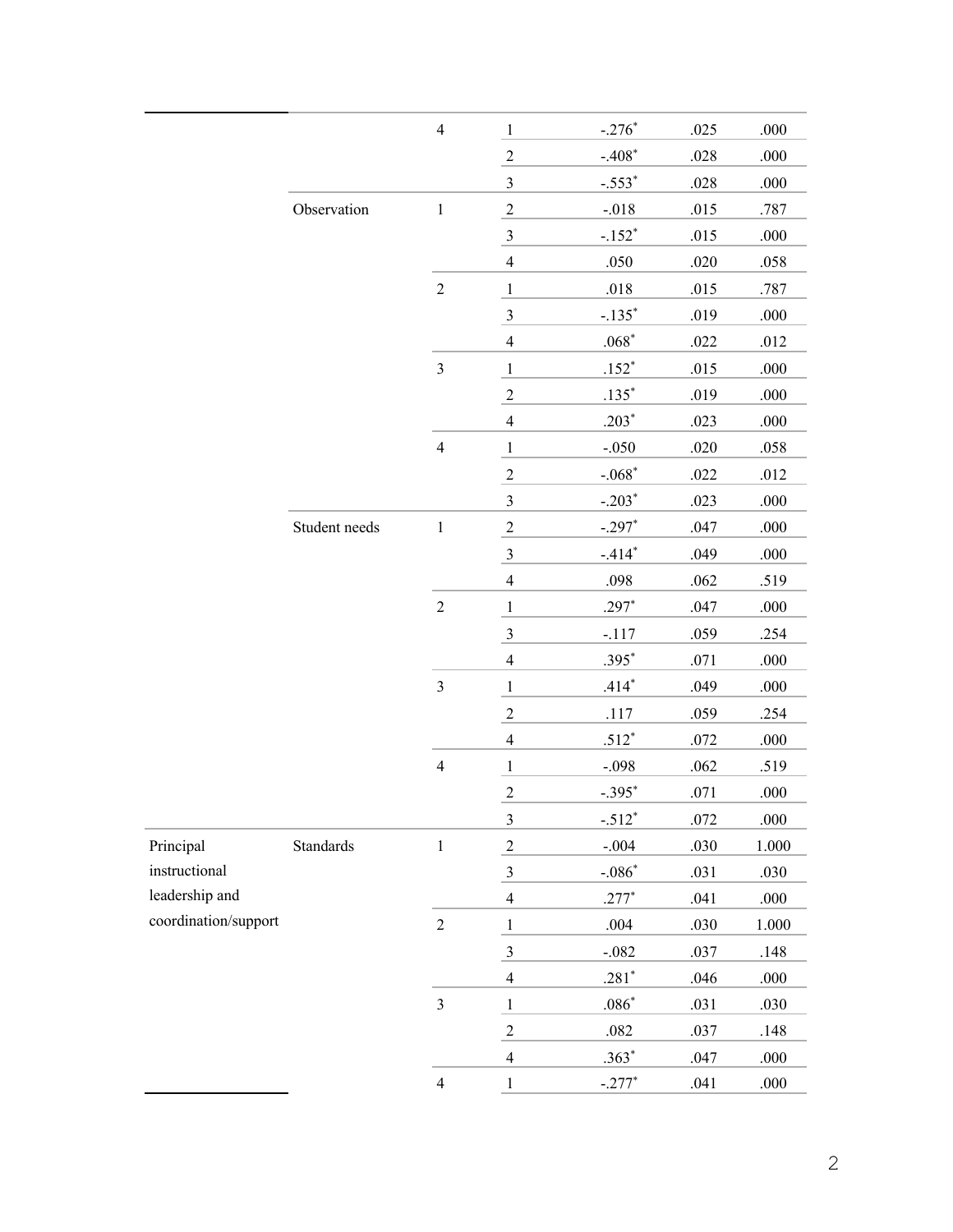|            |                | $\sqrt{2}$              | $-.281*$ | .046 | .000  |
|------------|----------------|-------------------------|----------|------|-------|
|            |                | $\overline{\mathbf{3}}$ | $-.363*$ | .047 | .000  |
| Resource   | $\,1$          | $\overline{2}$          | $-.031$  | .033 | .927  |
|            |                | $\overline{\mathbf{3}}$ | $-.036$  | .035 | .886  |
|            |                | $\overline{4}$          | $.249*$  | .046 | .000  |
|            | $\overline{c}$ | $\mathbf{1}$            | .031     | .033 | .927  |
|            |                | $\overline{\mathbf{3}}$ | $-.005$  | .042 | 1.000 |
|            |                | $\overline{4}$          | $.280*$  | .052 | .000  |
|            | $\mathfrak{Z}$ | $\mathbf{1}$            | .036     | .035 | .886  |
|            |                | $\overline{c}$          | .005     | .042 | 1.000 |
|            |                | $\overline{4}$          | $.285*$  | .053 | .000  |
|            | $\overline{4}$ | $\,1\,$                 | $-.249*$ | .046 | .000  |
|            |                | $\overline{2}$          | $-.280*$ | .052 | .000  |
|            |                | $\mathfrak{Z}$          | $-.285*$ | .053 | .000  |
| ${\rm PD}$ | $\,1$          | $\overline{2}$          | .009     | .032 | 1.000 |
|            |                | $\overline{\mathbf{3}}$ | $-.001$  | .033 | 1.000 |
|            |                | $\overline{4}$          | $.204*$  | .044 | .000  |
|            | $\overline{2}$ | $\mathbf{1}$            | $-.009$  | .032 | 1.000 |
|            |                | $\overline{\mathbf{3}}$ | $-.010$  | .040 | 1.000 |
|            |                | $\overline{4}$          | $.195*$  | .049 | .000  |
|            | $\mathfrak{Z}$ | $\mathbf{1}$            | .001     | .033 | 1.000 |
|            |                | $\overline{2}$          | .010     | .040 | 1.000 |
|            |                | $\overline{4}$          | $.205*$  | .050 | .000  |
|            | $\overline{4}$ | $\,1\,$                 | $-.204*$ | .044 | .000  |
|            |                | $\sqrt{2}$              | $-.195*$ | .049 | .000  |
|            |                | 3                       | $-.205*$ | .050 | .000  |
| Quality    | $\,1$          | $\overline{2}$          | .044     | .035 | .751  |
|            |                | $\overline{\mathbf{3}}$ | $-.047$  | .036 | .733  |
|            |                | $\overline{4}$          | $.403*$  | .048 | .000  |
|            | $\overline{c}$ | $\mathbf{1}$            | $-.044$  | .035 | .751  |
|            |                | $\overline{\mathbf{3}}$ | $-.091$  | .044 | .206  |
|            |                | $\overline{4}$          | $.359*$  | .054 | .000  |
|            | $\mathfrak{Z}$ | $\mathbf{1}$            | .047     | .036 | .733  |
|            |                | $\overline{2}$          | .091     | .044 | .206  |
|            |                | $\overline{4}$          | $.450*$  | .055 | .000  |
|            | $\overline{4}$ | $\,1\,$                 | $-.403*$ | .048 | .000  |
|            |                | $\overline{c}$          | $-.359*$ | .054 | .000  |
|            |                | $\mathfrak{Z}$          | $-.450*$ | .055 | .000  |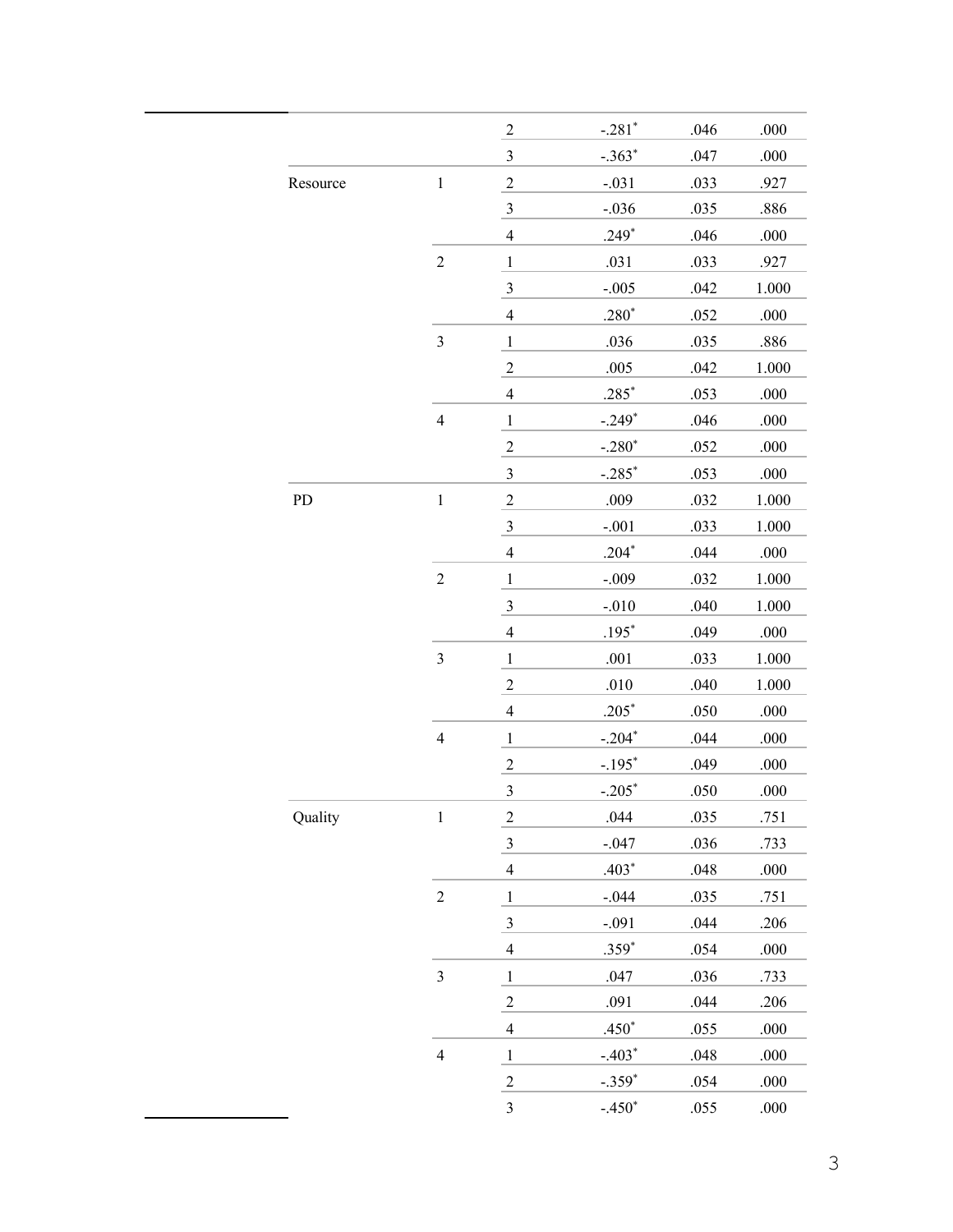|                   | Coaching         | $\,1$                   | $\sqrt{2}$              | $-.053$     | .037   | .633   |
|-------------------|------------------|-------------------------|-------------------------|-------------|--------|--------|
|                   |                  |                         | $\mathfrak{Z}$          | $-.146*$    | .039   | .001   |
|                   |                  |                         | $\overline{4}$          | $.345*$     | .051   | .000   |
|                   |                  | $\overline{2}$          | $\mathbf{1}$            | .053        | .037   | .633   |
|                   |                  |                         | $\overline{\mathbf{3}}$ | $-.094$     | .046   | .234   |
|                   |                  |                         | $\overline{4}$          | $.398*$     | .057   | .000   |
|                   |                  | $\overline{\mathbf{3}}$ | $\mathbf{1}$            | $.146*$     | .039   | $.001$ |
|                   |                  |                         | $\sqrt{2}$              | .094        | .046   | .234   |
|                   |                  |                         | $\overline{4}$          | $.492*$     | .058   | .000   |
|                   |                  | $\overline{4}$          | $\mathbf{1}$            | $-.345*$    | .051   | .000   |
|                   |                  |                         | $\sqrt{2}$              | $-.398*$    | .057   | .000   |
|                   |                  |                         | $\overline{\mathbf{3}}$ | $-.492*$    | .058   | .000   |
|                   | Accodviceuntable | $\,1\,$                 | $\overline{c}$          | .039        | .031   | .748   |
|                   |                  |                         | $\mathfrak{Z}$          | $-.105*$    | .032   | .006   |
|                   |                  |                         | $\overline{4}$          | $.428*$     | .042   | .000   |
|                   |                  | $\overline{2}$          | $\mathbf{1}$            | $-.039$     | .031   | .748   |
|                   |                  |                         | $\overline{\mathbf{3}}$ | $-.144*$    | .038   | .001   |
|                   |                  |                         | $\overline{4}$          | $.390*$     | .047   | .000   |
|                   |                  | $\overline{3}$          | $\mathbf{1}$            | $.105*$     | .032   | .006   |
|                   |                  |                         | $\sqrt{2}$              | $.144*$     | .038   | .001   |
|                   |                  |                         | $\overline{4}$          | $.534*$     | .048   | .000   |
|                   |                  | $\overline{4}$          | $\mathbf{1}$            | $-.428*$    | .042   | .000   |
|                   |                  |                         | $\overline{2}$          | $-.390*$    | .047   | .000   |
|                   |                  |                         | $\overline{\mathbf{3}}$ | $-.534*$    | .048   | .000   |
| School climate of | Share            | $\,1\,$                 | $\overline{2}$          | $.080^\ast$ | $.026$ | $.011$ |
| collaboration     |                  |                         | $\overline{3}$          | $-.150*$    | .027   | .000   |
|                   |                  |                         | $\overline{4}$          | $.137*$     | .034   | .000   |
|                   |                  | $\sqrt{2}$              | $\mathbf{1}$            | $-.080*$    | .026   | .011   |
|                   |                  |                         | $\overline{\mathbf{3}}$ | $-.230*$    | .033   | .000   |
|                   |                  |                         | $\overline{4}$          | .057        | .039   | .602   |
|                   |                  | $\mathfrak{Z}$          | $\mathbf{1}$            | $.150*$     | .027   | .000   |
|                   |                  |                         | $\sqrt{2}$              | $.230*$     | .033   | .000   |
|                   |                  |                         | $\overline{4}$          | $.287*$     | .040   | .000   |
|                   |                  | $\overline{4}$          | $\mathbf{1}$            | $-.137*$    | .034   | $.000$ |
|                   |                  |                         | $\overline{2}$          | $-.057$     | .039   | .602   |
|                   |                  |                         | $\overline{\mathbf{3}}$ | $-.287*$    | .040   | .000   |
|                   | Advice           | $\,1\,$                 | $\overline{2}$          | $-.007$     | .024   | 1.000  |
|                   |                  |                         | $\overline{3}$          | $-.142*$    | $.026$ | .000   |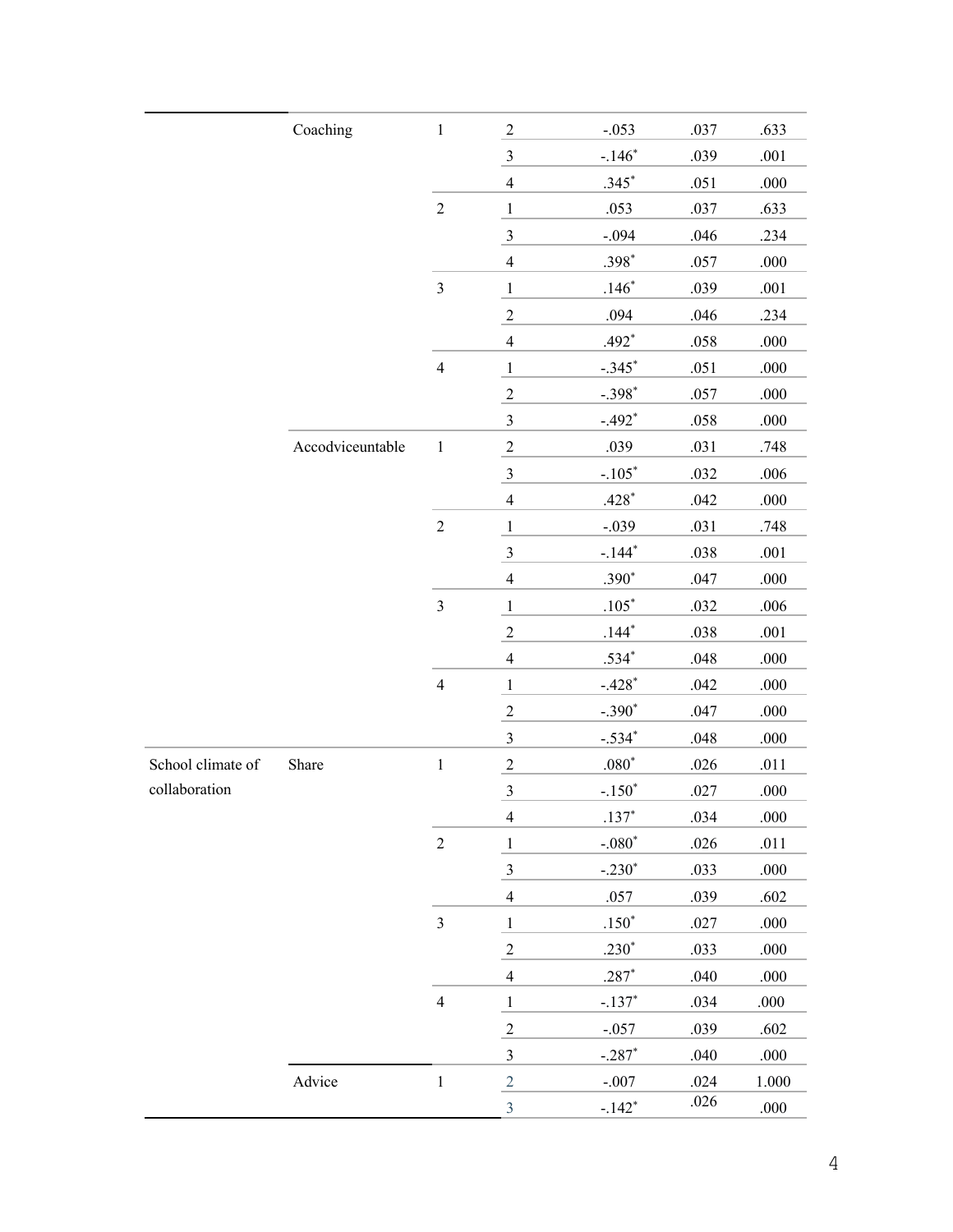|         |                | $\overline{4}$          | $-.039$  | .033 | .791  |
|---------|----------------|-------------------------|----------|------|-------|
|         | $\sqrt{2}$     | $\,1\,$                 | .007     | .024 | 1.000 |
|         |                | $\overline{\mathbf{3}}$ | $-.135*$ | .031 | .000  |
|         |                | $\overline{4}$          | $-.033$  | .037 | .942  |
|         | $\mathfrak{Z}$ | $\mathbf{1}$            | $.142*$  | .026 | .000  |
|         |                | $\overline{2}$          | $.135*$  | .031 | .000  |
|         |                | $\overline{4}$          | $.103*$  | .038 | .038  |
|         | $\overline{4}$ | $\,1\,$                 | .039     | .033 | .791  |
|         |                | $\overline{2}$          | .033     | .037 | .942  |
|         |                | $\overline{3}$          | $-.103*$ | .038 | .038  |
| Trust   | $\,1\,$        | $\overline{2}$          | $-.112*$ | .027 | .000  |
|         |                | $\overline{\mathbf{3}}$ | $-.314*$ | .028 | .000  |
|         |                | $\overline{4}$          | $-.153*$ | .035 | .000  |
|         | $\sqrt{2}$     | $\,1\,$                 | $.112*$  | .027 | .000  |
|         |                | $\overline{\mathbf{3}}$ | $-.202*$ | .034 | .000  |
|         |                | $\overline{4}$          | $-.041$  | .040 | .891  |
|         | $\mathfrak z$  | $\mathbf{1}$            | $.314*$  | .028 | .000  |
|         |                | $\overline{2}$          | $.202*$  | .034 | .000  |
|         |                | $\overline{4}$          | $.161*$  | .041 | .000  |
|         | $\overline{4}$ | $\,1\,$                 | $.153*$  | .035 | .000  |
|         |                | $\overline{2}$          | .041     | .040 | .891  |
|         |                | $\mathfrak{Z}$          | $-.161*$ | .041 | .000  |
| Discuss | $\,1$          | $\overline{2}$          | $-.132*$ | .029 | .000  |
|         |                | $\overline{\mathbf{3}}$ | $-.379*$ | .030 | .000  |
|         |                | $\overline{4}$          | $-.333*$ | .038 | .000  |
|         | $\sqrt{2}$     | $\,1\,$                 | $.132*$  | .029 | .000  |
|         |                | $\overline{\mathbf{3}}$ | $-.247*$ | .036 | .000  |
|         |                | $\overline{4}$          | $-.201*$ | .043 | .000  |
|         | $\mathfrak{Z}$ | $\mathbf{1}$            | $.379*$  | .030 | .000  |
|         |                | $\overline{c}$          | $.247*$  | .036 | .000  |
|         |                | $\overline{4}$          | .046     | .044 | .870  |
|         | $\overline{4}$ | $1\,$                   | $.333*$  | .038 | .000  |
|         |                | $\sqrt{2}$              | $.201*$  | .043 | .000  |
|         |                | $\mathfrak{Z}$          | $-.046$  | .044 | .870  |
| Lead    | $\,1$          | $\overline{2}$          | $-.193*$ | .027 | .000  |
|         |                | $\overline{\mathbf{3}}$ | $-.525*$ | .028 | .000  |
|         |                | $\overline{4}$          | $-.399*$ | .035 | .000  |
|         | $\sqrt{2}$     | $\mathbf{1}$            | $.193*$  | .027 | .000  |
|         |                |                         |          |      |       |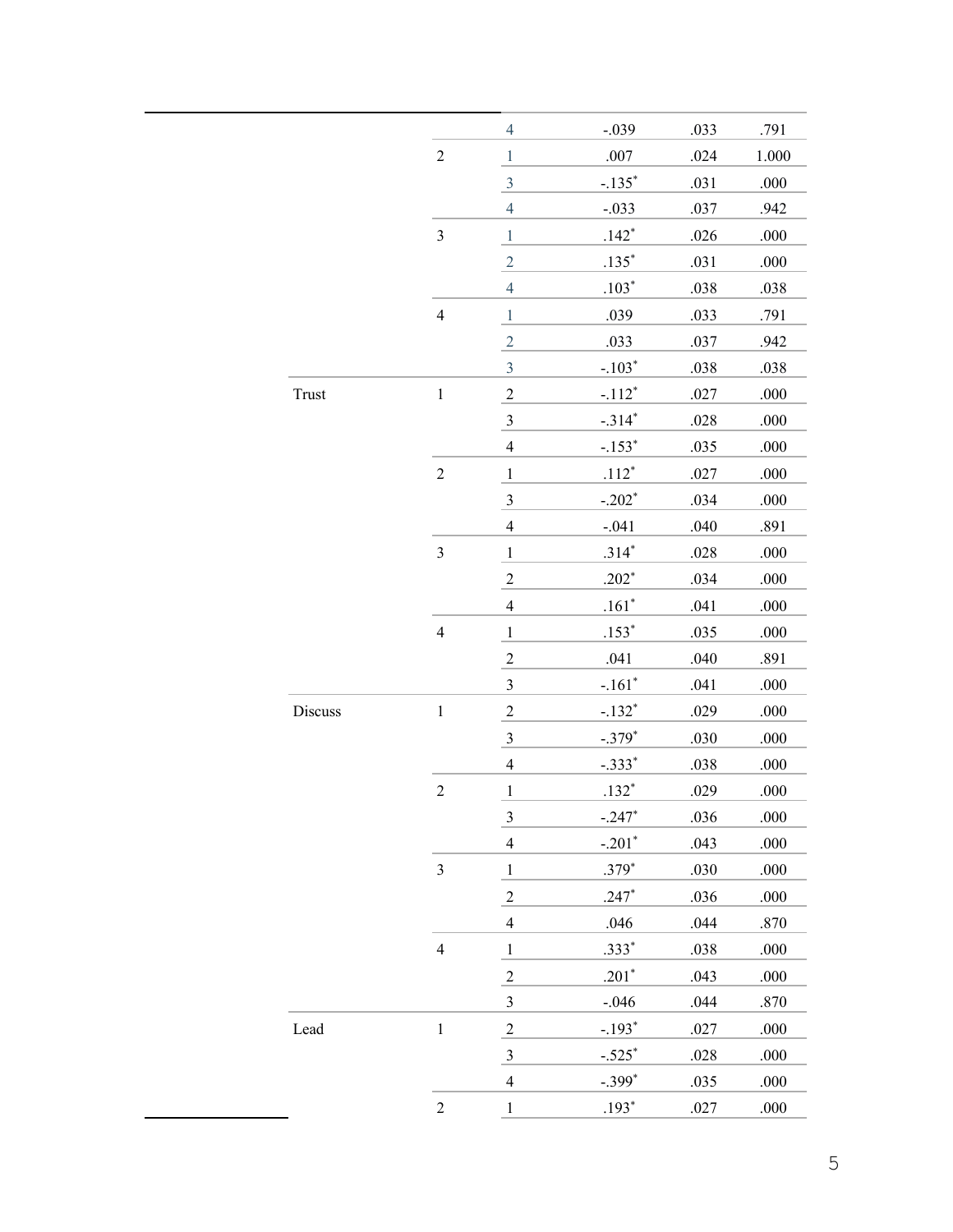|                               |         |                         | $\frac{3}{2}$           | $-.332*$             | .034 | .000     |
|-------------------------------|---------|-------------------------|-------------------------|----------------------|------|----------|
|                               |         |                         | $\overline{4}$          | $-.206*$             | .040 | .000     |
|                               |         | $\mathfrak{Z}$          | $\mathbf{1}$            | $.525*$              | .028 | .000     |
|                               |         |                         | $\overline{2}$          | $.332*$              | .034 | .000     |
|                               |         |                         | $\overline{4}$          | $.126*$              | .041 | .012     |
|                               |         | $\overline{4}$          | $\mathbf{1}$            | $.399*$              | .035 | .000     |
|                               |         |                         | $\overline{2}$          | $.206*$              | .040 | .000     |
|                               |         |                         | $\overline{3}$          | $-.126*$             | .041 | .012     |
|                               | Respect | $\,1\,$                 | $\overline{2}$          | $-.168*$             | .026 | .000     |
|                               |         |                         | $\frac{3}{2}$           | $-.453*$             | .027 | .000     |
|                               |         |                         | $\overline{4}$          | $-.250*$             | .035 | .000     |
|                               |         | $\overline{2}$          | $\mathbf{1}$            | $.168*$              | .026 | .000     |
|                               |         |                         | $\overline{\mathbf{3}}$ | $-.285$ <sup>*</sup> | .033 | .000     |
|                               |         |                         | $\overline{4}$          | $-.082$              | .039 | .206     |
|                               |         | $\mathfrak{Z}$          | $\mathbf{1}$            | $.453*$              | .027 | .000     |
|                               |         |                         | $\overline{2}$          | $.285*$              | .033 | .000     |
|                               |         |                         | $\overline{4}$          | $.203*$              | .040 | .000     |
|                               |         | $\overline{4}$          | $\mathbf{1}$            | $.250*$              | .035 | .000     |
|                               |         |                         | $\overline{2}$          | .082                 | .039 | .206     |
|                               |         |                         | $\mathfrak{Z}$          | $-.203*$             | .040 | .000     |
|                               | Meaning | $\,1\,$                 | $\overline{2}$          | $-.147*$             | .026 | .000     |
|                               |         |                         | $\frac{3}{2}$           | $-.410*$             | .027 | .000     |
|                               |         |                         | $\overline{4}$          | $-.163*$             | .035 | .000     |
|                               |         | $\overline{2}$          | $\overline{1}$          | $.147*$              | .026 | .000     |
|                               |         |                         | $\overline{\mathbf{3}}$ | $-.263*$             | .033 | .000     |
|                               |         |                         | $\overline{4}$          | $-.015$              | .039 | .999     |
|                               |         | $\overline{\mathbf{3}}$ | $\mathbf{1}$            | $.410*$              | .027 | .000     |
|                               |         |                         | $\sqrt{2}$              | $.263*$              | .033 | $.000\,$ |
|                               |         |                         | $\overline{4}$          | $.247*$              | .040 | .000     |
|                               |         | $\overline{4}$          | $\mathbf{1}$            | $.163*$              | .035 | .000     |
|                               |         |                         | $\sqrt{2}$              | .015                 | .039 | .999     |
|                               |         |                         | $\overline{3}$          | $-.247*$             | .040 | .000     |
| Teacher participation Mission |         | $\,1$                   | $\overline{c}$          | $-.449*$             | .034 | .000     |
| in school-wide                |         |                         | $\overline{\mathbf{3}}$ | $.216*$              | .036 | $.000\,$ |
| decision making               |         |                         | $\overline{4}$          | $.273*$              | .047 | $.000\,$ |
|                               |         | $\overline{2}$          | $\mathbf{1}$            | $.449*$              | .034 | .000     |
|                               |         |                         | $\overline{\mathbf{3}}$ | $.664*$              | .043 | $.000\,$ |
|                               |         |                         | $\overline{4}$          | $.721*$              | .053 | .000     |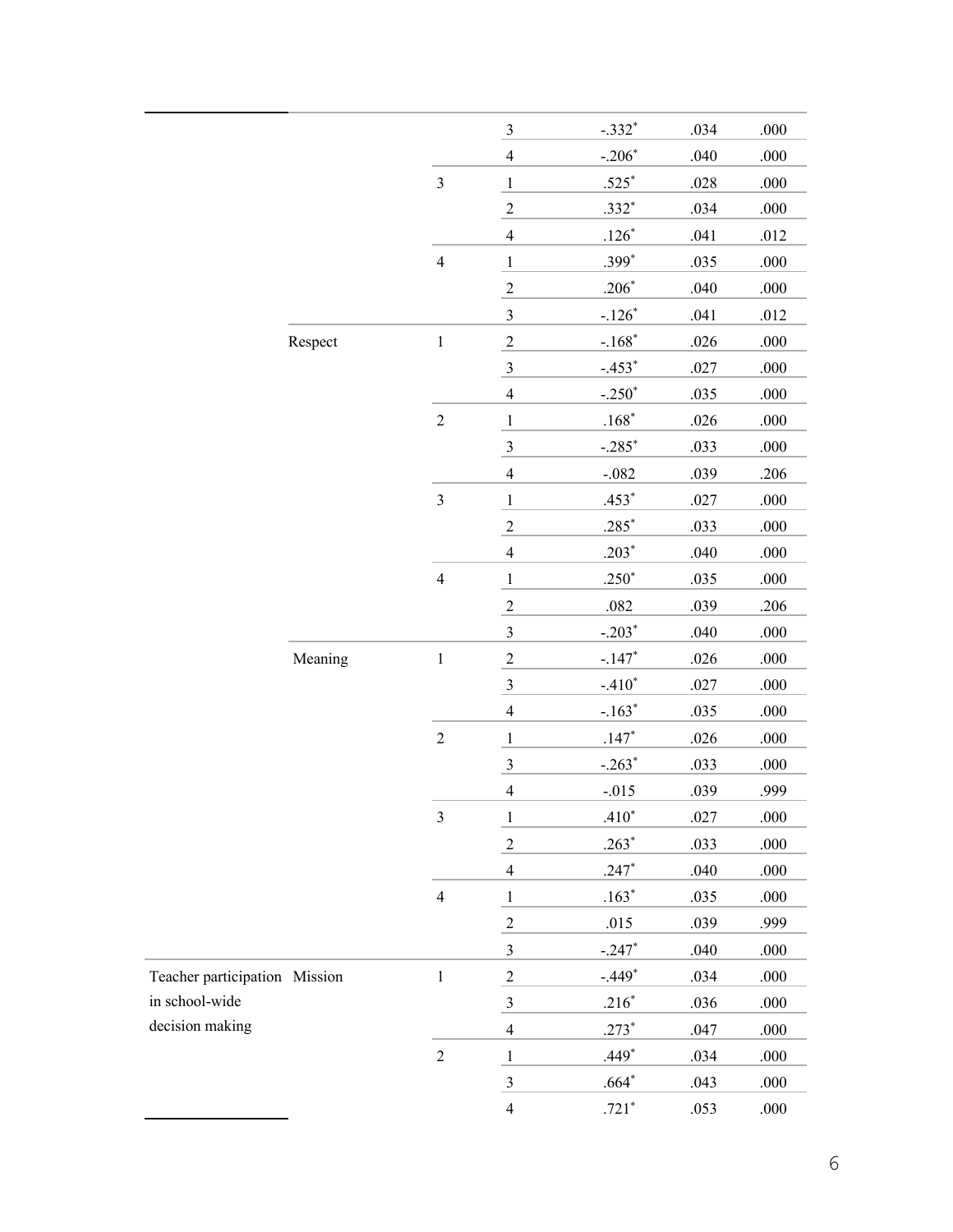|               | $\overline{\mathbf{3}}$ | $\overline{1}$          | $-216^*$ | .036 | .000 |
|---------------|-------------------------|-------------------------|----------|------|------|
|               |                         | $\overline{c}$          | $-.664*$ | .043 | .000 |
|               |                         | $\overline{4}$          | .057     | .054 | .874 |
|               | $\overline{4}$          | $\mathbf{1}$            | $-.273*$ | .047 | .000 |
|               |                         | $\frac{2}{\sqrt{2}}$    | $-.721*$ | .053 | .000 |
|               |                         | $\overline{\mathbf{3}}$ | $-.057$  | .054 | .874 |
| $\rm{HR}$     | $\,1$                   | $\overline{2}$          | $-.120*$ | .030 | .000 |
|               |                         | $\overline{\mathbf{3}}$ | $.250*$  | .031 | .000 |
|               |                         | $\overline{4}$          | $.764*$  | .041 | .000 |
|               | $\overline{c}$          | $\overline{1}$          | $.120*$  | .030 | .000 |
|               |                         | $\overline{\mathbf{3}}$ | $.371*$  | .038 | .000 |
|               |                         | $\overline{4}$          | $.884*$  | .047 | .000 |
|               | 3                       | $\overline{1}$          | $-.250*$ | .031 | .000 |
|               |                         | $\overline{c}$          | $-.371*$ | .038 | .000 |
|               |                         | $\overline{4}$          | $.513*$  | .047 | .000 |
|               | $\overline{4}$          | $\mathbf{1}$            | $-.764*$ | .041 | .000 |
|               |                         | $\overline{2}$          | $-.884*$ | .047 | .000 |
|               |                         | $\overline{\mathbf{3}}$ | $-.513*$ | .047 | .000 |
| <b>Budget</b> | $\,1\,$                 | $\overline{2}$          | $-.121*$ | .027 | .000 |
|               |                         | $\overline{\mathbf{3}}$ | $.248*$  | .028 | .000 |
|               |                         | $\overline{4}$          | $.443*$  | .037 | .000 |
|               | $\overline{2}$          | $\mathbf{1}$            | $.121*$  | .027 | .000 |
|               |                         | $\overline{\mathbf{3}}$ | $.369*$  | .034 | .000 |
|               |                         | $\overline{4}$          | $.564*$  | .042 | .000 |
|               | 3                       | $\mathbf{1}$            | $-.248*$ | .028 | .000 |
|               |                         | $\overline{c}$          | $-.369*$ | .034 | .000 |
|               |                         | $\overline{4}$          | $.194*$  | .042 | .000 |
|               | $\overline{4}$          | $\,1\,$                 | $-.443*$ | .037 | .000 |
|               |                         | $\overline{c}$          | $-.564*$ | .042 | .000 |
|               |                         | $\mathfrak{Z}$          | $-.194*$ | .042 | .000 |
| Materials     | $\,1\,$                 | $\overline{2}$          | $-.349*$ | .035 | .000 |
|               |                         | $\overline{\mathbf{3}}$ | $-.458*$ | .036 | .000 |
|               |                         | $\overline{4}$          | $-.139*$ | .048 | .023 |
|               | $\overline{c}$          | $\mathbf{1}$            | $.349*$  | .035 | .000 |
|               |                         | $\overline{\mathbf{3}}$ | $-.108$  | .044 | .076 |
|               |                         | $\overline{4}$          | $.211*$  | .054 | .001 |
|               | $\mathfrak{Z}$          | $\mathbf{1}$            | $.458*$  | .036 | .000 |